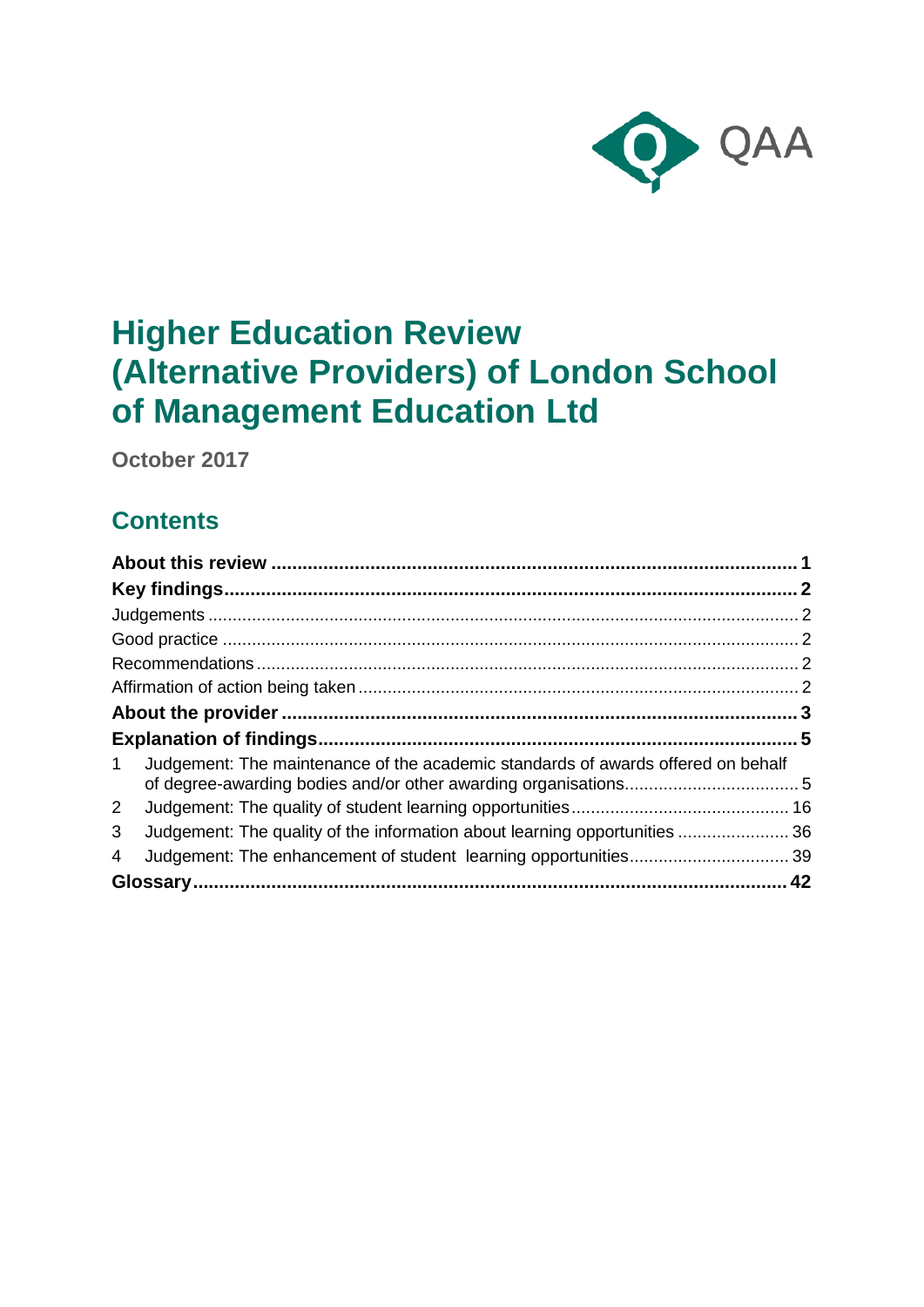## <span id="page-1-0"></span>**About this review**

This is a report of a Higher Education Review (Alternative Providers) conducted by the Quality Assurance Agency for Higher Education (QAA) at London School of Management Education Ltd. The review took place from 9 to 11 October 2017 and was conducted by a team of three reviewers, as follows:

- Dr Glenn Barr
- Professor Christopher Maguire
- Ms Kate Wicklow (student reviewer).

The main purpose of the review was to investigate the higher education provision and to make judgements as to whether or not academic standards and quality meet UK expectations. These expectations are the statements in the [UK Quality Code for Higher](http://www.qaa.ac.uk/assuring-standards-and-quality/the-quality-code)  [Education](http://www.qaa.ac.uk/assuring-standards-and-quality/the-quality-code) (the Quality Code)<sup>1</sup> setting out what all UK higher education providers expect of themselves and of each other, and what the general public can therefore expect of them.

In Higher Education Review (Alternative Providers) the QAA review team:

- makes judgements on
	- the setting and maintenance of academic standards
	- the quality of student learning opportunities
	- the information provided about higher education provision
	- the enhancement of student learning opportunities
- makes recommendations
- identifies features of good practice
- affirms action that the provider is taking or plans to take.

The QAA website gives more information [about QAA](http://www.qaa.ac.uk/)<sup>2</sup> and explains the method for [Higher Education Review \(Alternative Providers\).](http://www.qaa.ac.uk/reviews-and-reports/how-we-review-higher-education)<sup>3</sup> For an explanation of terms see the glossary at the end of this report.

-

<sup>&</sup>lt;sup>1</sup> The UK Quality Code for Higher Education is published at: [www.qaa.ac.uk/quality-code.](http://www.qaa.ac.uk/quality-code)

<sup>2</sup> QAA website: [www.qaa.ac.uk.](http://www.qaa.ac.uk/)

<sup>3</sup> Higher Education Review (Alternative Providers):

[www.qaa.ac.uk/reviews-and-reports/how-we-review-higher-education.](http://www.qaa.ac.uk/reviews-and-reports/how-we-review-higher-education)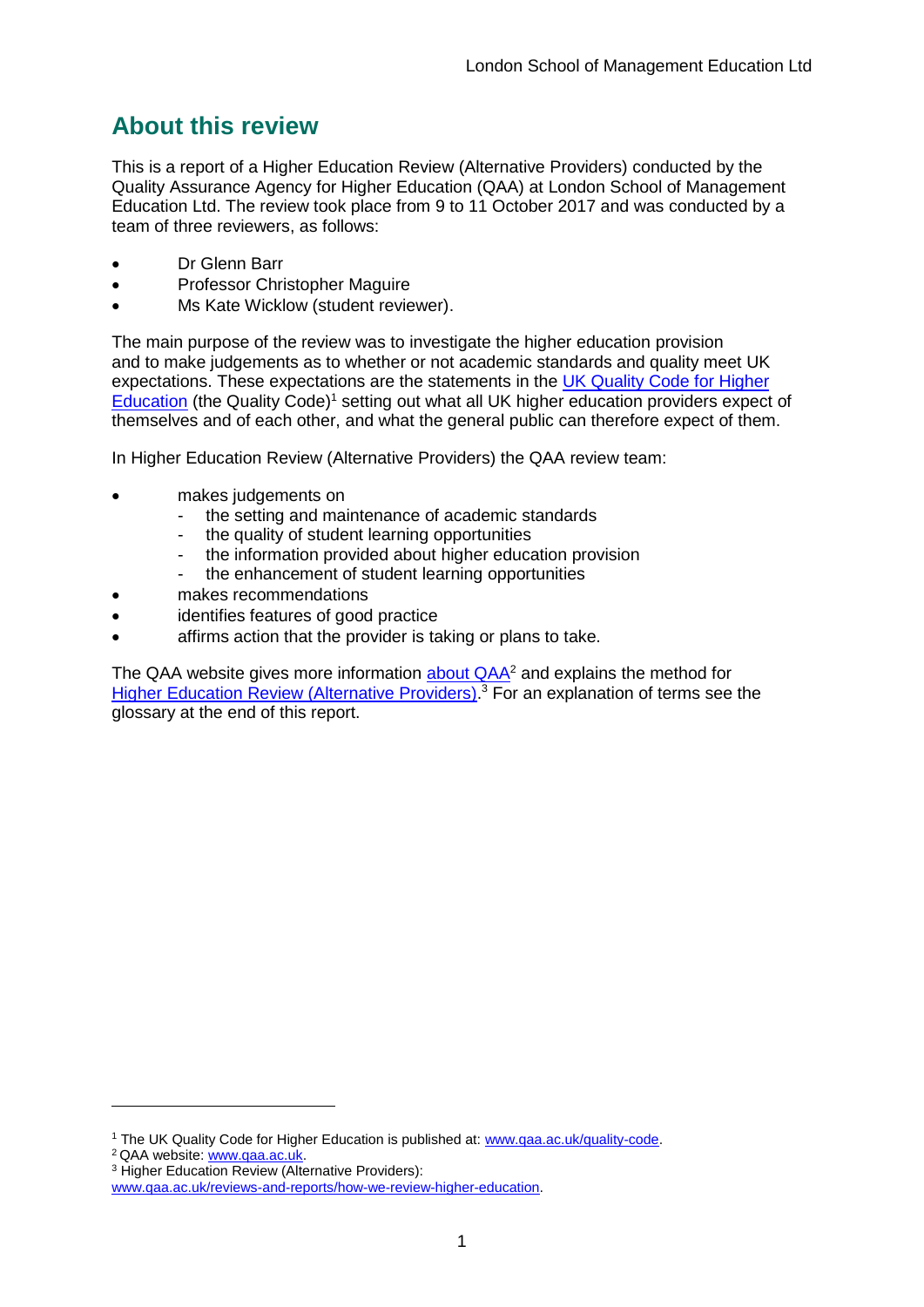## <span id="page-2-0"></span>**Key findings**

## <span id="page-2-1"></span>**Judgements**

The QAA review team formed the following judgements about the higher education provision.

- The maintenance of the academic standards of awards offered on behalf of awarding organisations **meets** UK expectations.
- The quality of student learning opportunities **meets** UK expectations.
- The quality of the information about learning opportunities **meets** UK expectations.
- The enhancement of student learning opportunities **meets** UK expectations.

## <span id="page-2-2"></span>**Good practice**

The QAA review team identified the following features of **good practice**.

- The individualised approach to considering student needs and circumstances through the application and admissions process (Expectation B2).
- The approach taken by the School to inspire a research community through its International Conference (Expectation B3).

## <span id="page-2-3"></span>**Recommendations**

The QAA review team makes the following **recommendations**.

By February 2018:

 ensure anonymity of individual student information in public documents to maintain confidentiality (Expectations B4 and A2.1).

By April 2018:

 ensure effective control of internal record keeping to avoid errors and inconsistencies (Expectations C and A2.1).

By September 2018:

- ensure strategic oversight of student support to monitor and evaluate its effectiveness (Expectations B4 and A2.1)
- engage students strategically as partners in the School's educational and decisionmaking processes (Expectations B5 and A2.1)
- develop and adopt methods to analyse trends in complaints and appeals to ensure appropriate institutional oversight (Expectation B9)
- formalise enhancement priorities to secure effective dissemination and implementation of the enhancement strategy (Enhancement).

## <span id="page-2-4"></span>**Affirmation of action being taken**

The QAA review team **affirms** the following actions already being taken to make academic standards secure and/or improve the educational provision offered to students:

 the steps the School is taking to implement its employer engagement strategy (Expectation A3.4).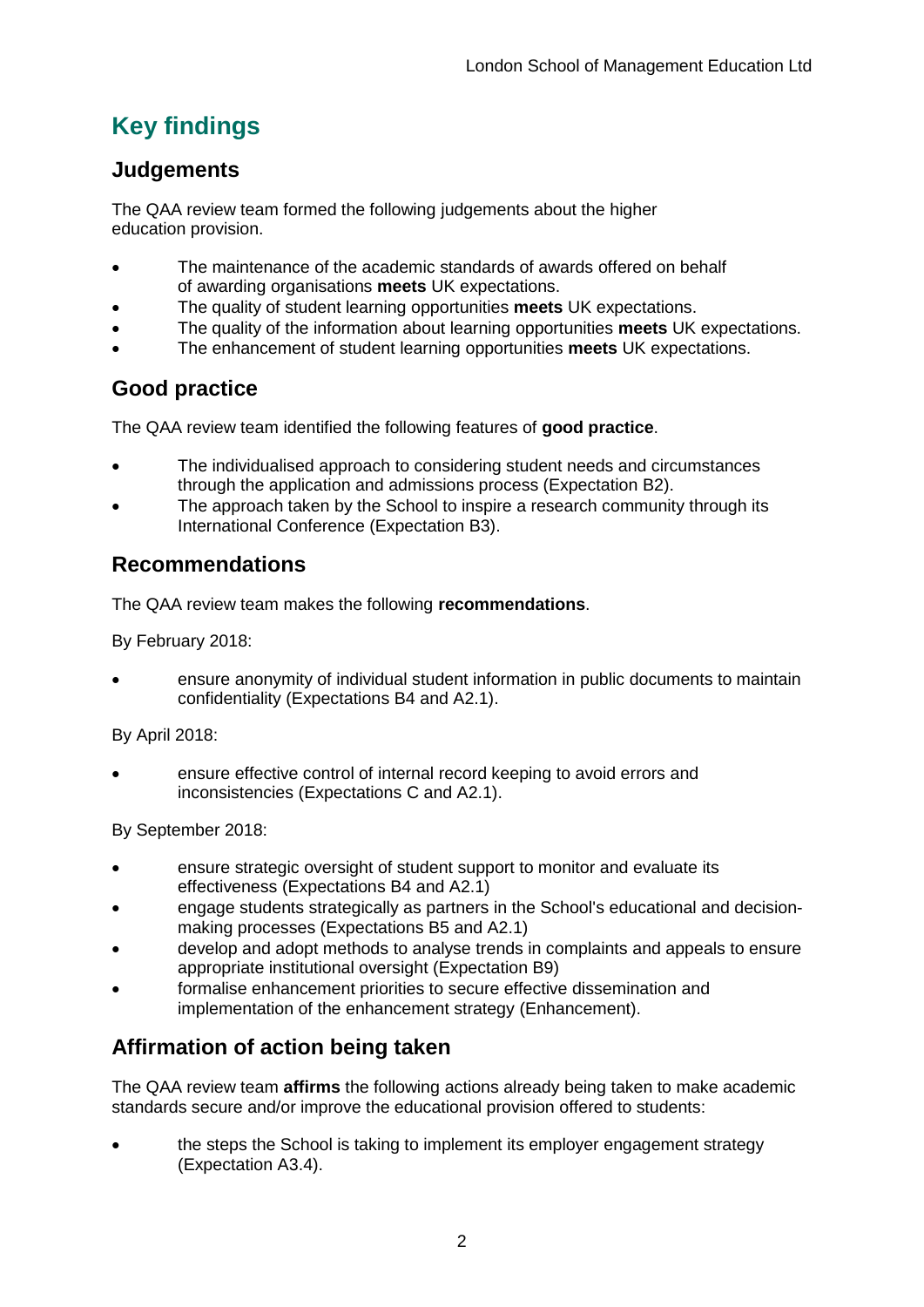## <span id="page-3-0"></span>**About the provider**

London School of Management Education Ltd (LSME) is a higher education organisation which aims to promote personal growth and development by offering affordable and high quality skills enhancement programmes in teacher training, business and health and social care. Its vision is to play a leading role in the delivery of global educational services in partnership through radical lifelong learning training, equipping managers, health and social care professionals, tutors, teachers and trainers with modern and transformational standards. Its mission is to provide affordable and high quality training for aspiring and practising managers, health and social care professionals and educationalists which is innovative and global in perspective.

Strategic aims for 2016-19 are as follows.

- Maintain and enhance academic excellence and innovation to increase a portfolio of courses including academic research, drawing on key strengths in establishing an exemplary reputation with awarding organisations (Pearson and OCR) and other regulatory authorities.
- Maintain and enhance student access, success and retention by introducing free short course and bursary schemes and improving student engagement and support mechanisms.
- Enhance academic and non-academic staff training and development aligned with the School's aspiration to have its own degree awarding powers.
- Strategic engagement with external institutions including other higher education institutions and employers both in the UK and abroad.
- Implement major improvement in facilities and expansion in infrastructure and learning resources.

The School currently occupies four floors of a property in Gants Hill in the London Borough of Redbridge with planning permission from the local authority for future extension in the rear of the building. Classrooms can accommodate about 600 students in total and are well furnished. The virtual learning environment (VLE) provides the learning resources required for independent studies.

The School's awarding organisation is Pearson and it has undergone successful annual monitoring and external examination by them.

In January 2014, LSME transferred its quality regulation from ISI to QAA. The School underwent a review of Educational Oversight in April 2014 with annual monitoring visits in 2015 and 2016. Reports of the monitoring visits in February 2015 and 2016 recognised engagement with the Quality Code and systematic mapping of provision against the Code as good practice.

The School works with the Higher Education Funding Council for England (HEFCE) and the Department for Education (DfE) for courses designated for government funding, administered by the Student Loans Company (SLC). From the 2014-15 academic year, students' records have been monitored by the Higher Education Statistical Agency (HESA) and from the 2015-16 academic year by the Destination of Leavers in Higher Education (DLHE) requirement. The School also works closely with HEFCE and the Office of the Independent Adjudicator (OIA) to meet their requirements for the Prevent initiative and student complaints respectively.

The Diploma in Teaching in the Lifelong Learning Sector (DTLLS) qualification has been phased out since September 2014 and replaced by the Diploma in Education and Training (DET) qualification. The management and leadership qualifications at Levels 5 and 7 are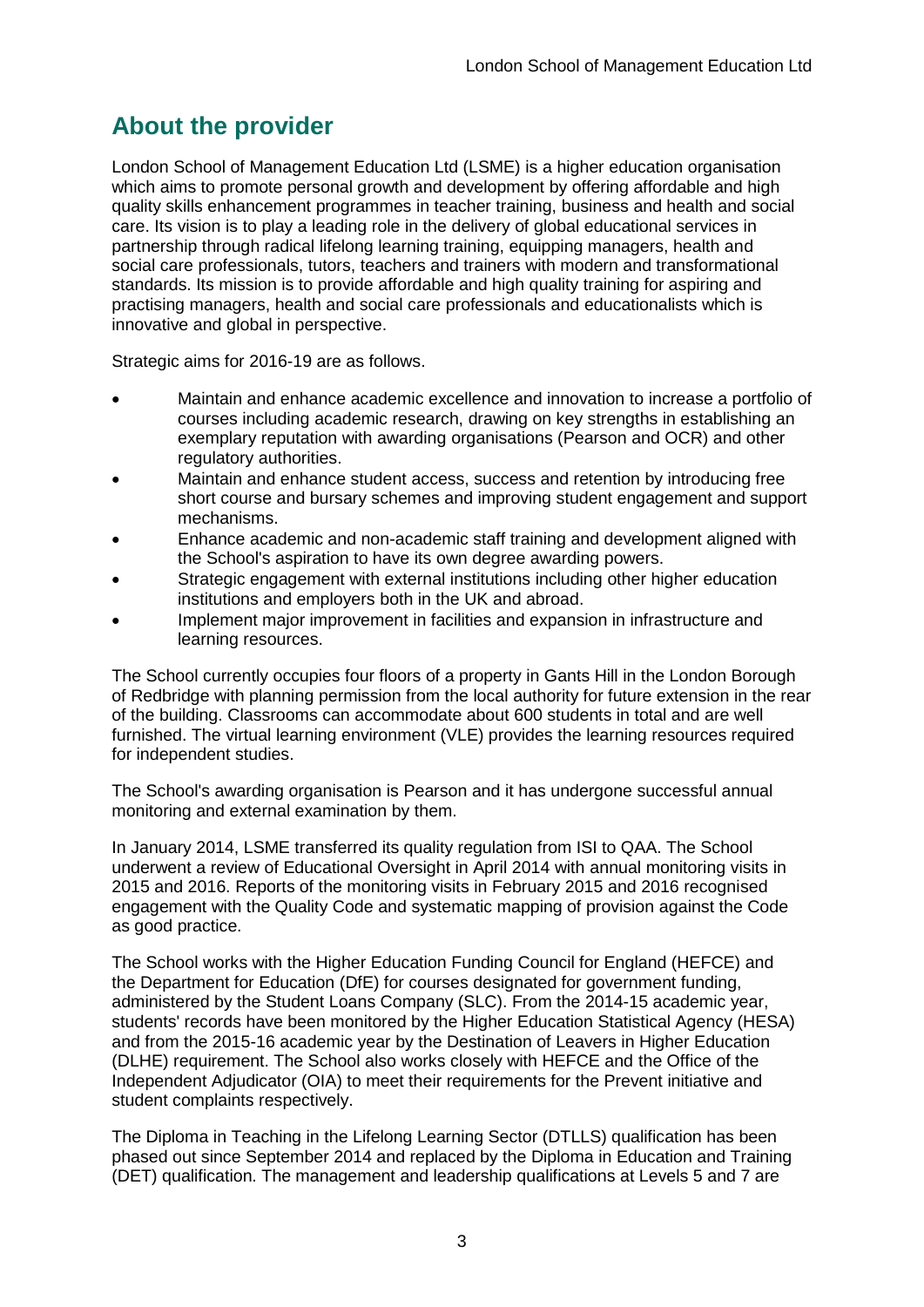currently not offered due to insufficient student recruitment.

All qualifications are aligned with the FHEQ. The Diploma in Education and Training (DET) qualification affords learners the opportunity to register with the Society of Education and Training (SET), a professional membership organisation of the Education and Training Foundation for practitioners working in the post-14 education and training sector. This enables an application to be made for QTLS (Qualified Teacher Learning and Skills) status, inspected by the Office for Standards in Education (Ofsted).

There are 241 mature (over 18 years old) students (new and continuing) taught across the three main undergraduate programmes, with the Diploma in Education and Training programme constituting the largest population of students in the College. All Health and Social Care and Business students enrol on the HND qualification for two years and complete their HNC units in the first year of their two-year studentship. None of these learners are registered for the HNC qualification only.

Key challenges identified by the School include: securing partnership with an awarding body to validate a Level 6 top-up from its HND provision; recruitment of a wider range of students particularly school leavers; greater engagement with employers to enhance employability in curricula and improve student progression to employment.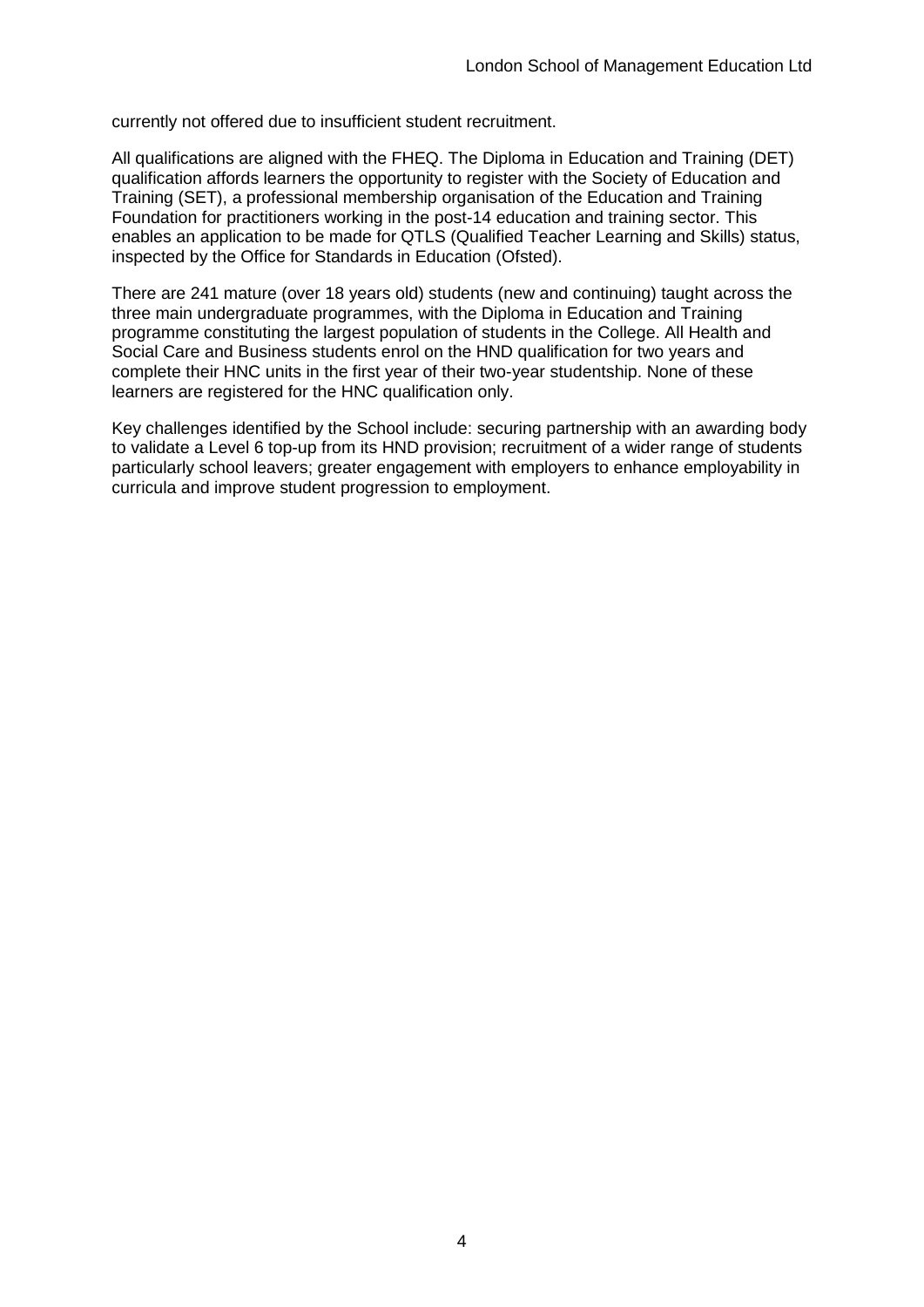## <span id="page-5-0"></span>**Explanation of findings**

This section explains the review findings in greater detail.

## <span id="page-5-1"></span>**1 Judgement: The maintenance of the academic standards of awards offered on behalf of degree-awarding bodies and/or other awarding organisations**

**Expectation (A1): In order to secure threshold academic standards, degree-awarding bodies:**

**a) ensure that the requirements of** *The Framework for Higher Education Qualifications in England, Wales and Northern Ireland* **(FHEQ) are met by:**

- **positioning their qualifications at the appropriate level of the relevant framework for higher education qualifications**
- **ensuring that programme learning outcomes align with the relevant qualification descriptor in the relevant framework for higher education qualifications**
- **naming qualifications in accordance with the titling conventions specified in the frameworks for higher education qualifications**
- **awarding qualifications to mark the achievement of positively defined programme learning outcomes**

**b) consider and take account of QAA's guidance on qualification characteristics** 

**c) where they award UK credit, assign credit values and design programmes that align with the specifications of the relevant national credit framework** 

**d) consider and take account of relevant Subject Benchmark Statements.**

## **Quality Code,** *Chapter A1: UK and European Reference Points for Academic Standards*

## **Findings**

1.1 The School is guided by its awarding organisation in ensuring qualifications it delivers align with The Framework for Higher Education Qualifications in England, Wales and Northern Ireland (FHEQ). Relevant Subject Benchmark Statements are referred to in the development of courses, and are referenced in programme specifications. During course design, staff ensure that units are chosen at the appropriate level, and academic staff receive training on the standards expected for delivery. Ultimate responsibility for alignment rests with the awarding organisation and qualifications are approved by Ofqual. This would allow the Expectation to be met.

1.2 To test the Expectation, the review team met with staff of the School, saw materials pertaining to course design and approval, and reviewed programme specifications. School staff have an appropriate understanding of the FHEQ and Subject Benchmark Statements and how they are used in the delivery of the programme and staff have received training. Programme specifications make clear reference to the Qualifications and Credit Framework (QCF) and Subject Benchmark Statements.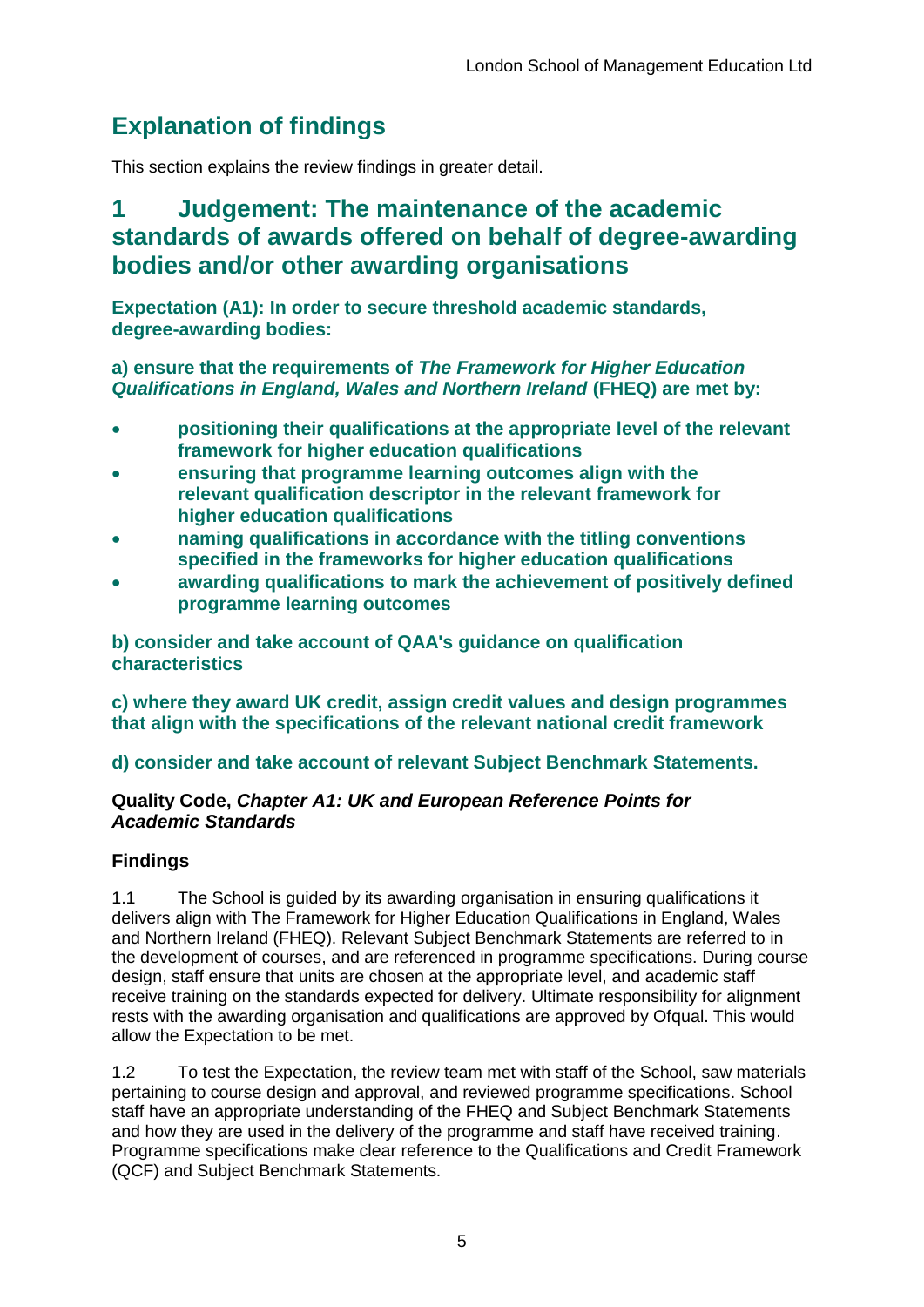1.3 Documentation relating to programme design and review clearly showed how the FHEQ and Subject Benchmark Statements have been considered, and the Academic Committee uses them in the development of programmes.

1.4 The review team concludes that the Expectation is met. The associated level of risk is low because the School operates within the parameters of its awarding organisation.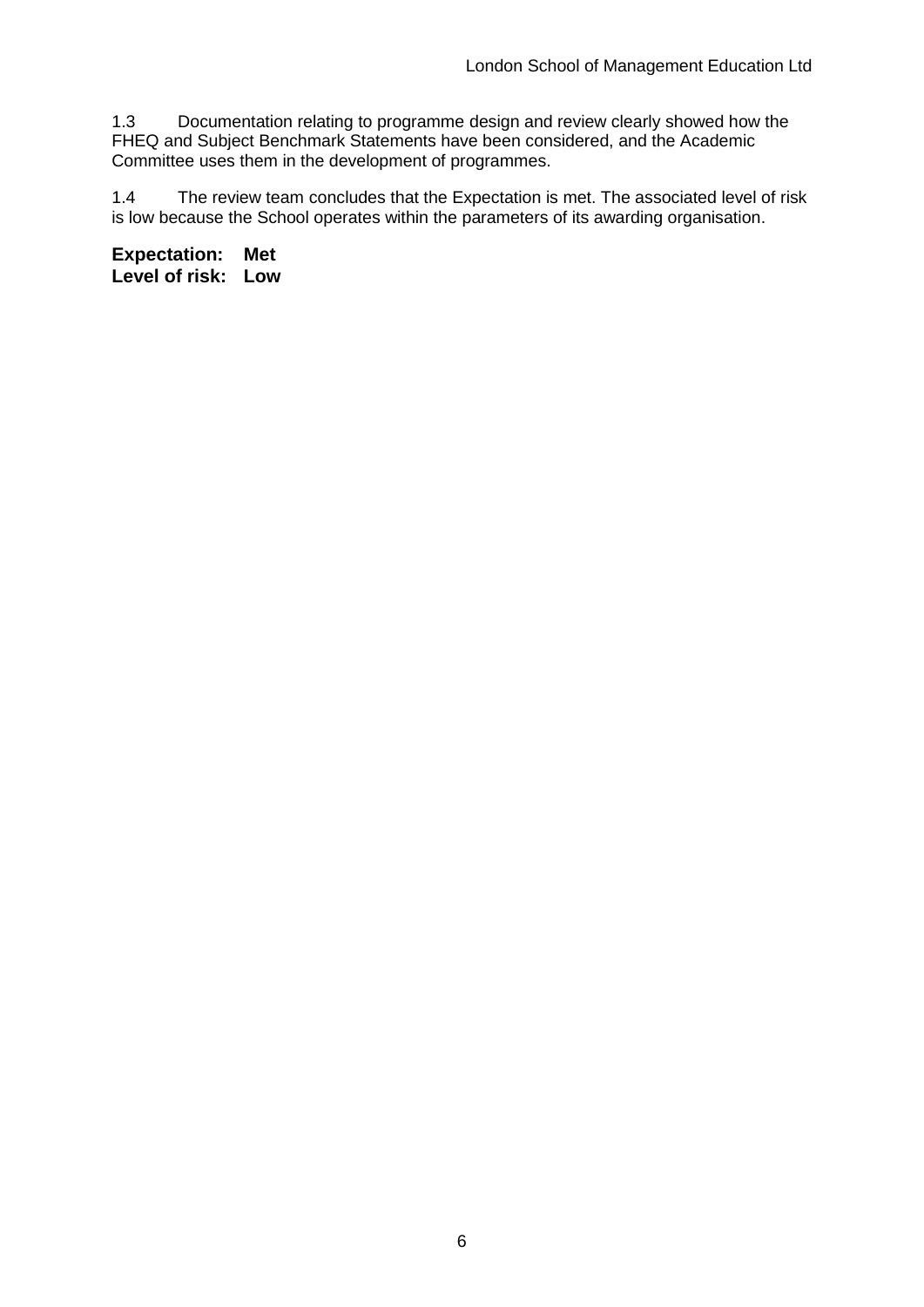**Expectation (A2.1): In order to secure their academic standards, degree-awarding bodies establish transparent and comprehensive academic frameworks and regulations to govern how they award academic credit and qualifications.**

#### **Quality Code,** *Chapter A2: Degree-Awarding Bodies' Reference Points for Academic Standards*

## **Findings**

1.5 The School is governed by an Advisory Board which is chaired by the Academic Director. Members of the Board consist of senior staff from the School and external members from the community. The Board oversees the management of the School and has overall responsibility for its management. The School has a number of deliberative committees including the Academic Committee, Departmental Committees, Staff-Student Committee and the Attendance and Disciplinary Committee and Welfare Committee. The Academic Committee is chaired by the Principal and has overarching responsibility for the academic management of the School. It has definitive responsibility for academic standards, with new programmes, annual monitoring, and external examiner reports all being discussed and approved in this committee.

1.6 The School has a Quality Manual and Policies and Procedures documents, which provide appropriate regulations and procedures to maintain standards. These are reviewed and approved by the Academic Committee. Staff are also formally able to feed into the review of policies through the staff evaluation form.

1.7 To test the Expectation, the review team analysed minutes of the committees and meetings of the School, saw the policies and procedures relating to the higher education provision, and met with staff and students. The Advisory Board has recently reviewed the committee structure of the School. The review formalised the Staff Committee and created a new Staff-Student Committee. While this review gave students a greater opportunity to be more involved in the management of the school they are yet to be represented on decisionmaking bodies. This has led to a recommendation under Expectation B5.

1.8 While the terms of reference and minutes of the Advisory Board and Academic Committee show a delineation of responsibility regarding the strategic oversight of academic standards, there is a need to recognise that the Advisory Board, with its external representation, acts as a governing board of the School rather than simply an advisory committee and is a strength of the School's governance structure.

1.9 The School has a detailed Quality Assurance Manual and Policies and Procedures document. Staff are provided with an opportunity to contribute to changes to policies through the Staff Policies Feedback Form and Discussions held at Academic Committee. It was unclear from the minutes of the Academic Committee how policies were formally signed off, but meeting with staff confirmed this happens through the Principal after discussion at the meeting. The School keeps hard copies of minutes as the definitive record of their committees. There is not a formal process to keep electronic copies of documents. Because of this, during review, the team saw examples of minutes of the same meeting that were slightly different in content. This has led to a recommendation in Part C: Information.

1.10 Overall the review team found that the School has appropriate mechanisms in place to manage academic standards appropriately, but there are some minor omissions in the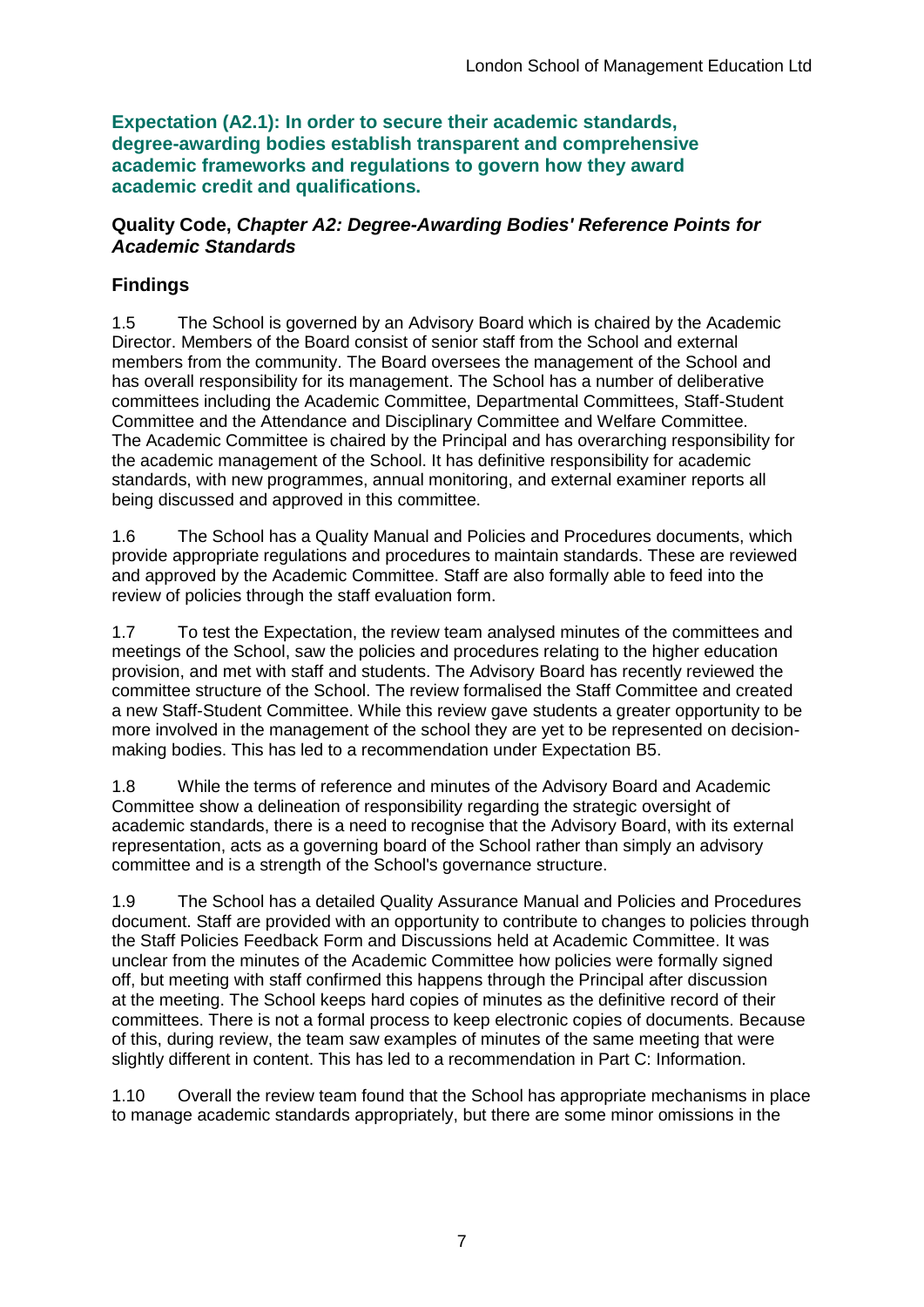way in which it operationalises the management of quality. Therefore, the review team concludes that the Expectation is met and the level of risk is low.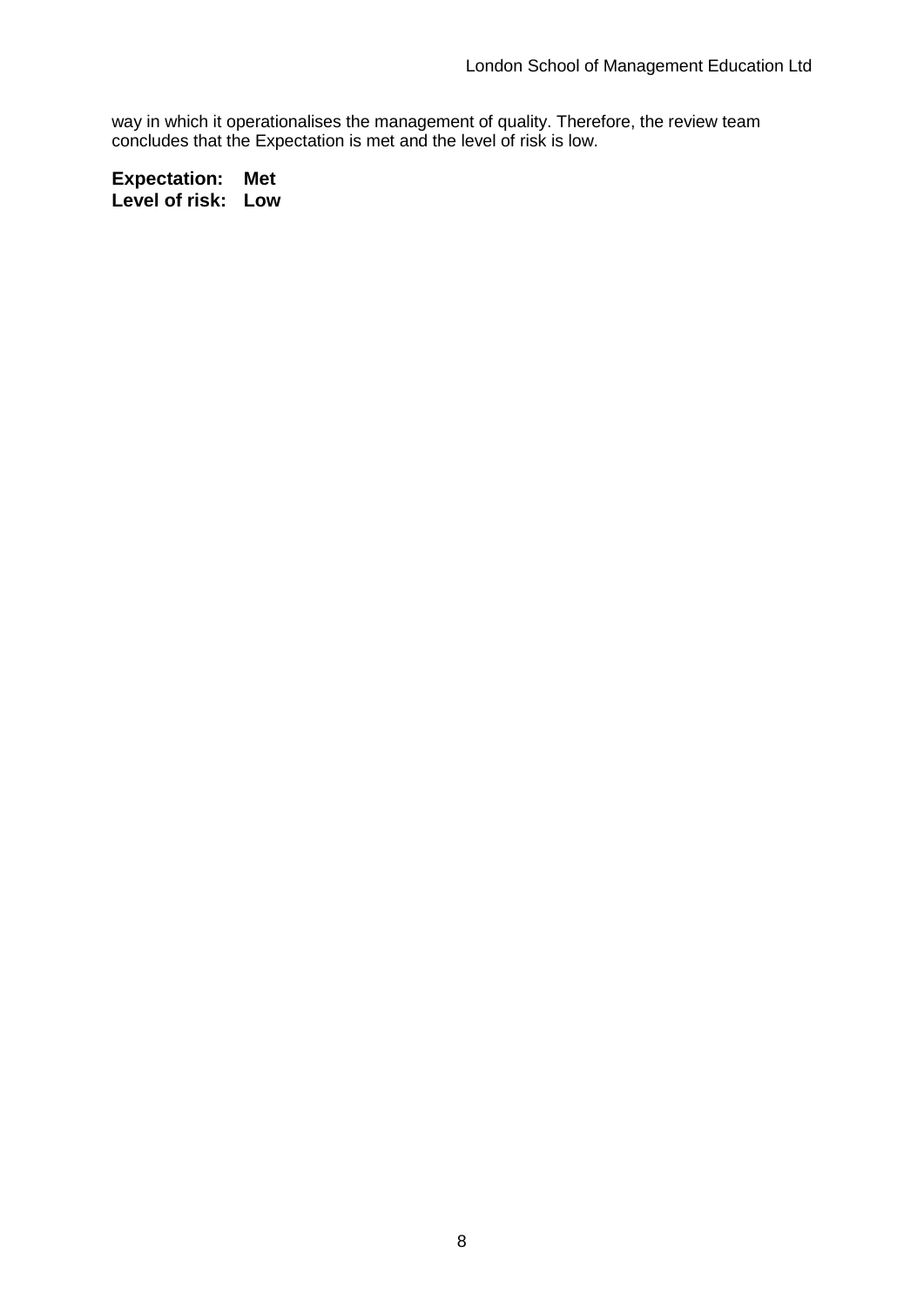**Expectation (A2.2): Degree-awarding bodies maintain a definitive record of each programme and qualification that they approve (and of subsequent changes to it) which constitutes the reference point for delivery and assessment of the programme, its monitoring and review, and for the provision of records of study to students and alumni.** 

#### **Quality Code,** *Chapter A2: Degree-Awarding Bodies' Reference Points for Academic Standards*

## **Findings**

1.11 The School delivers Pearson awards, consequently the responsibility for the specification of the programmes remains with Pearson, while the responsibility for providing programme information is the School's. The School holds centrally an 'Awarding Body Accreditation Centre File'. This file contains all information relating to the accreditation including course specifications and a database of all students who have been awarded certificates and all those who have been registered. The School uses the Pearson specifications, which contain programme structure, units, aims, intended learning outcomes, and approaches to assessment and delivery. The specifications are subsumed into the School's own professionally branded course specifications, as well as student and staff handbooks. The course specifications are available on the School's website.

1.12 Departmental Committees are responsible for producing and maintaining the course handbooks, which are approved by the Academic Committee. Course tutors are required to use these as a reference point for delivery and assessment as well as programme monitoring and review. Departmental Committees maintain a detailed file of all records of the programme.

1.13 Assessment regulations are available to students on the Pearson website and broad assessment information is included in the programme handbooks. Detailed information linking learning outcomes and assessment criteria is published in the unit descriptors.

1.14 The School's regulations require all changes to courses to be approved by the relevant Departmental Committee and the Academic Committee. Substantive and major changes must also be approved by the Advisory Board. All Departmental Committees are required to review their programme documents annually before the beginning of the academic year to ensure currency. Versions of the programme specification in force at the time of registration are maintained on the VLE for relevant cohorts of students throughout their period of study. The School maintains a record of student achievement and certification. Transcripts and certificates are produced by the awarding organisation and are provided to students on completion of their studies.

1.15 The team found that the documented arrangements for programme development, approval and oversight, together with the comprehensive information made available to students through handbooks and the VLE, enable the Expectation to be met in theory.

1.16 The team tested this Expectation by considering student and staff programme handbooks, the School's Quality Manual, the minutes of the Academic Committee, Advisory Board and Departmental Committees, information provided on the School's website and the VLE, and by meeting with staff and students. The handbooks were found to be comprehensive and were confirmed to be accurate by the Pearson Standards Verifier. Staff reported that they reviewed their programmes annually at departmental level before reporting to the Academic Committee. Students confirmed that the information they received was full and clear.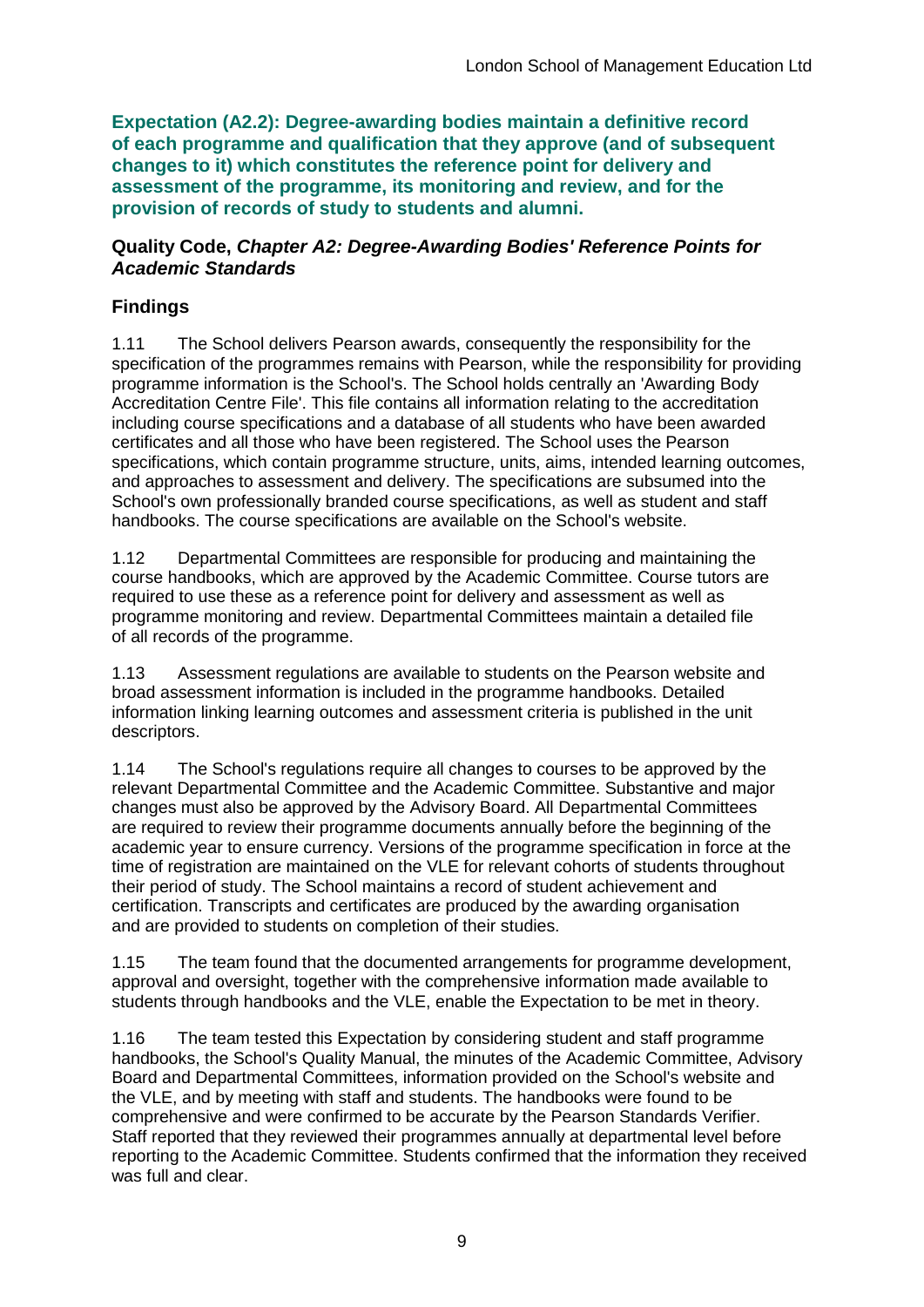1.17 The team found that the School's use of the awarding organisation's programme specifications, together with its management of programme approval process, the maintenance of the Awarding Body Accreditation Centre File and the clear information provided to students mean that Expectation A2.2 is met and the associated level of risk is low.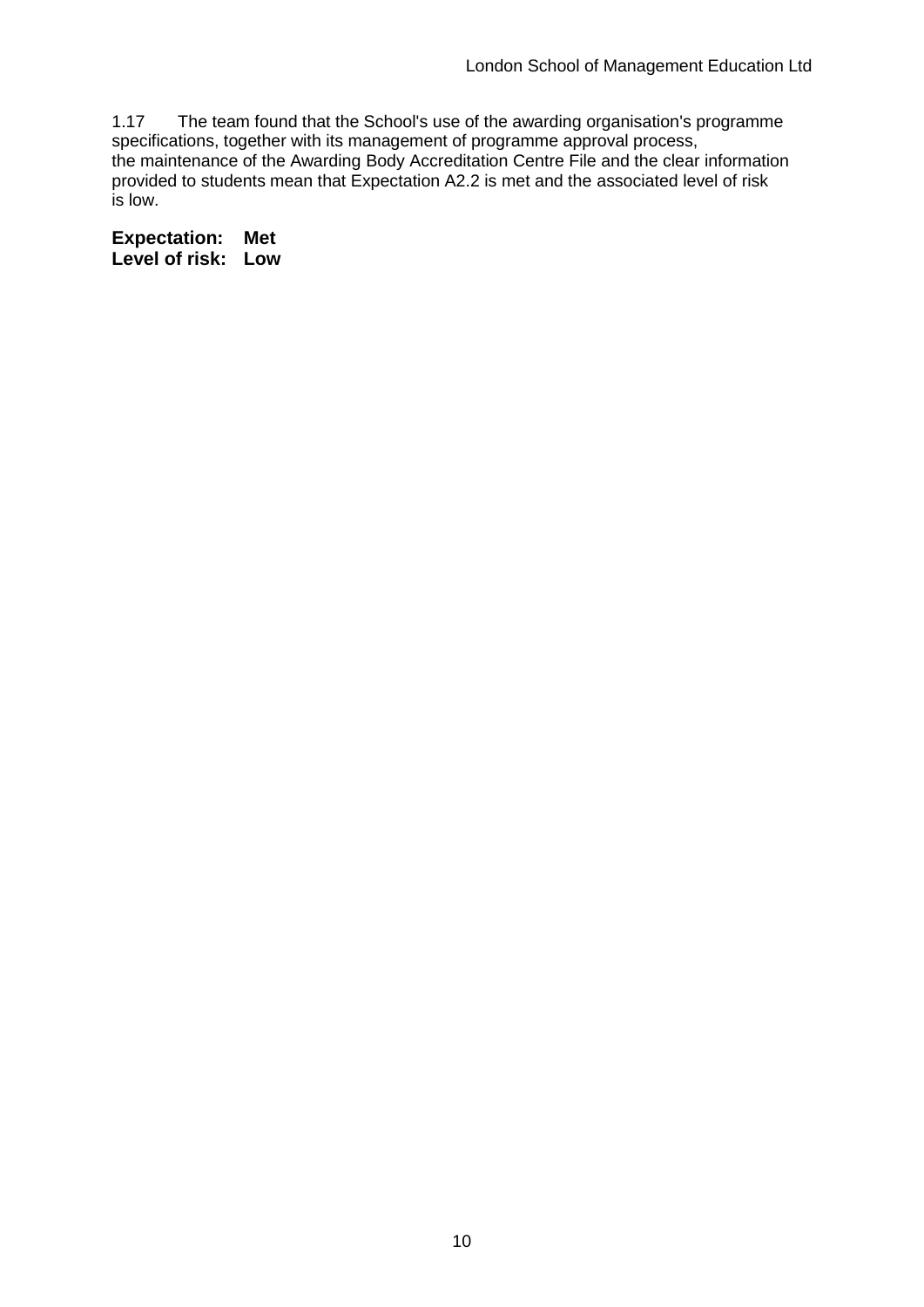**Expectation (A3.1): Degree-awarding bodies establish and consistently implement processes for the approval of taught programmes and research degrees that ensure that academic standards are set at a level which meets the UK threshold standard for the qualification and are in accordance with their own academic frameworks and regulations.**

#### **Quality Code,** *Chapter A3: Securing Academic Standards and an Outcomes-Based Approach to Academic Awards*

## **Findings**

1.18 The School's awarding organisation, Pearson, has responsibility for the approval of programmes in line with external reference points. The School's responsibility is to meet the requirements of Pearson through producing appropriate programme specifications with contextualised assessments where appropriate. The School implements assessment activities at the appropriate level for the qualification, with reference to Subject Benchmark Statements, FHEQ and the QCF and the Regulated Qualifications Framework (RQF). Regulations. The Quality Assurance and Enhancement Manual and the Policy and Procedure Manual set out programme approval procedures. Validation processes align with the responsibilities of the School in relation to the awarding organisation, which enables the School to meet the Expectation in design.

1.19 The team considered the School's self-evaluation document and associated supporting evidence. It met with senior staff, teaching staff and support staff to explore the relationship between the School and its organisation in securing academic standards through programme approval.

1.20 The School follows awarding organisation approval procedures, checks the demand for a programme and sufficiency of appropriate staff and physical resources. The School designs its own programme specifications within the Pearson framework, selecting pre-designed units to contextualise as a coherent programme meeting local and national needs. Internal School processes ensure that the required documentation is complete and that the programme is at the appropriate level. Processes for minor modification of programmes through annual review allow module content and assessment to remain current. External examiners (Standards Verifiers) confirm that the standards of awards are appropriate and have given consistently positive feedback on the School's use of the external reference points.

1.21 The School meets the requirements of its awarding organisation concerning the use of external reference points in programme approval, and effectively manages its responsibilities for securing academic standards through validation. The School meets the Expectation and the associated level of risk is low.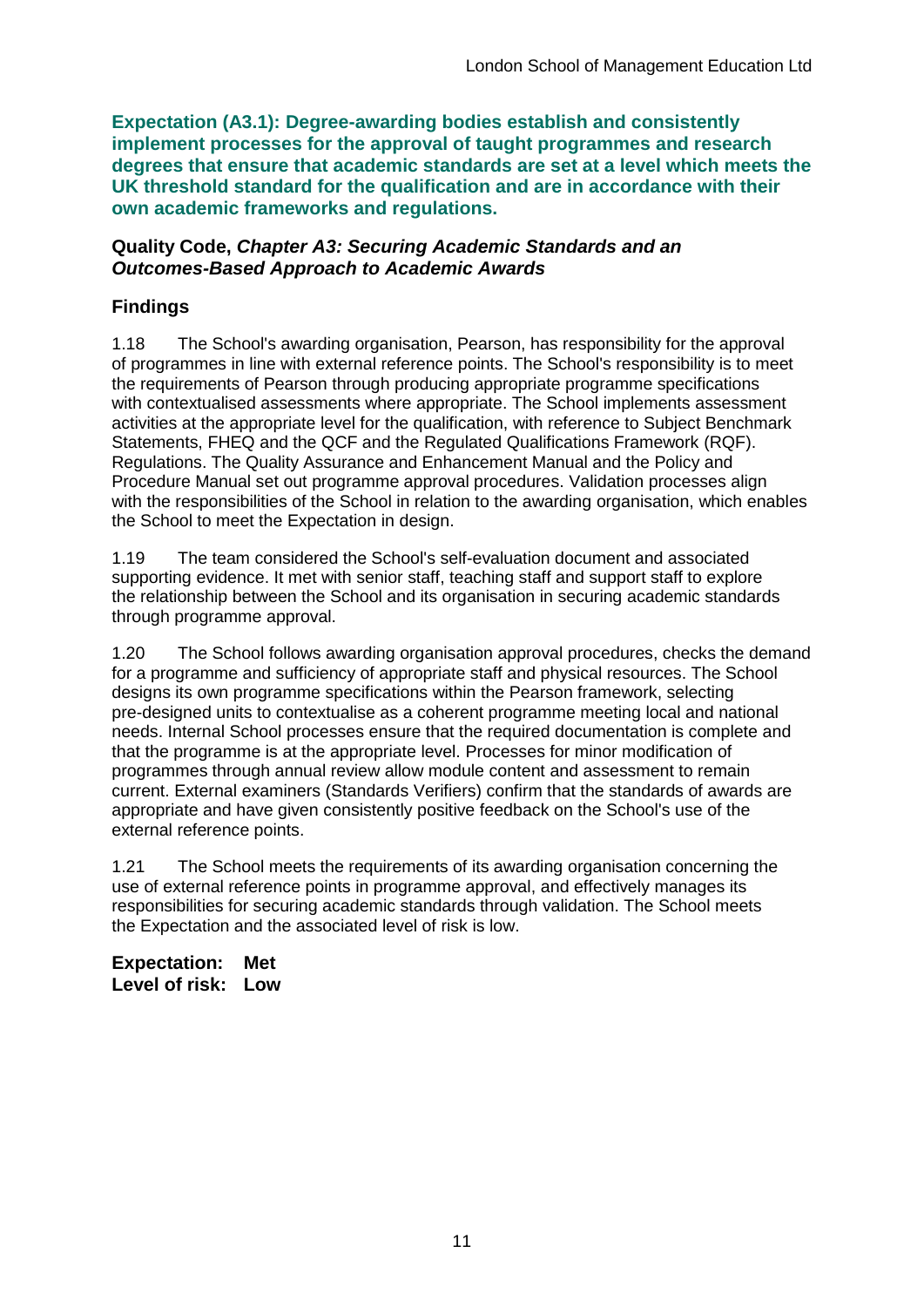**Expectation (A3.2): Degree-awarding bodies ensure that credit and qualifications are awarded only where:**

- **the achievement of relevant learning outcomes (module learning outcomes in the case of credit and programme outcomes in the case of qualifications) has been demonstrated through assessment**
- **both UK threshold standards and their own academic standards have been satisfied.**

### **Quality Code,** *Chapter A3: Securing Academic Standards and an Outcomes-Based Approach to Academic Awards*

## **Findings**

1.22 The awarding organisation retains ultimate responsibility for setting and maintaining the academic standards of the School's awards. The School delivers programmes in accordance with its institutional agreements with the awarding organisation.

1.23 The School Assessment Policy and Quality Assurance and Enhancement Manual establish processes for ensuring that assessments demonstrate achievement of learning outcomes at the appropriate level. Policy and procedure documents reference the appropriate chapters of the Quality Code and external reference points. The School's Academic Committee has overall responsibility for academic standards and quality assurance of all courses.

1.24 Policies and procedures of the School and awarding organisation ensure that credit is awarded for the achievement of learning outcomes at the appropriate level. These would enable the Expectation to be met. The review team examined Pearson regulations, the School's quality assurance documents and procedures, including Standards Verifier reports and minutes of examination boards, and met with students, senior staff and staff responsible for assessment.

1.25 Assessment design, marking and moderation processes ensure that the award of credit and qualifications for the achievement of learning outcomes align to threshold academic standards. Staff making internal verification judgements receive appropriate training. Actions taken by the School as part of the verification process and in response to Standards Verifiers show the processes to be effective. The Boards of Examiners consider the outcomes of assessment and confirm progression and award decisions, although detailed discussion of student achievement takes place with the Pearson' Standards Verifier and certification process. The Boards report to the Academic Committee on the conduct and outcome of assessments ensuring the maintenance of academic standards. Standards Verifiers provide confirmation that assessments conform to national threshold and awarding organisation standards.

1.26 In conclusion, the School applies awarding organisation assessment regulations and procedures effectively. Quality assurance arrangement take account of threshold and institutional academic standards allowing students to demonstrate learning outcomes through assessment. The review team concludes that the School meets the Expectation in both design and theory and that the associated level of risk is low.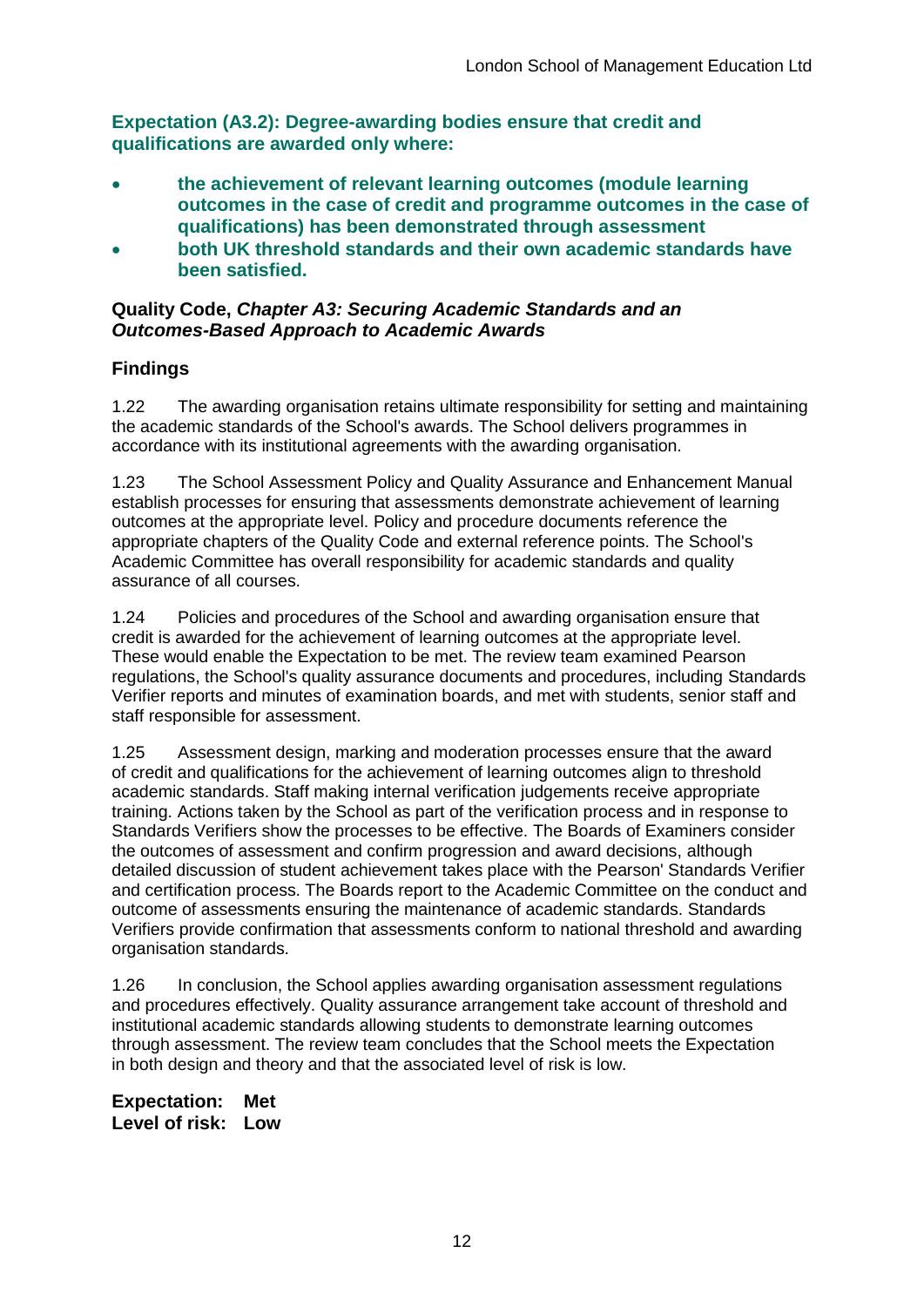**Expectation (A3.3): Degree-awarding bodies ensure that processes for the monitoring and review of programmes are implemented which explicitly address whether the UK threshold academic standards are achieved and whether the academic standards required by the individual degree-awarding body are being maintained.**

#### **Quality Code,** *Chapter A3: Securing Academic Standards and an Outcomes-Based Approach to Academic Awards*

## **Findings**

1.27 Both the School and the awarding organisation have annual monitoring and periodic review processes; however, ultimate responsibility for monitoring and assuring academic standards rests with the awarding organisation. Internal mechanisms for quality assurance such as course reviews, internal verification of students' work, the annual monitoring process and the observation of teaching and learning are in place to monitor the maintenance of academic standards required by the awarding organisation.

1.28 The School's arrangements for internal processes of monitoring and review and external monitoring by its awarding organisation and external examiners, enable the School to establish that academic standards are achieved and maintained. These would enable the Expectation to be met.

1.29 The review team examined completed minutes of meetings and annual monitoring reports to check conformity with the processes set out in the policies and procedures. Meetings with senior staff and teaching staff provided further evidence of the application of these procedures.

1.30 Pearson Academic Management Review documents confirm that academic standards are comparable to other institutions in the UK and are appropriate for the programmes. Standards Verifier reports confirm that programmes meet threshold and institutional academic standards and that assessments are valid, authentic, reliable, current and sufficient and have demonstrated that learning outcomes have been achieved. The reports also confirm the marking and verification of assessments by appropriately trained and qualified staff. The annual monitoring process considers Standards Verifier reports and appropriate actions, allowing the School to satisfy itself that it maintains academic standards. The Academic Committee maintains oversight of all academic matters including standards and monitoring.

1.31 Comprehensive school and awarding organisation processes of review and monitoring at programme and institutional level secure the maintenance of academic standards. Therefore the School meets the Expectation in both design and operation and the associated level of risk is low.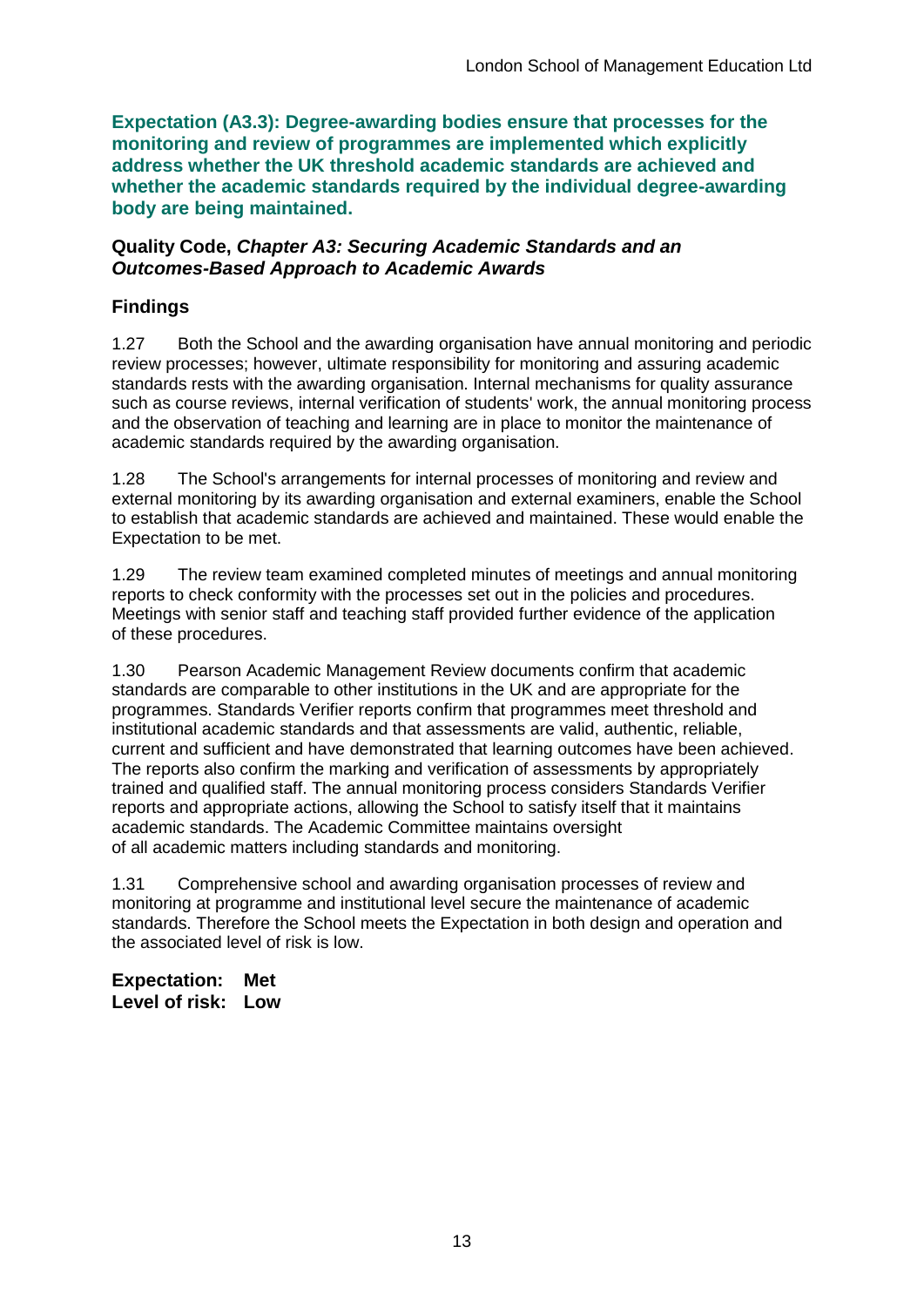**Expectation (A3.4): In order to be transparent and publicly accountable, degree-awarding bodies use external and independent expertise at key stages of setting and maintaining academic standards to advise on whether:**

- **UK threshold academic standards are set, delivered and achieved**
- **the academic standards of the degree-awarding body are appropriately set and maintained.**

#### **Quality Code,** *Chapter A3: Securing Academic Standards and an Outcomes-Based Approach to Academic Awards*

### **Findings**

1.32 The School's provision is validated by Pearson who are responsible for appointing and training Standards Verifiers. The School enables Verifiers to undertake their role by supplying students' work, involving them in the assessment processes, and arranging meetings with staff and students of the School. The Standards Verifier Annual Reports are reported at Academic Committee and discussed in departmental committees, where actions are decided and monitored. The awarding organisation takes ultimate responsibility for externality and the School engages with these processes. This would allow the Expectation to be met.

1.33 The team met students, academic and management staff, and local employers, as well as reviewed documentation pertaining to Standards Verifier reports and their consideration.

1.34 There is clear consideration of Standards Verifier reports through the deliberative committee structure. Actions are monitored, and students get access to reports through the VLE and attendance at Departmental Committees. The School has developed a periodic review process, which itself has been externally reviewed. At the time of the review, the School was preparing to undertake its periodic review, and confirmed external academics would be involved in the process.

1.35 The School has recently passed a new employer Engagement Strategy that aims to strengthen external engagement in the community and beyond. The Advisory Board of the School already has external community members as voting members, and the Director is currently strengthening relationships with local employers. The review team met a selection of new and longstanding partners of the School, offering students work placements and careers advice. Each has signed a formal Memorandum of Understanding with the School and is looking forward to working more closely with staff and students. Therefore the review team **affirms** the steps the School is taking to implement its employer engagement strategy.

1.36 Overall the School is managing its responsibilities in relation to externality effectively and therefore the review team finds the Expectation met, and the associated level of risk is low.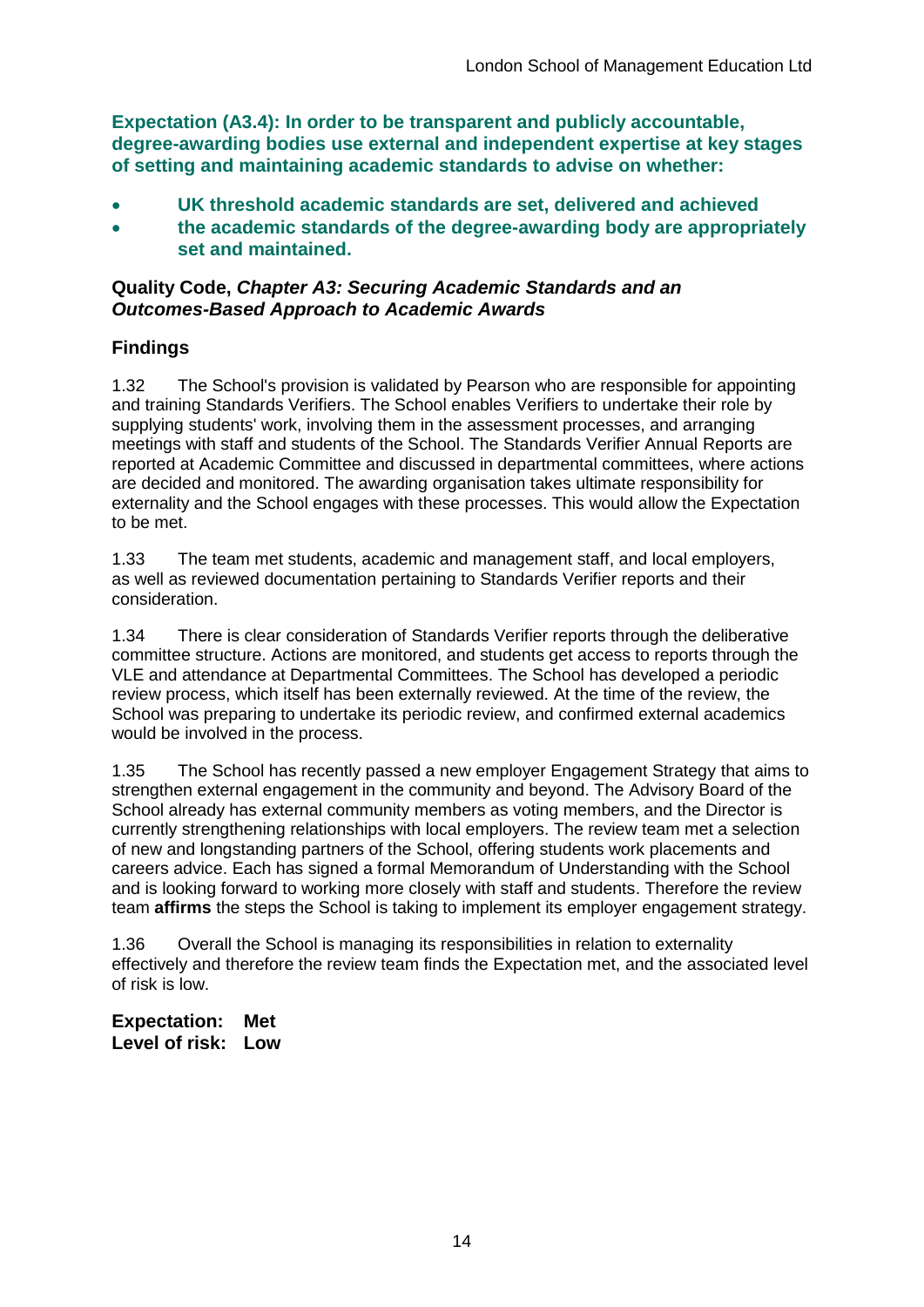## **The maintenance of the academic standards of awards offered on behalf of degree-awarding bodies and/or other awarding organisations: Summary of findings**

1.37 In reaching its judgement about the maintenance of the academic standards of awards, the review team matched its findings against the criteria specified in Annex 2 of the published handbook.

1.38 All the applicable Expectations in this area have been met and the risk is judged low in each case. There were no features of good practice. Recommendations in this area, regarding the confidentiality of student information in documents and strategic oversight of student support, relate primarily to Expectations in Part B while the team considers that they were also relevant to Expectation 2.1. There is one affirmation in Expectation A3.4 which relates to the steps the School is taking to implement its employer engagement strategy.

1.39 The review team concludes that the maintenance of the academic standards of awards offered on behalf of degree-awarding bodies and/or other awarding organisations at the School **meets** UK expectations.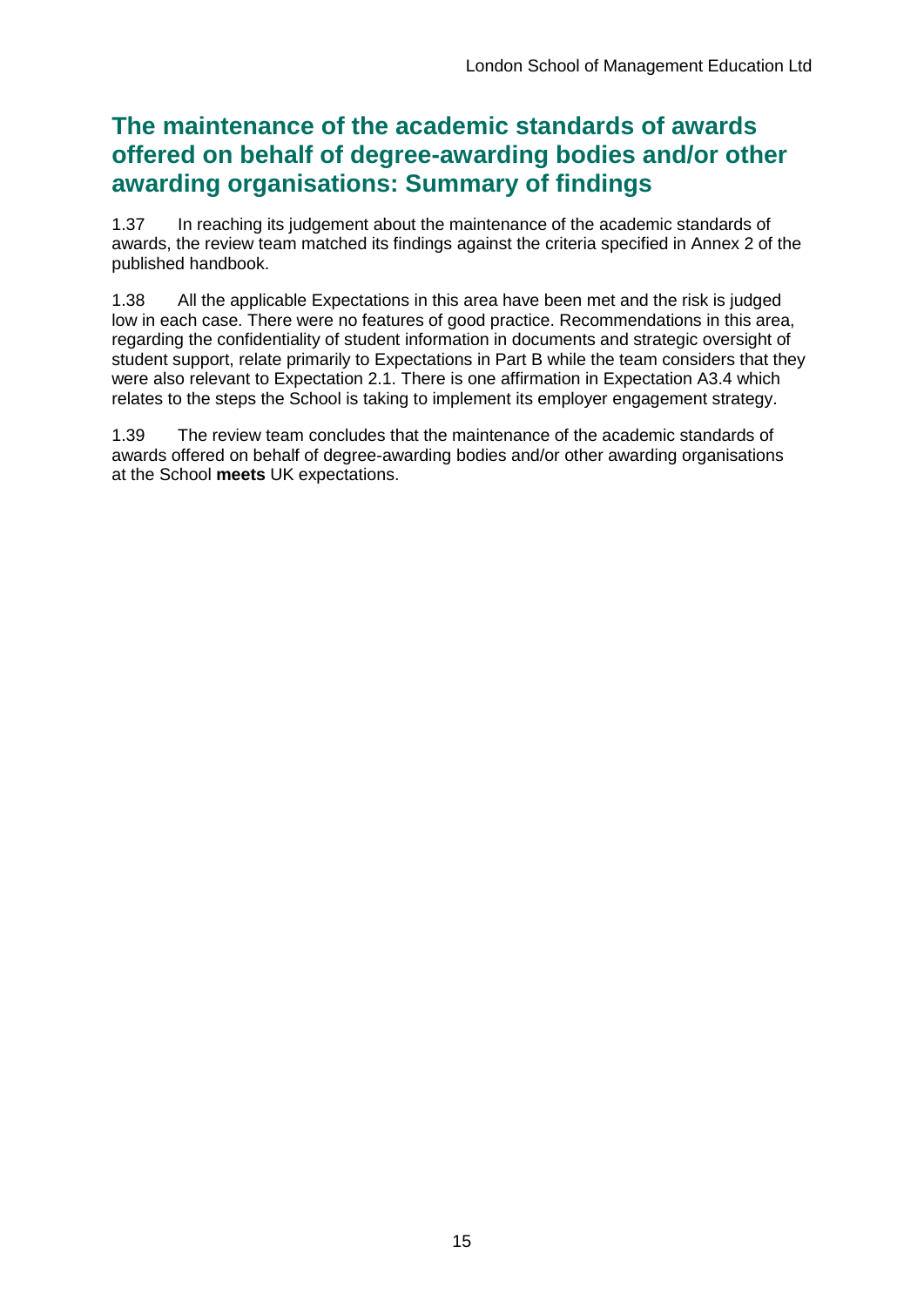## <span id="page-16-0"></span>**2 Judgement: The quality of student learning opportunities**

**Expectation (B1): Higher education providers, in discharging their responsibilities for setting and maintaining academic standards and assuring and enhancing the quality of learning opportunities, operate effective processes for the design, development and approval of programmes.**

### **Quality Code,** *Chapter B1: Programme Design, Development and Approval*

### **Findings**

2.1 Although the validation of higher education programmes is the responsibility of the awarding organisation, the School is involved in aspects of the design, development and approval of those programmes. The School follows awarding organisation approval procedures and checks the demand for a programmed, provision of appropriate staff and of physical resources. The School designs its own programme specifications within the Pearson framework, selecting pre-designed units to contextualise as a coherent programme meeting local and national needs.

2.2 The Handbook of Academic Regulations, the Quality Assurance and Enhancement Manual and in the Policy and Procedure Manual set out programme approval procedures. The Advisory Board and the Academic Committee are central to the process of validation. New programmes pass through a six-stage process. The Advisory Board considers market demand, risk and financial implications in line with the School mission and strategy with commentary invited from the Academic Committee. The Academic Committee then examines resource, staffing and other requirements, consulting course leaders and lecturers prior to formal approval by the Academic Committee. An external adviser provides an unbiased opinion and formal consultation with the awarding organisation follows. The Academic Committee works with programme teams to manage the development of validation and programme documents ensuring that they conform to FHEQ level, Subject Benchmark Statements and awarding organisation approval process and requirements. The final stages are the formal application for accreditation and implementation, including promotion and recruitment. The School also has appropriate processes for the minor and major amendment, suspension and withdrawal of programmes.

2.3 These processes and procedures allow the School to meet its responsibilities for design, development and approval of programmes as set out in the agreements with its awarding organisation. Clear documentation, formal processes and opportunities for staff, students and external representatives to contribute to programme development and approval allow Expectation B1 to be met.

2.4 The review team considered the School's self-evaluation document and associated supporting evidence, including the School's strategic plans, agreements with awarding bodies and documents relating to the internal course approval procedure. It met with senior management and teaching staff to explore the procedures for design, development and approval of programmes.

2.5 The School has clear criteria and processes for programme design, development and approval with effective academic and strategic oversight by the Academic Committee and Advisory Board. It recently followed an abbreviated process for the transfer of its DTLLS programme with OCR to DET with Pearson and for its QCF business programme to RQF. The School completed the first three stages of its validation process in its search for a validating body for a top-up qualification from its HND programmes. The School undertook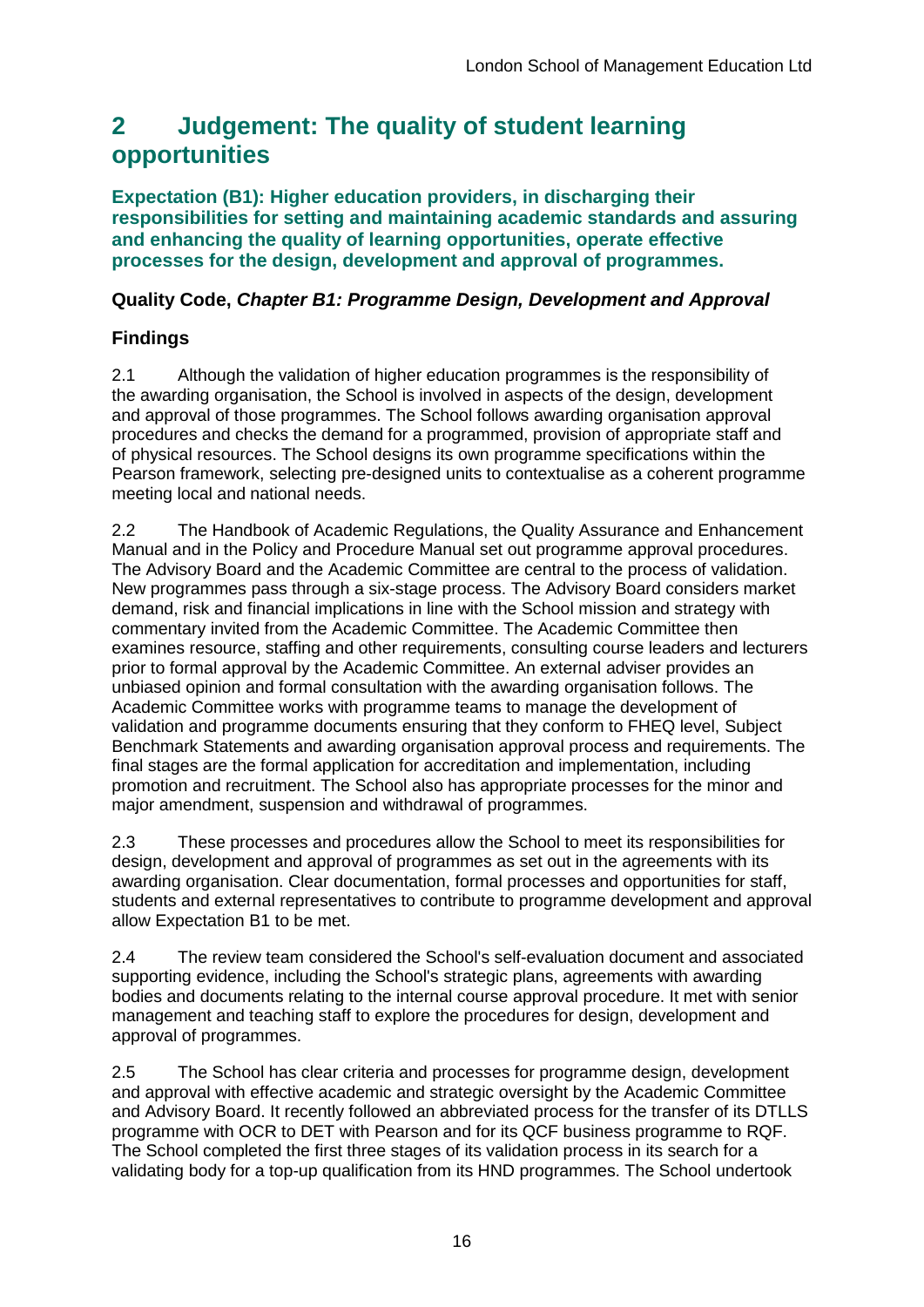a feasibility study and discussed its plans in Advisory Board and Academic Committee. It is awaiting agreement from a validating body before it will be able to move to the final stages of the process. There is evidence of student demand for the top-up but as the School is not yet in the final stages of the process, there has not been student consultation on the details of any specific programme. Similarly, the School has yet to apply employer and external expertise on a specific programme structure. Awarding organisation documentation confirms the appropriateness of resources, teaching staff, assessment methods and programme quality procedures, as well as production of a contextualised programme specification. Programme design uses appropriate external reference points including the FHEQ, QCF/RQF and Subject Benchmark Statements.

2.6 Awarding organisation and School procedures for programme design, development and approval are clear and applied appropriately. Documentary and meeting evidence confirms the effective application of those policies and procedures. The Expectation is met and the associated level of risk is low.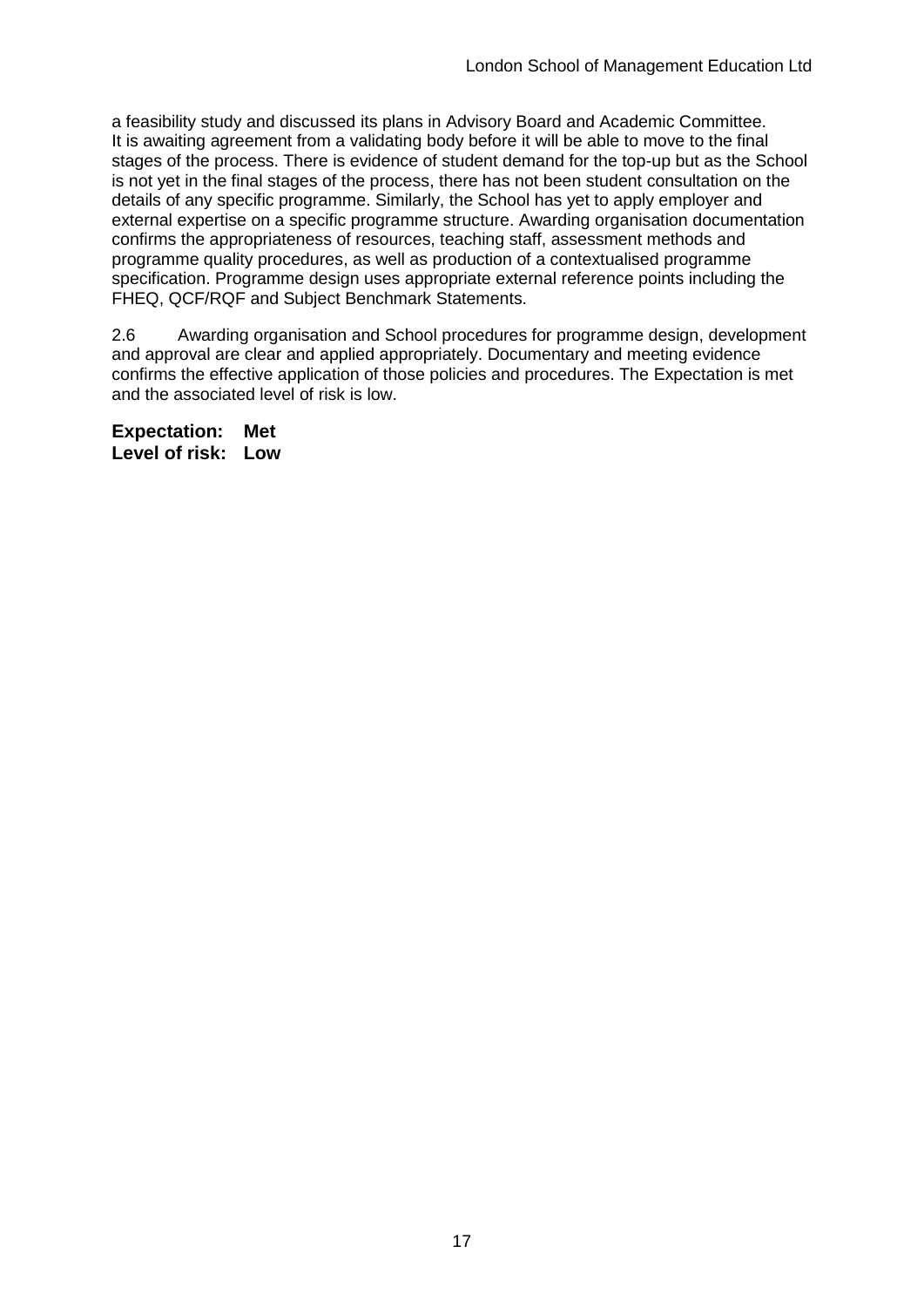**Expectation (B2): Recruitment, selection and admission policies and procedures adhere to the principles of fair admission. They are transparent, reliable, valid, inclusive and underpinned by appropriate organisational structures and processes. They support higher education providers in the selection of students who are able to complete their programme.**

#### **Quality Code,** *Chapter B2: Recruitment, Selection and Admission to Higher Education*

## **Findings**

2.7 The School provides accurate, clear and full information about its admissions process and provision on its website. This includes guidance on the admissions process, selection criteria, the application form, terms and conditions, prospectus, course brochures and course specifications, accreditation of prior learning procedures and appeals and complaints procedure. The admissions process is directed by an Admissions Officer, currently fulfilled by the School's Principal, and underpinned by an Admissions and Enrolment Procedure.

2.8 The application procedure provides a tailored approach to individual student's aspirations and achievements enabling them to make informed decisions. The process concludes with an interview that enables the School to confirm the applicant's ability in English and numeracy, intention to study, any special arrangements that may be required and provides the opportunity to further guide the students as to the most appropriate options for them. Successful applicants are provided with clear guidance on the enrolment process through the School's website and the offer letter and pack. There is an induction process to support applicants to transition to becoming successful students. The School reviews the recruitment and admissions process annually. The review includes analysis of any changes in the Quality Code and wider regulatory field, feedback from applicants and statistical analysis of the correlation between applicant characteristics and success.

2.9 The School has recognised through their annual monitoring and periodic review processes that it needs to ensure a better diversity in student cohorts especially related to age and ethnicity. A Widening Participation Strategy has been developed by the School and is available on its website. The School is currently securing funding to operationalise this strategy and is considering projects which would help meet the overall objectives. It has yet to write a formal project plan for the strategy, or a process in which to monitor its developments and this has contributed to a recommendation in Enhancement.

2.10 The team considered that the School possesses a clear admissions policy and procedure that is fair and expeditious, supported by clear and full information and administered by senior and trained staff, which would enable the Expectation to be met.

2.11 The team tested this Expectation by viewing the School's Admissions Policy, the information provided to students, and by meeting with students, senior staff, academic staff and support staff. Staff reported that the Principal and one other senior member of staff acted as the admissions officers for the School. This assured consistency and equity in the application of the admissions process.

2.12 The team noted and students confirmed that full, clear and helpful information about the application process and entry criteria is readily available on the School's website and via the course information brochures. Students also reported that the interview process is highly supportive and tailored to the needs and aspirations of the individual student. Students were highly complimentary about the support they received from the School throughout the admissions process, which enabled them to make informed decisions about the School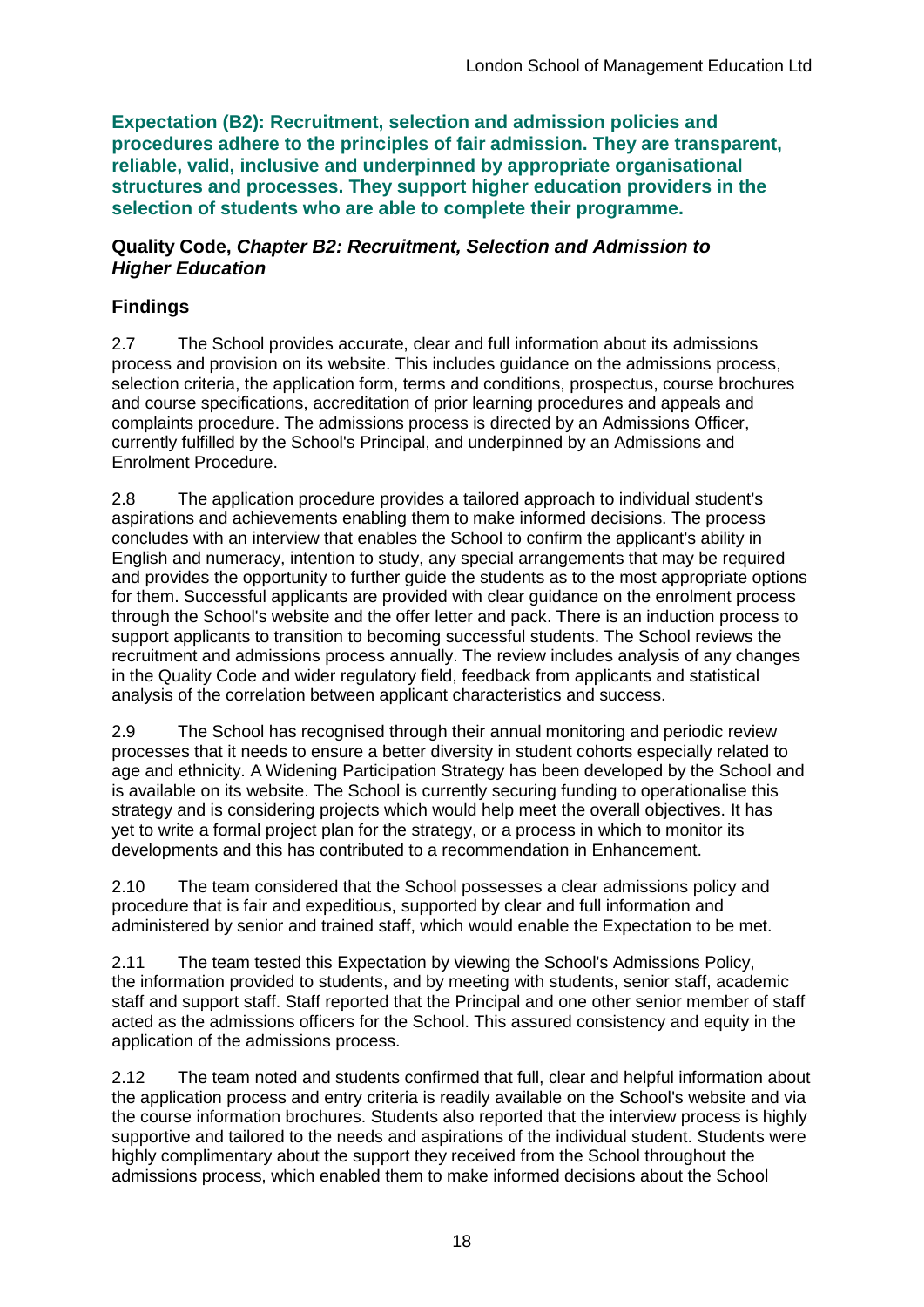and its programmes. They also confirmed that outcomes are communicated in a clear and timely fashion. The team found that the School's: individualised approach to considering students' needs and circumstances through the application and admission process is **good practice**.

2.13 The School also has a process in place to administer applications where accreditation of prior learning is applicable. Students reported that they were made aware of the possibility for accreditation of prior learning during the application process and one student reported having used it. Staff confirmed that accreditation of prior learning is discussed with students during the recruitment process.

2.14 The clear, full and transparent Admissions Policy and procedures ensured that Expectation B2 is met and the associated level of risk is low.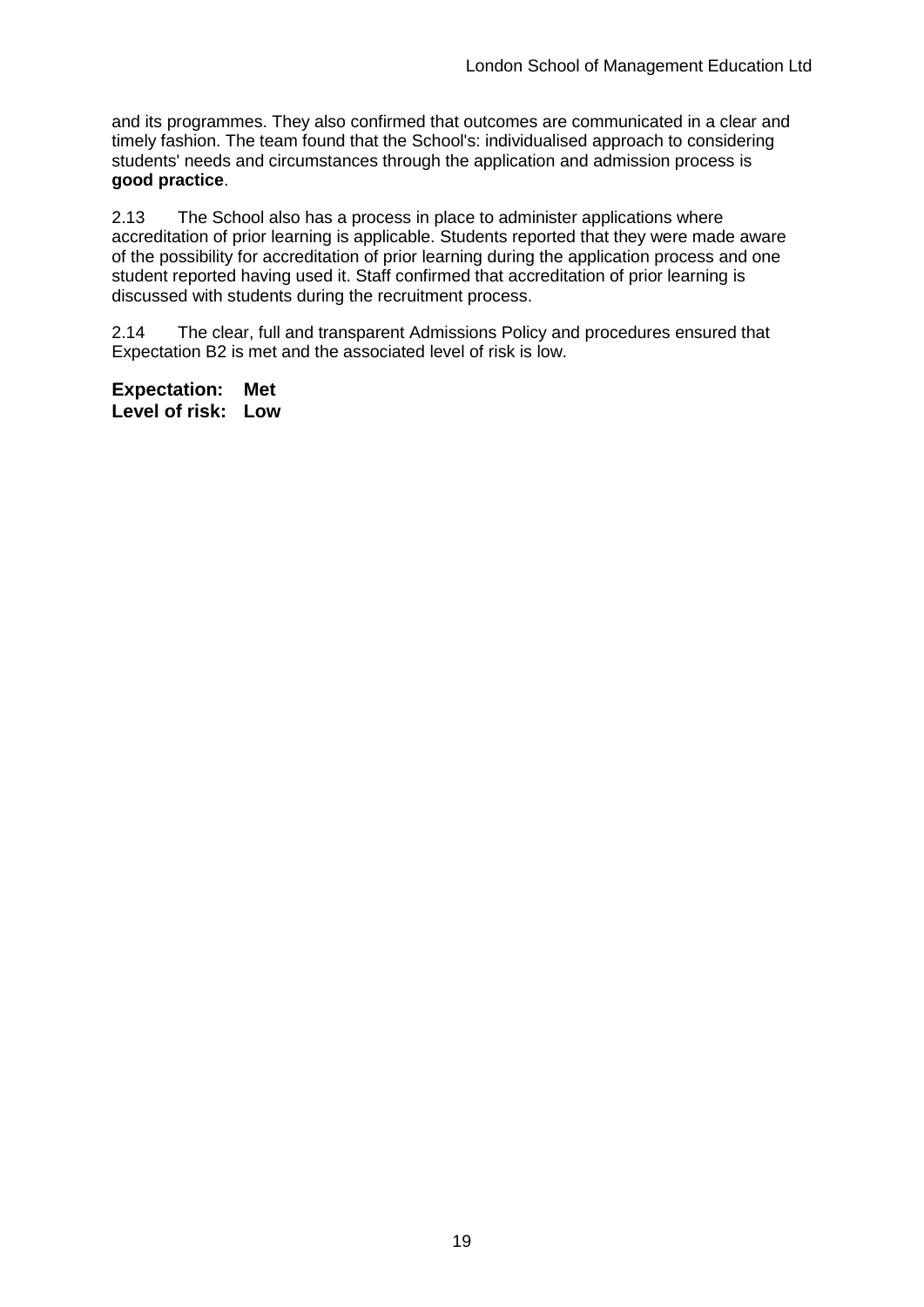**Expectation (B3): Higher education providers, working with their staff, students and other stakeholders, articulate and systematically review and enhance the provision of learning opportunities and teaching practices, so that every student is enabled to develop as an independent learner, study their chosen subject(s) in depth and enhance their capacity for analytical, critical and creative thinking.**

### **Quality Code,** *Chapter B3: Learning and Teaching*

### **Findings**

2.15 The School has a Teaching and Learning Strategy and Student Charter which informs its delivery. The Academic Committee is responsible for ensuring appropriate learning resources are in place and has oversight of the strategy. During the admissions process, students are interviewed to ensure the course offers the right opportunities for the student, and a number of learning tests are run to understand the skills and proficiencies of the applicant. The School's approach to Learning and Teaching is analysed and reported, with external scrutiny in the Annual Report.

2.16 The School organises an induction process which includes an introduction to the VLE, library, student services, plagiarism and referencing, research methods and an overview of the academic requirements of the course. Students undertake reflective journals as part of their course and complete an individual learning plan with tutors with whom they meet weekly. Staff at the School hold the appropriate qualifications, and the School employs a number of full and part-time staff. New staff are offered training and support to undertake their role including a training needs analysis. Staff are observed by their peers once per term and are encouraged to undertake continuing professional development (CPD) activities as part of their appraisal process.

2.17 The strategic processes in place to monitor and review teaching practice, supporting students' transition into higher education and providing appropriate facilities to support students' learning would enable this Expectation to be met. To test the Expectation the review team met staff and students, saw documentation pertaining to staff development, had access to minutes of School committees, and saw policies, procedures and strategies pertaining to teaching and learning.

2.18 Having recently moved premises, the School has expanded its library and IT facilities. Students are happy with the access they have to learning materials, and the extension to the premises will provide further study and social space for students. The School has recently joined the Higher Education Academy, and at the time of review, staff were working on their individual fellowship submissions. Staff development processes such as appraisals and peer observation place an emphasis on self-evaluation and support staff to take ownership of their practice. Staff complete a self-evaluation annually, and after each unit of delivery; this coupled with formal peer observation and appraisal processes enables the School to have an overview of staff training needs. Staff are entitled to 30 hours of CPD per year and an annual Training Agenda is created to address both strategic and specific development needs of staff.

2.19 The School understands the importance research plays in the enhancement of the student learning experience. Staff are encouraged to undertake research, and the School has a Research Strategy. As part of this, the School Director organises an International Research Conference, the last of which was themed around responsible research in education and management. Both staff and students had the opportunity to participate and support these conferences, and those met by the review team spoke of how these events inspired and enhanced their practice. The development of an active research community and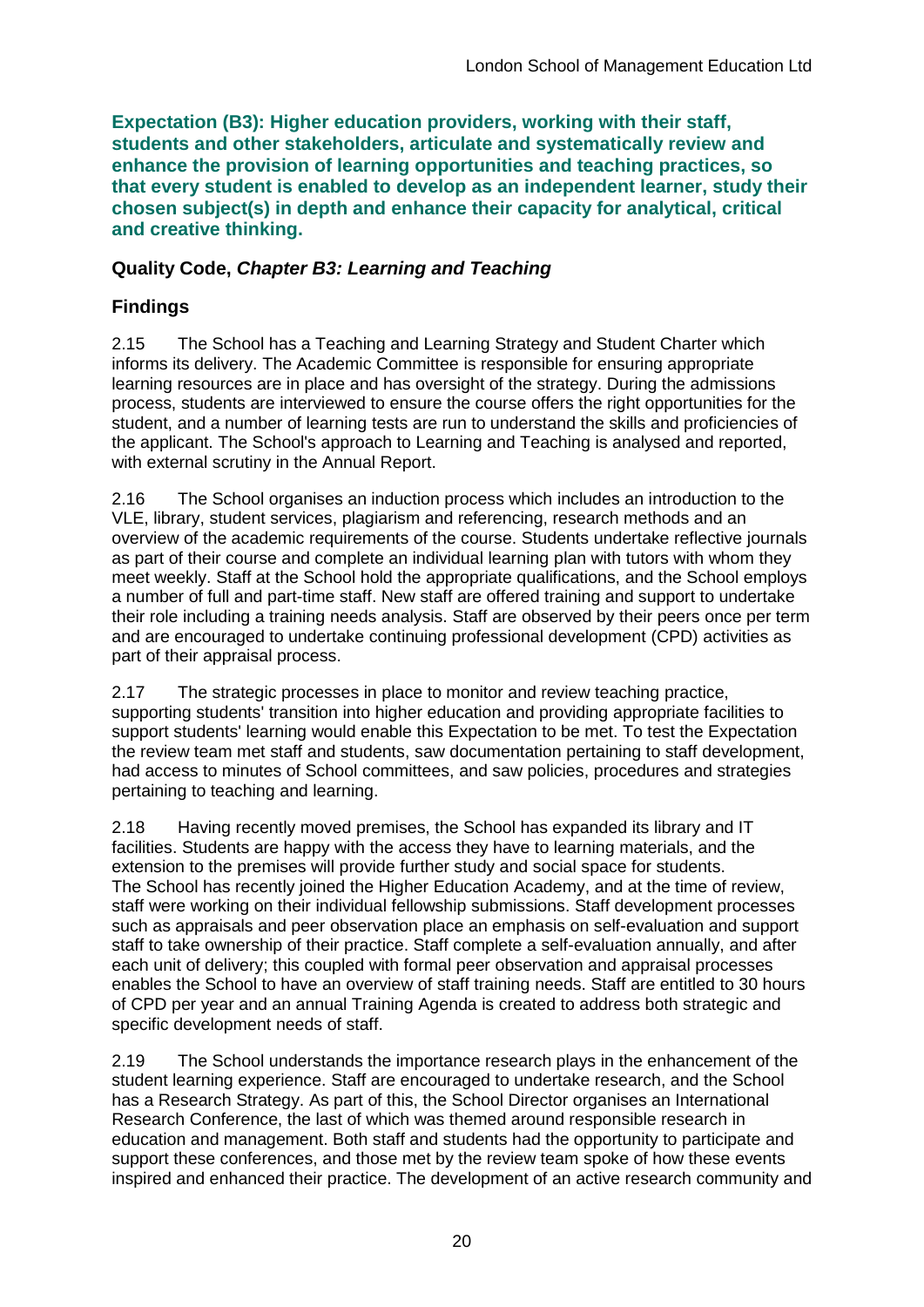the commitment of the senior management and staff in a school of this size is unusual in the sector. There is an active and public strategy driving this work, and the School is making good progress. Therefore, the review team considers the approach taken by the School to inspire a research community through its International Conference to be **good practice**.

2.20 Students of the School are very satisfied with the teaching they receive and the learning facilities available to them, and feel their voice is listened to when there are issues. The annual reviews by the awarding body confirm that the School has the appropriate mechanisms to maintain strategic oversight. Therefore, the review team finds that this Expectation is met, and the associated level of risk is low.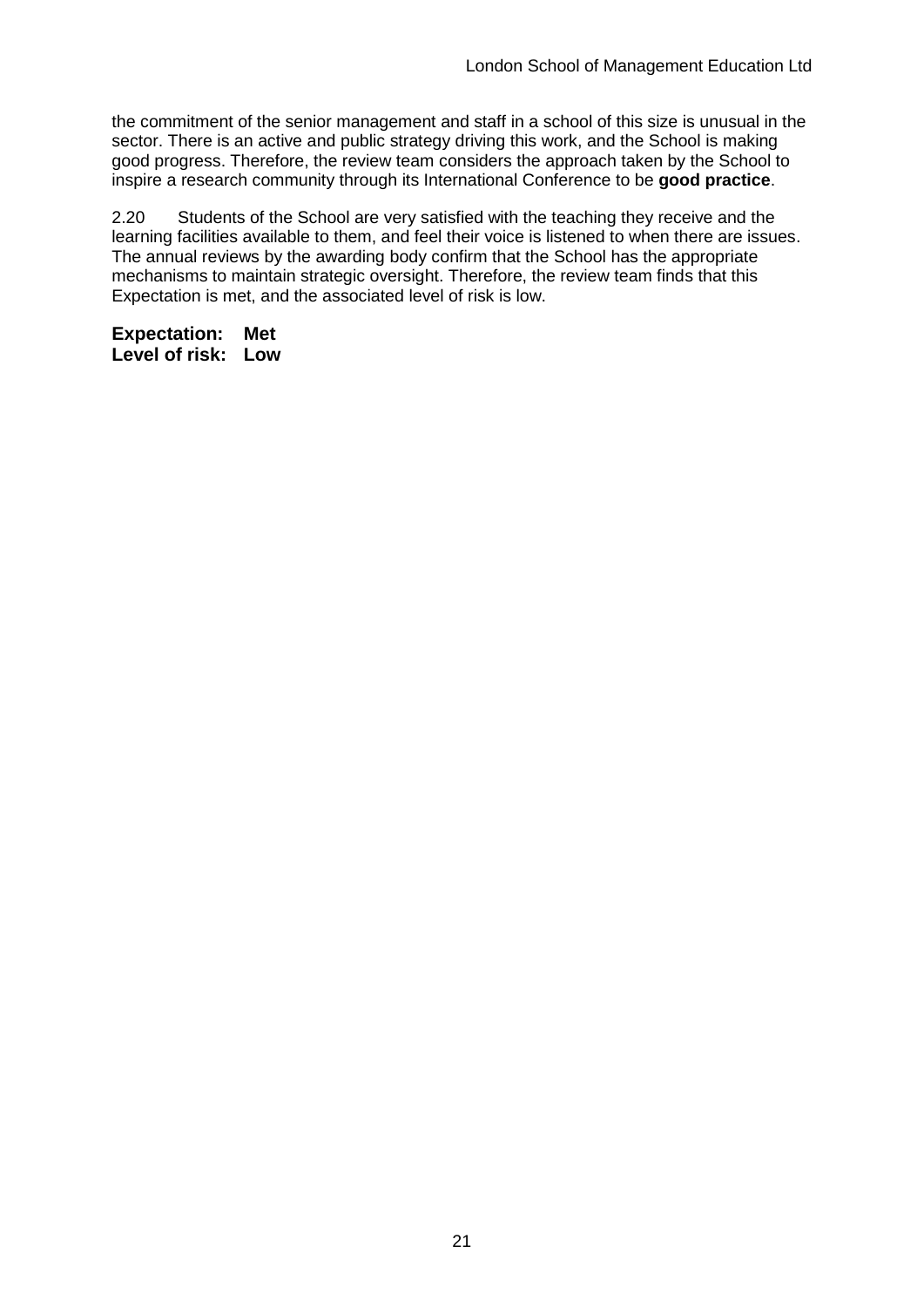**Expectation (B4): Higher education providers have in place, monitor and evaluate arrangements and resources which enable students to develop their academic, personal and professional potential.**

### **Quality Code,** *Chapter B4: Enabling Student Development and Achievement*

## **Findings**

2.21 The School has a Welfare Committee. Its terms of reference are to have oversight of matters relating to student welfare, and student support functions of the School. The School also has an Attendance and Disciplinary Committee which monitors individual students' engagement with their learning and deals with issues of poor behaviour. The review team found significant overlap in the content of these two committees, with the Welfare Committee spending a large proportion of its time discussing individual student issues rather than evaluating the student support procedures and practices. This has contributed to a recommendation under Expectation B4.

2.22 The School appoints a Student Welfare Officer who oversees the welfare activities of the School. The Welfare Committee, chaired by the Principal, acts as an oversight committee for welfare provision and makes recommendations to the Academic Committee. The School has a number of policies and processes to aid student progress including the Equality Opportunity Policy, Attendance Policy, Disability Policy, Learning Support, and Student Welfare Policy. As part of admissions and induction, students undertake a diagnostic assessment and complete individual learning plans. The School offers individual weekly tutorials to students that cover both academic and personal issues. Tutorials are recorded on Tutorial Review Forms and student progression is discussed with teaching teams at departmental meetings. This process is captured in a Student Tutorial Policy. Tutors are supported to signpost students to either the School Student Welfare Officer, or to external support organisations.

2.23 The School embeds employability skills through the curriculum, and careers days provide students with guidance on specific future career options. Courses include the opportunity for work experience, or formal work placements, which further provide opportunities for students to develop their practical skills.

2.24 The School has a range of policies and procedures for student support services, and students are able to engage in a range of activities which support them in their academic, personal and professional needs. This would allow the Expectation to be met.

2.25 To test the Expectation, the review team met staff and students at the School. The team saw evidence of School committees and policy documents and saw evidence of specific intervention activities for individuals and groups of students.

2.26 The School has a high retention and pass rate for its courses, and senior managers and staff monitor student engagement and attainment closely through its committees. The review team saw many examples of where individual student's circumstances were discussed at many of the School's committees. Staff are proud of the bespoke support they offer to students, and students are very satisfied with the level of guidance, and care given to them both academically and personally. However, the review team saw a number of examples where discussions about individual named students and their private circumstances were minuted formally in meetings. These meetings sometimes included other students present in the room and un-redacted minutes were given to the review team throughout the process. The School believes it is ensuring confidentiality through its approach to holding copies of minutes centrally, but this does not provide adequate protections for student's situations being circulated to external quality bodies, members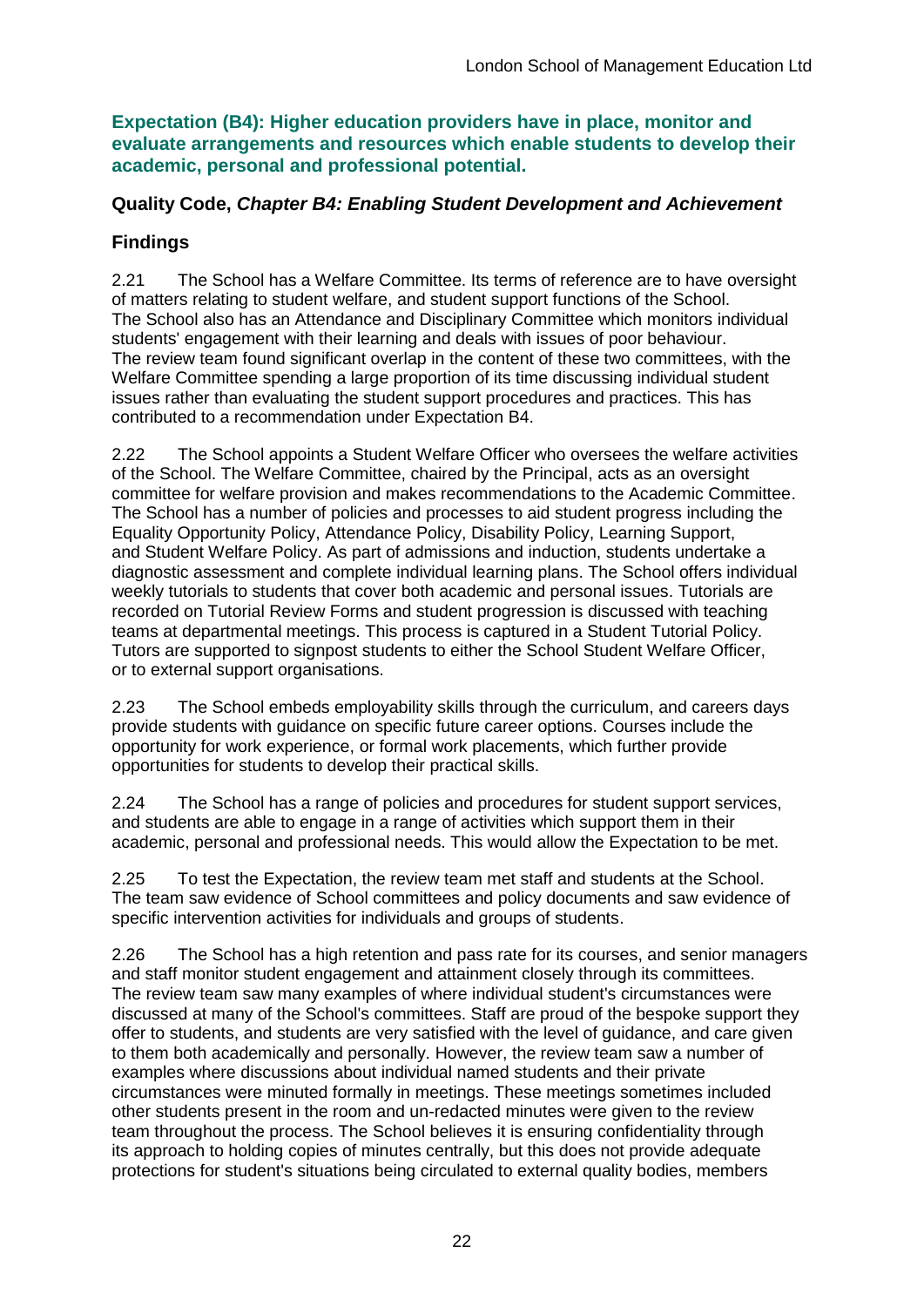of the committees, or fellow students who are able to attend the meetings. Therefore the review team **recommends** that the School ensure anonymity of individual student information in public documents to maintain complete confidentiality.

2.27 The VLE supports achievement by providing learning materials and discussion forums. This also allows disabled students unlimited access to learning materials to support their studies. Staff met by the review team had a clear understanding of the Disability Policy and ways in which reasonable adjustments could be made to the learning environment and assessment for disabled students.

2.28 The School provides a variety of opportunities for students to think about their future. Career days, guest speakers, and the International Conference give students ideas about what they could achieve after completing the course. Students were complimentary about the careers advice provided, and employers the review team met were happy to provide additional support for students.

2.29 The School has recently developed a Widening Participation Strategy that aims to improve the diversity of the student body, and address the skills needs of the local community. This strategy is yet to be operationalised, and at the time of the review a project plan had not yet been developed. The School was also in discussions on how to monitor the progress of students by different characteristics.

2.30 The Welfare Committee exists to oversee the student support offer at the School, disseminate good practice and identify enhancements to Academic Committee. However, at present the meeting focuses on sharing the support needs of individual students, and in some part, duplicates the work of the Attendance and Discipline Committee. The team found no evidence that the School was undertaking holistic evaluations of the support services provided to students other than through collecting student feedback, nor were trends in support needs identified through the Welfare Committee or elsewhere. The School does have oversight of student progression and achievement, but lacks evaluation of central support activities such as careers interventions and pastoral care. There is also no engagement with external policy developments in the sector. Therefore, the review team **recommends** that the School ensure strategic oversight of student support to monitor and evaluate its effectiveness.

2.31 Overall the School provides a number of individual and collective interventions to enable students to achieve and flourish. It has identified the need to be proactive in ensuring equality of opportunity and students are satisfied with the support provided. The School does need to tighten up policies in relation to confidentiality to ensure sensitive information is not accidentally divulged to inappropriate persons, and a more developed approach to evaluating services is needed. Therefore, the Expectation is met and the associated level of risk is moderate.

**Expectation: Met Level of risk: Moderate**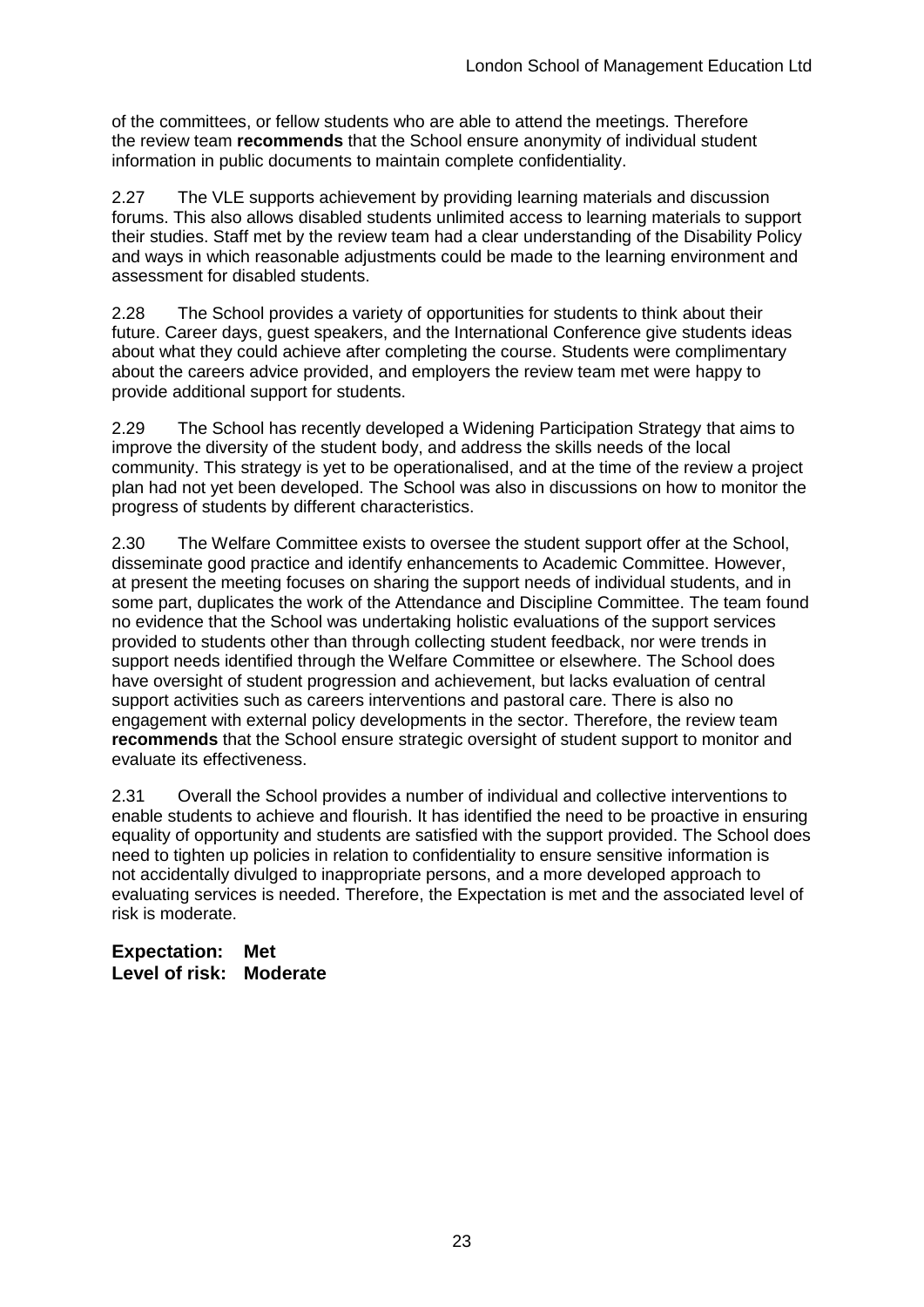**Expectation (B5): Higher education providers take deliberate steps to engage all students, individually and collectively, as partners in the assurance and enhancement of their educational experience.**

### **Quality Code,** *Chapter B5: Student Engagement*

### **Findings**

2.32 The School has adopted a range of approaches to support student engagement in the assurance and enhancement of the educational experience. These include induction and end-of-term questionnaires, suggestion boxes, discussion forums, the student and staff committee, termly inter-class representative meetings, student representation on the Departmental Committees and on the recently established All Staff Committee. The School's approach to student engagement is promoted through its website and through the Student Charter and the Student Engagement Policy, which are published on the VLE. The School provides a student representative's handbook setting out the student representative's role and duties.

2.33 The team considered that the School's defined student engagement mechanisms, including a structure for formal student representation, use of surveys and operation of focus groups, have the potential to enable Expectation B5 to be met.

2.34 To test this Expectation the team viewed School documentation detailing the range of student engagement mechanisms it employed. The team also read completed module reviews, the results of student surveys, self-evaluation documents and the minutes of deliberative committees concerned with student engagement. In addition, the team met students, student representatives and members of staff.

2.35 The student body does not have representatives on the School's most senior committees: the Advisory Board and the Academic Committee nor operational committees such as the Student Welfare Committee. During meetings, staff indicated that the School had taken a parental approach to its relationship with students and had, as yet, not adopted an approach of treating them as partners in the educational process. The team **recommends** that the School seeks to engage students strategically as partners in its quality assurance arrangements. However, staff described the many ways in which students were engaged in the life and operation of the School and the support they received. Student representatives reported that they felt well-supported in their roles through induction training and one-to-one meetings with staff. They also reported that the student representative's handbook was very useful.

2.36 There is evidence that the School actively reviews student feedback and acts upon it. A summary and analysis of student feedback is presented in the Student End of Term Feedback Report and in the Student Induction Feedback Report. Consideration of student feedback appears in subject annual reports and the minutes of departmental meetings, the Staff Committee and the Staff-Student Committee. The School's annual report provides narrative on student feedback but there is no explicit summary of student feedback or the actions and responses to it in the School Annual Report.

2.37 The School credits student engagement and feedback with stimulating a range of enhancements including the move to a new building, improvements in internet access, increase in hard copy library stock and amendments to assessment mechanisms. The School informs students about the action it has taken through the VLE, in class discussion and open events. The School has this year introduced the Student-Staff Committee and has recognised the need to monitor student engagement practices annually. It plans to do so by involving students in the review with the use of online questionnaires.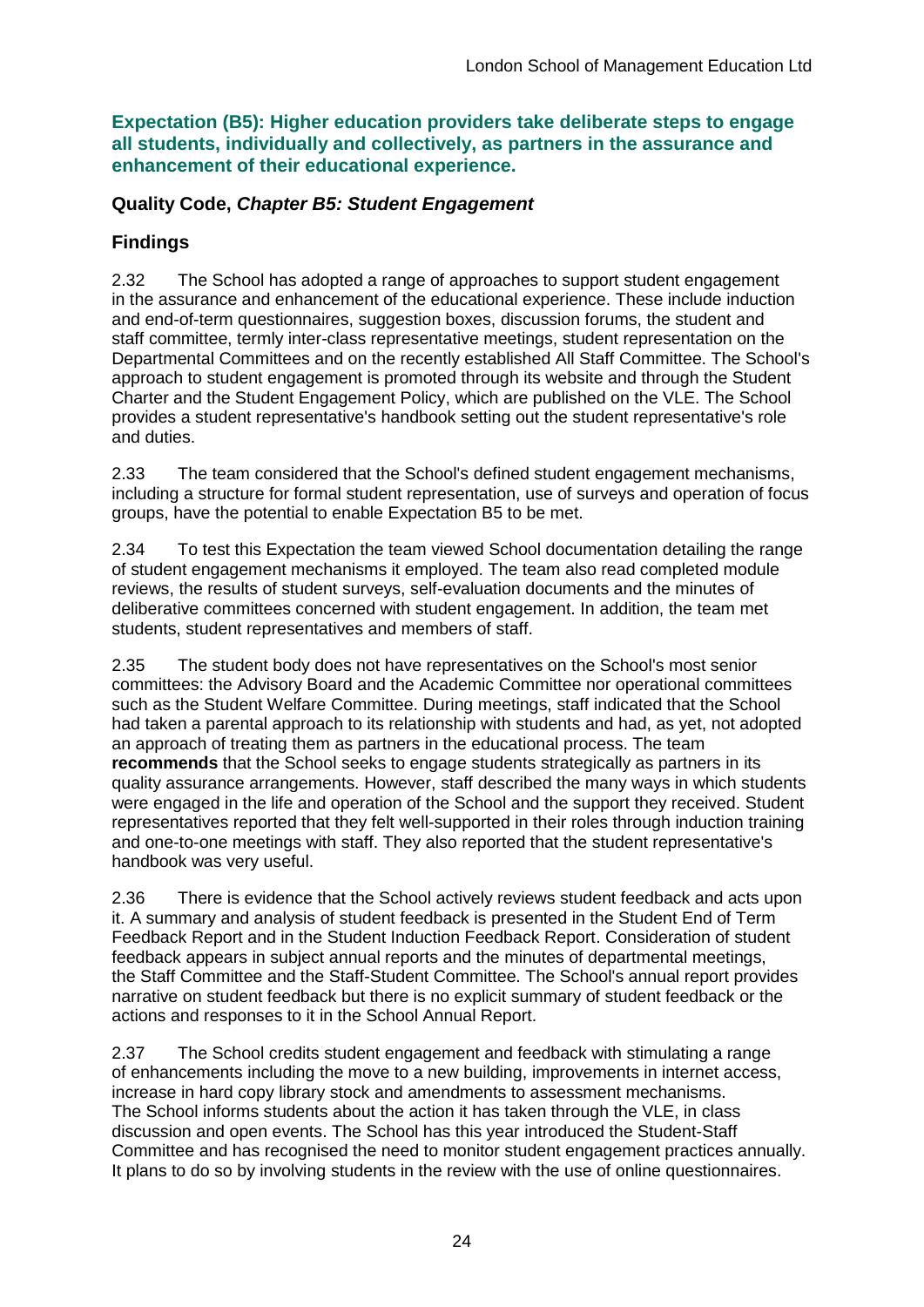2.38 The team considers that the School provides a willing and supportive approach to student engagement which falls short of treating students as full partners. In recognising the strongly supportive culture of the School's approach to its relationship with students, the team considers the Expectation to be met and the associated level of risk is low.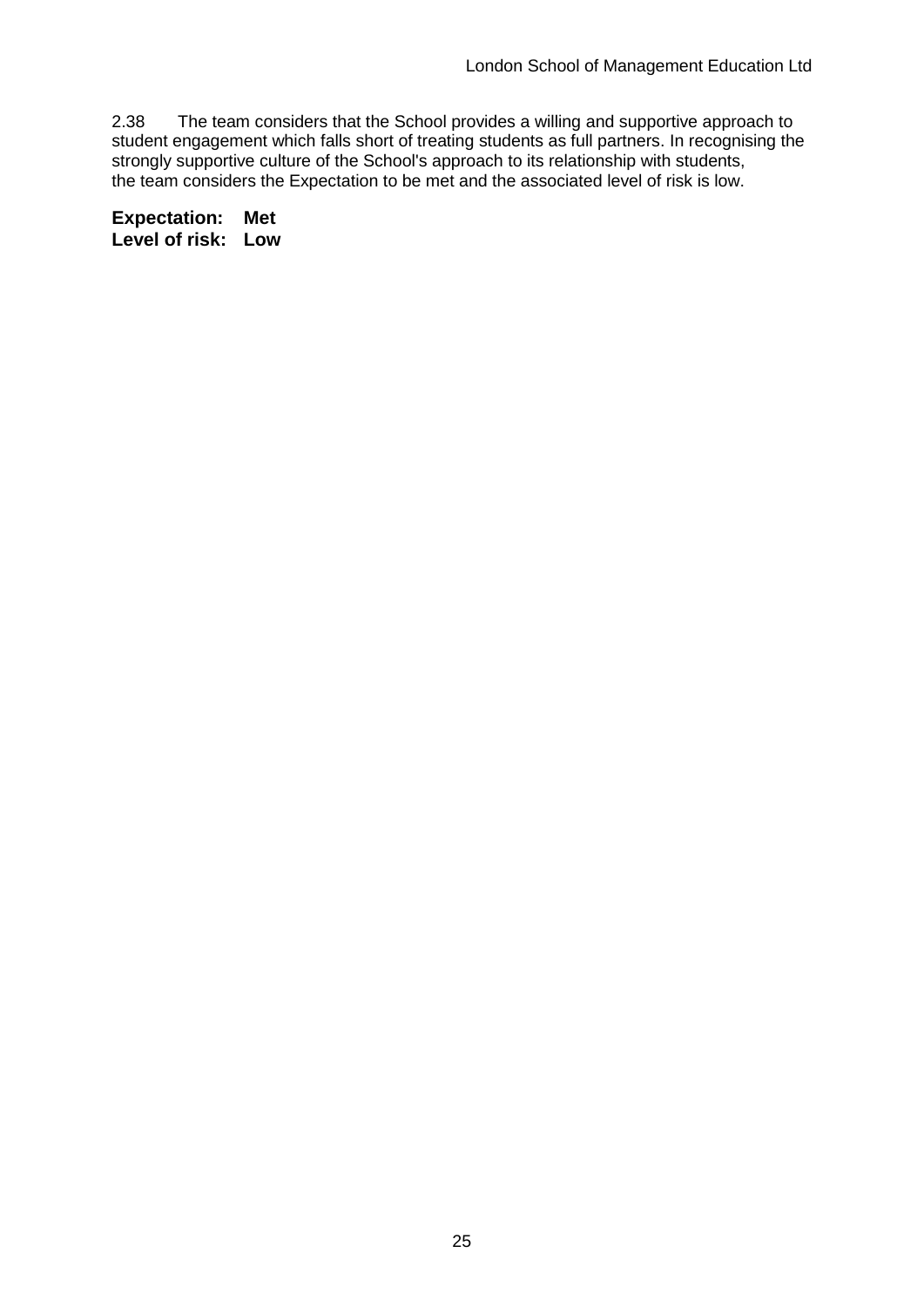**Expectation (B6): Higher education providers operate equitable, valid and reliable processes of assessment, including for the recognition of prior learning, which enable every student to demonstrate the extent to which they have achieved the intended learning outcomes for the credit or qualification being sought.**

#### **Quality Code,** *Chapter B6: Assessment of Students and the Recognition of Prior Learning*

## **Findings**

2.39 The School has the responsibility for the setting, first marking, and moderation of assessment and for providing assessment feedback to students. The School's Assessment, Extenuating Circumstances and Accreditation of Prior Learning Policies articulate the School's overall approach to assessment and align with the regulations of the awarding organisation. The School structures its policies for assessment around Chapter B6 of the Quality Code to support the fair assessment of students. Assessment processes allow students to achieve learning outcomes through assessment in accordance with awarding organisation assessment regulations. Procedures for reasonable adjustments in assessment and recognition of mitigating circumstances are in place.

2.40 The School Accreditation of Prior Learning Policy governs claims which are documented on a tutorial review form. Documents inform students of the possibility of accrediting prior learning during application. The Academic Misconduct Policy and Disciplinary and Attendance Committee provide procedures for avoiding, identifying and tackling the various forms of academic misconduct. Students learn how to reference and avoid misconduct during their induction sessions and in class sessions and use plagiarismdetection software to submit assignments.

2.41 The School operates under agreements, regulations and with its own policies and procedures providing a clear framework for equitable, valid and reliable assessments. School procedures for recognition of prior learning, avoidance of academic misconduct, moderation and conduct of assessment boards are thorough. These would enable the Expectation to be met.

2.42 The review team considered the School's self-evaluation document and associated supporting evidence, including the School's policies, regulations and processes relating to the conduct of assessment. The team met with the head of the School, senior staff, teaching staff, support staff, students and employers to confirm the effective operation of the processes.

2.43 The School's detailed Assessment Policy includes helpful diagrams to aid teaching staff with assessment planning and recording. Heads of department monitor teaching and assessment and provide training on assessment. External consultants provide training on the appropriate level of assessment in accordance with the FHEQ.

2.44 An assortment of assessment tasks provide variety to the student experience with assessment methods shared across subject areas and departments. The assessment of work-based learning and practice and the use of relevant scenarios and case studies provide students with a foundation for future employment, applying theory to practice. The Work Experience and Volunteering Policy and Placement Handbook underpin work-based and practical learning. Placement providers support student assessment, with teaching staff conducting all workplace assessments.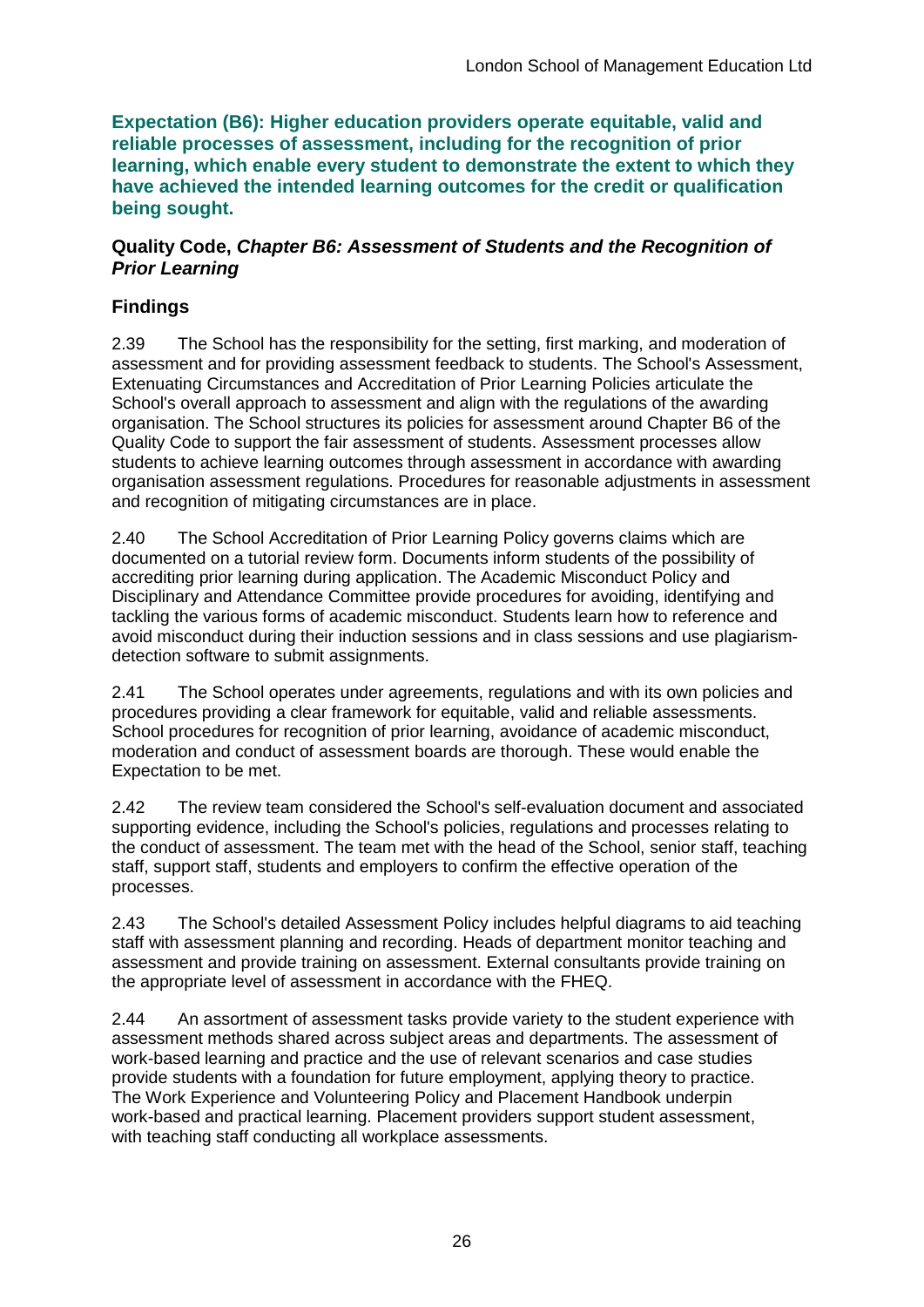2.45 Thorough internal verification processes conducted by appropriately trained staff ensure that assessment instruments enable all students to demonstrate they have met the intended learning outcomes. Inter-departmental standardising meetings further secure comparability of assessment judgements. Standards Verifiers confirm that assessment tasks are at the appropriate level, with clear contextualised criteria in accordance with the awarding organisation's requirements and the FHEQ. Verifiers confirm well-maintained assessment records, and fairly conducted boards of examiners. Programme teams respond appropriately to these reports, for example in amending grading procedures to reflect student referencing and improving moderation processes.

2.46 Students confirm that induction training in referencing is helpful and that the School satisfies requests for refresher training. To support them in their assessment practice students can access useful study skills materials on the VLE. Students submit work for assessment through plagiarism-detection software, which they find useful, in order to check that they are conforming to the guideline of less than 30 per cent similarity. Teaching staff acknowledge that the 30 per cent limit is a general guideline which they can increase according to the nature of the task and correctly cited sources. Students confirm that they receive timely and constructive formative feedback within three days of assignment submission. School targets are to provide formative feedback within one week and summative feedback within a further week.

2.47 Students and Standards Verifiers praise the variety of assessments, the positive use of feedback and techniques to allow students to become reflective learners. National Student Survey (NSS) results on assessment and feedback, although not analysed by the School, exceed sector benchmarks.

2.48 Retention across the School is 92.5 per cent with 89.3 per cent pass rates for 2015-16. With three intakes per year, retention rates for most 2016-17 cohorts are 100 per cent. Students can receive support during the process of completing assessment tasks from other students acting as mentors. Although informal, students who have received and acted as mentors find the process valuable and helpful.

2.49 Policies, regulations and processes governing assessment are explicit and accessible. Information available to students on how to apply for the accreditation of prior learning is clear and procedures to deal with claims are effective. The School has processed two claims in the last two years with positive outcomes. Students confirmed the process helpful in securing transfer of studies from other institutions. Late submission of work for assessment is subject to appropriate capping according to School and awarding organisation regulations. Students judge a further financial penalty for late submission as fair and equitable rather than disadvantaging poorer students. The Attendance and Disciplinary Committee and the Student Welfare Committee consider circumstances which may lead to late submission, although the work of the committees often overlaps, with both committees discussing students' personal circumstances. Applications for consideration of mitigating circumstances in assessment go to the Programme Leader, usually after discussion in tutorials. The Principal receives the applications for formal approval, granting a new deadline to successful candidates. If circumstances are ongoing, students receive additional support and tutorials with action plans to prevent escalation. Overall, procedures are clear and fair although as noted in B4 and A2.1, minutes of meetings often identify by name students and their personal circumstances which has led to the recommendation in those Expectations.

2.50 In summary, the School's management of assessment allows students to demonstrate the achievement of learning outcomes for their programme of study. Processes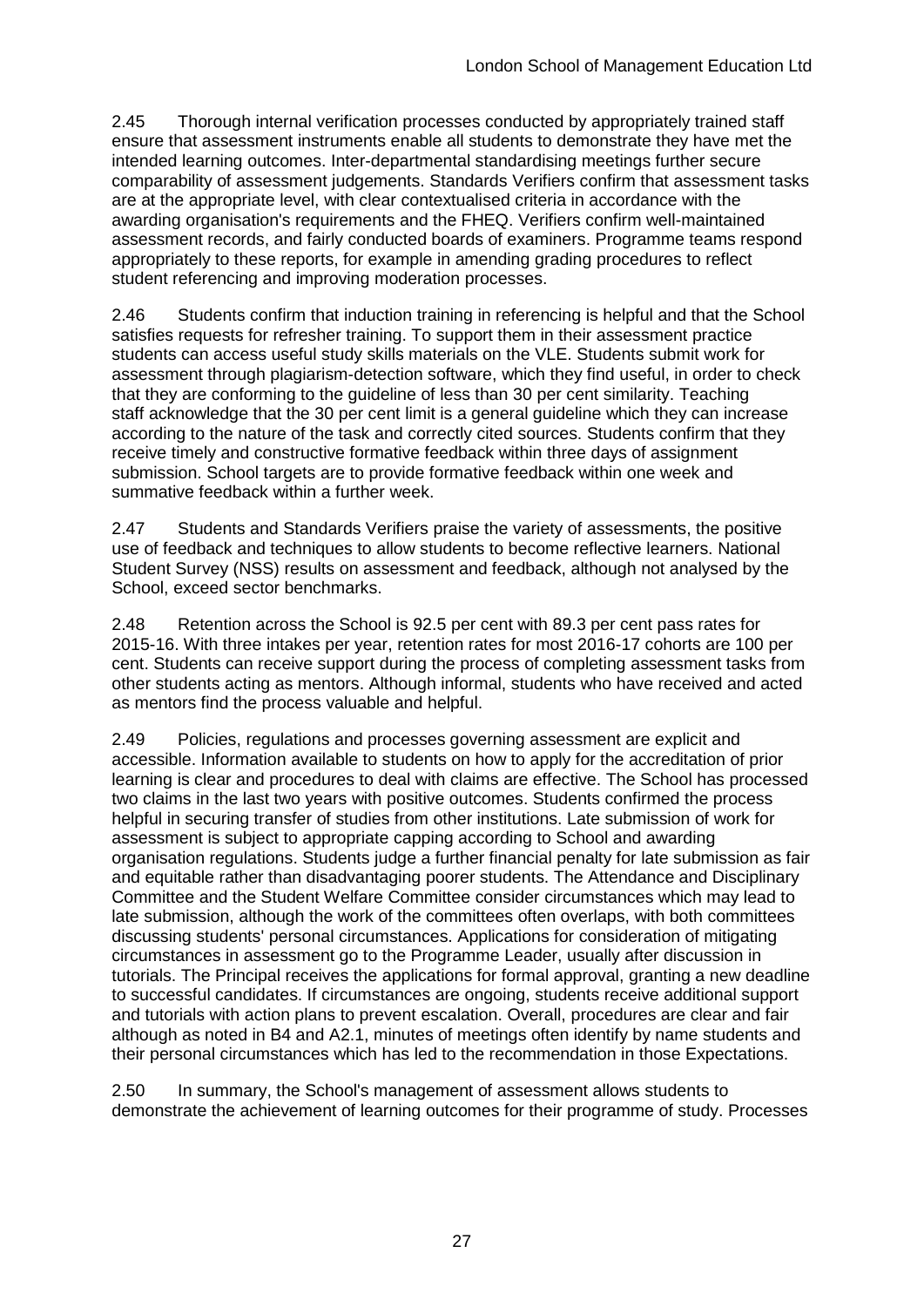for conducting assessments are valid and reliable. The team concludes that the Expectation is met and the associated level of risk is low.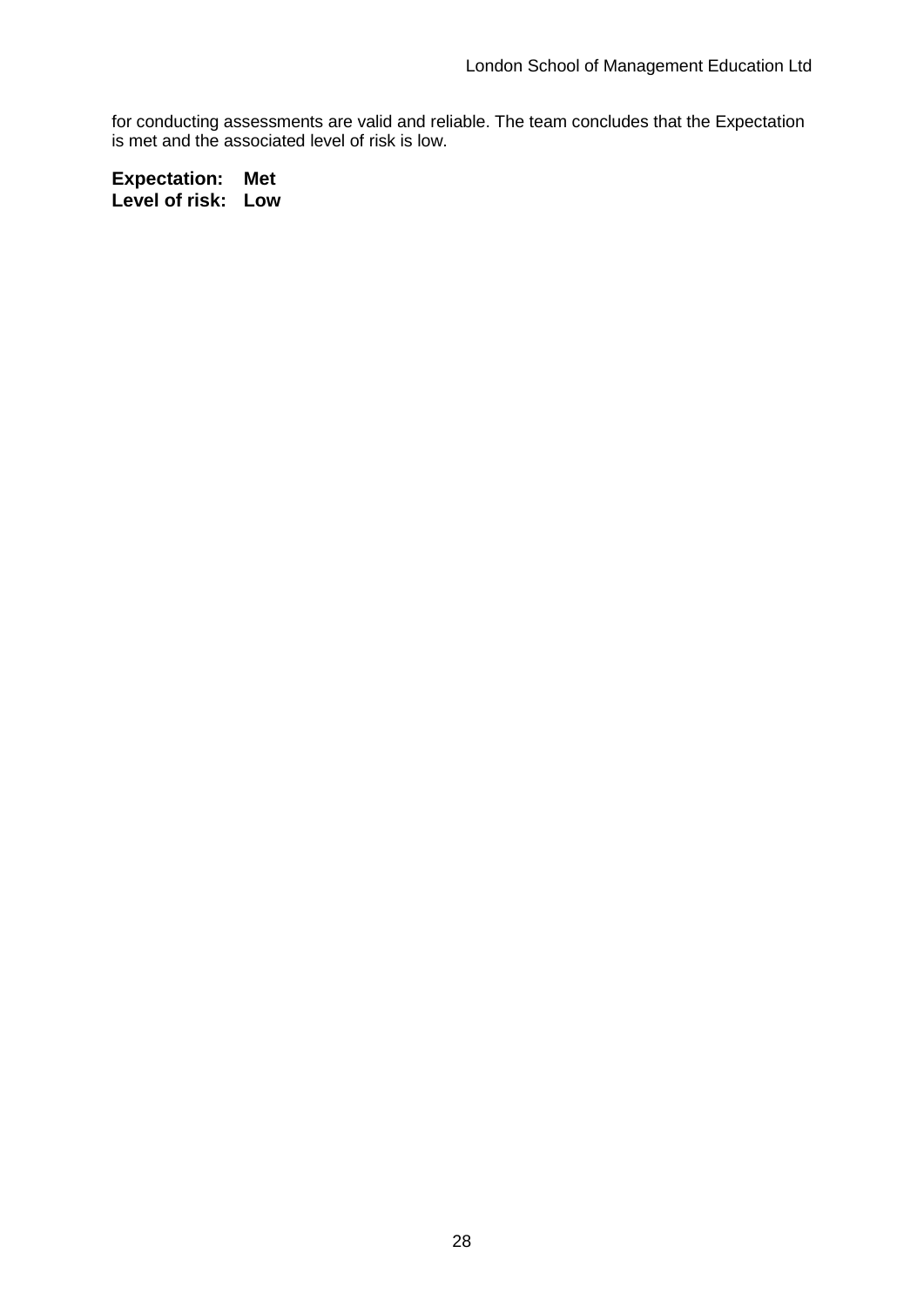### **Expectation (B7): Higher education providers make scrupulous use of external examiners.**

### **Quality Code,** *Chapter B7: External Examining*

## **Findings**

2.51 The awarding organisation, Pearson, is responsible for the appointment, training and management of external Standards Verifiers in line with the relevant agreements. The School provides information to the Standards Verifiers in relation to policies, procedures and regulations which affect the assessment process. Verifiers review assignment briefs to ensure they are fit for purpose and the School has a moderation policy which manages their relationship with the Verifiers. Verifiers receive a sample of students' work in which to moderate marks, and they meet with staff and students of the School. Verifiers are not members of the School's Board of Examiners, but their views are taken into account when confirming student marks. Verifier reports are received after each moderation visit using the Pearson template. These reports are received at the Academic Committee and disseminated to the Departmental Committees for action.

2.52 The Expectation is met in theory through the School procedures in relation to handling their responsibilities to work with the Standards Verifiers. Ultimate responsibility for this Expectation rests with the awarding body.

2.53 To test the Expectation the team reviewed the committee minutes and annual reports of the school, saw Verifiers' reports, reviewed policies and procedures relating to external examining, and met with staff and students. Students met by the team confirmed they have access to Verifier reports through attendance at departmental committees, on the VLE, and some had met the current Verifier. The review team notes that the external Verifier reports are broadly positive, and discussions about Verifier feedback take place regularly at School committees. The School also uses this feedback in their annual reports.

2.54 Overall, the School has appropriate processes to support the role of the Standards Verifiers and learn from their feedback. Students are provided with opportunities to meet and engage with the Verifiers, and have full access to the Verifier reports. Ultimate responsibility for Verifiers lies with the awarding organisation and therefore this Expectation is met and the level of risk is low.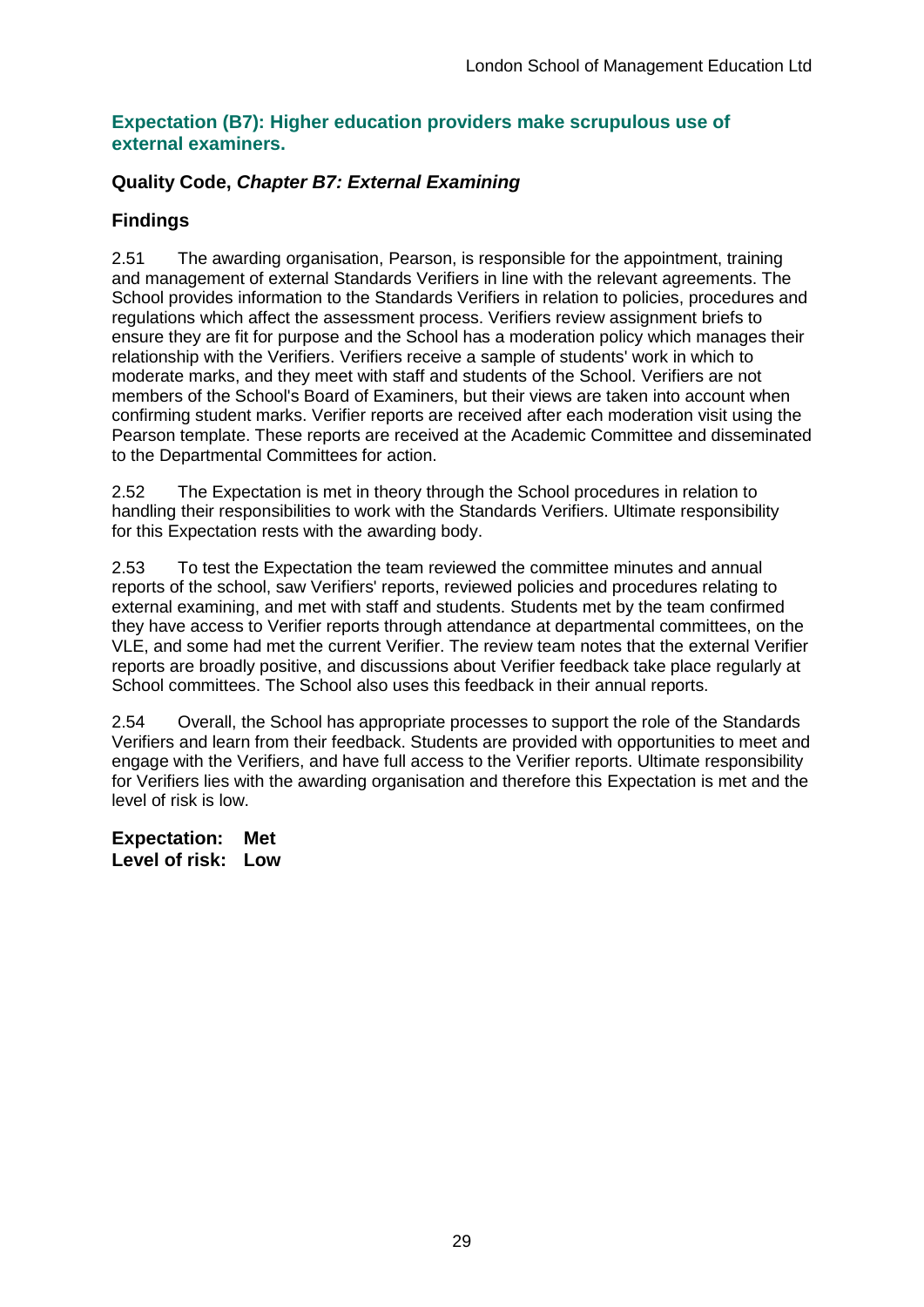**Expectation (B8): Higher education providers, in discharging their responsibilities for setting and maintaining academic standards and assuring and enhancing the quality of learning opportunities, operate effective, regular and systematic processes for monitoring and for review of programmes.**

### **Quality Code,** *Chapter B8: Programme Monitoring and Review*

### **Findings**

2.55 Annual Monitoring and Periodic Review are responsibilities shared between the awarding organisation and the School. The School has its own extensive monitoring and review processes, designed around the Quality Code. Programme teams develop end-of-year course reviews which include quality improvement plans. Standards Verifier reports and School management information on recruitment, retention, achievement and progression support the annual monitoring process. Student views feed into the review process through survey data and records of student meetings. Departmental annual monitoring reports feed into the Academic Committee for further scrutiny and final approval. The approved report contributes to the whole school annual report after sharing with student representatives and academic staff.

2.56 The School has processes for periodic review of programmes and for managing the withdrawal of programmes based on academic decisions or changes to the curriculum of the awarding organisation. Detailed monitoring processes designed to align with the Quality Code and processes for regular and systematic programme review allow the Expectation to be met in theory.

2.57 The review team considered the School's self-evaluation document and associated supporting evidence, including the School's programme review documentation and associated action plans. The team met with the Head of Provider, senior staff, teaching staff, support staff, students and employers to confirm the effective operation of the processes.

2.58 Records of meetings and review documentation show effective quality improvement processes within the School including clear strategic oversight of programme monitoring and review processes. Extensive use of data gathered through School-wide management information systems inform review and monitoring of higher education programmes throughout the annual cycle. Monitoring of applications, admissions, retention, absence, achievement and progression statistics takes place as part of higher education performance monitoring by School management, at programme level and by Academic Committee and Advisory Board. However, not all data has been cross-matched to maximise analysis, for example identifying trends in complaints and appeals or identifying student achievement by demographics. The School has not yet analysed the National Student Survey for 2017 to compare programme performance or broader student satisfaction.

2.59 The School does not explicitly identify enhancement opportunities through the programme review process, but the clear identification of strengths and weaknesses and forward-looking action plans are effective in proposing improvements to student learning opportunities arising from the review process and clearly linked to the School's mission, vision and values.

2.60 Procedures for closing programmes were implemented for the DTLLS and the HND Business (QCF) qualifications discontinued from September 2014 and September 2015. Standards Verifiers confirmed that the procedures are effective. Programme and School review procedures identified the potential demand for a progression top-up qualification to Level 6. Student involvement in monitoring and review is through feedback in meetings and questionnaires, while employer involvement emerges in the new employer engagement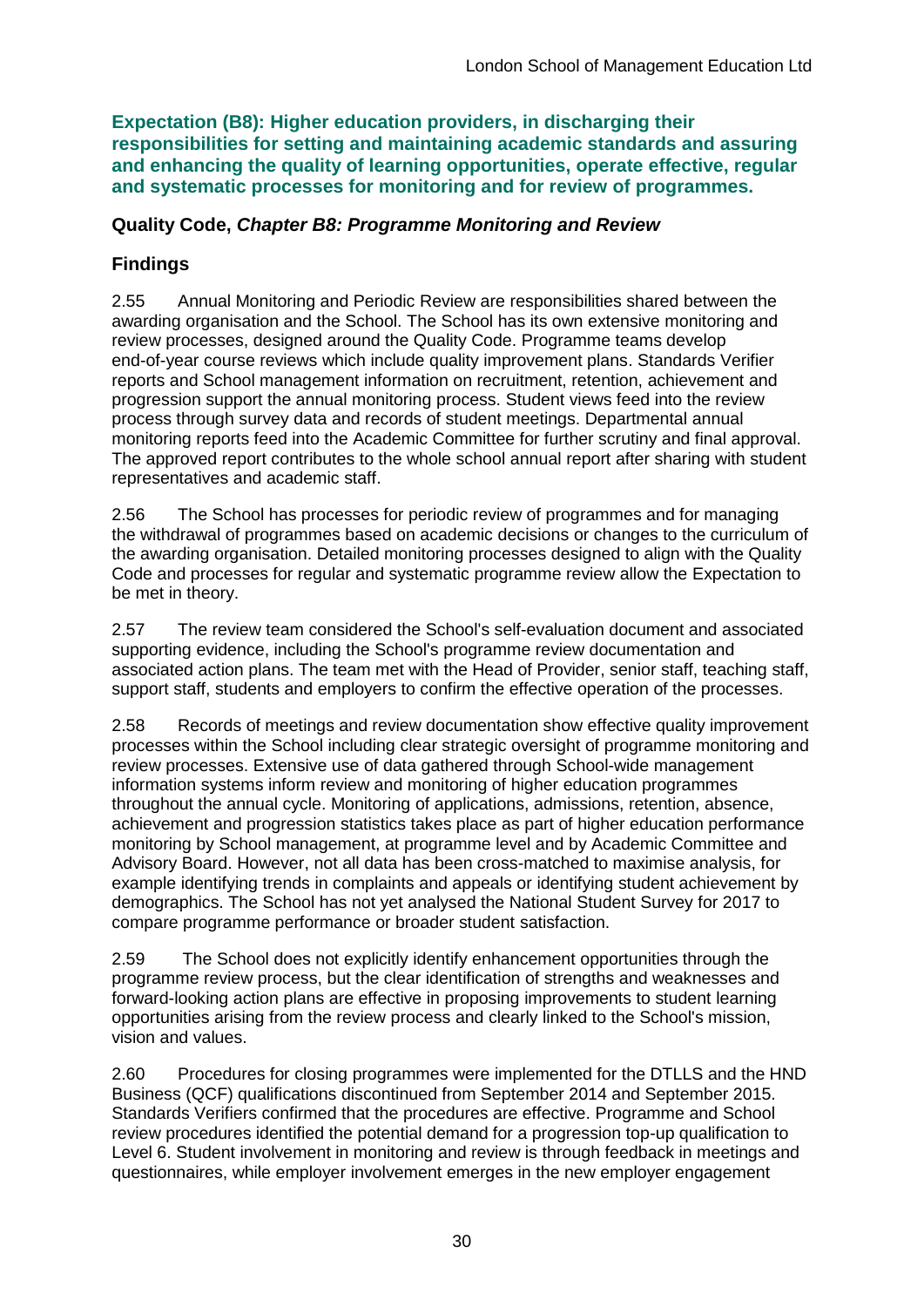strategy which includes employer input into the curriculum to meet local employer needs. The School has responded quickly and effectively to QAA annual monitoring reports since its original review in 2014, providing confidence in the efficacy of its quality assurance processes.

2.61 The review team concludes that the School's monitoring and review processes are effective, regular and systematic and result in actions to secure improvements. Therefore, the review team concludes that the Expectation is met and the associated level of risk is low.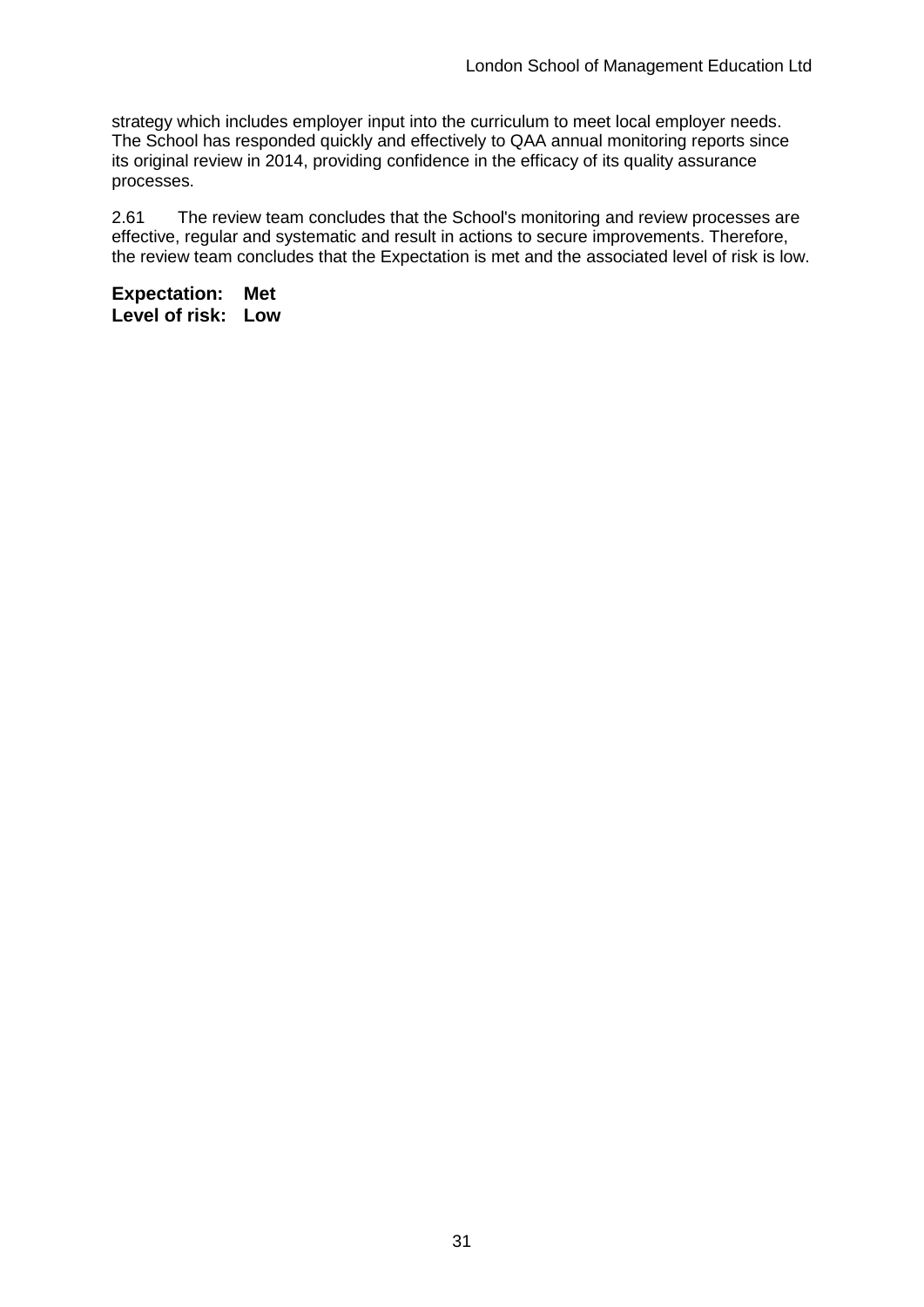**Expectation (B9): Higher education providers have procedures for handling academic appeals and student complaints about the quality of learning opportunities; these procedures are fair, accessible and timely, and enable enhancement.** 

### **Quality Code,** *Chapter B9: Academic Appeals and Student Complaints*

## **Findings**

2.62 The School has in place policies and procedures for academic appeals, appeals against admission decisions, appeal against being withdrawn and complaints. These are accessible and published in the School's Policies and Procedures Manual; the Academic Appeals Policy and Procedure and the Student Complaints Policy and Procedure are also published on the School's website and are referred to in the programme handbooks. The Student Complaints Policy and Procedure offers students the opportunity to resolve complaints informally at the initial stage. The timescales set out within the appeals and complaints processes indicate that appeals and complaints are resolved in a timely manner. The School includes an external stage in the complaints procedure as well as reference to the Office of the Independent Adjudicator (OIA) where appeals or complaints are not upheld. The scope and appropriateness of the policies and procedures, together with their publication on the School's website would enable the Expectation to be met.

2.63 The team tested these policies and procedures through consideration of the School's Policies and Procedures manual reviewing records of individual complaints, seeking evidence of review of the complaints process and by holding meetings with staff and students. It is not clear from the documentation where or from whom within the School a student may seek independent advice and support in bringing an appeal or complaint. However, in the meetings staff reported and students confirmed that students have a 15-minute meeting each week with their personal tutor during which academic and pastoral issues can be raised. Where the student raises a concern or complaint this is logged in the notes of the meeting and progressed by the personal tutor. The School may wish to consider specifying explicitly in its procedures where a student should seek support in making a formal complaint or appeal. This may include the personal tutor and others where the personal tutor has a conflict.

2.64 On inspection, the team noted that the Student Academic Appeals Policy and Procedure would benefit from having the grounds of appeal more clearly specified and reference to the students' right to refer their case to the OIA once it has exhausted the School's internal mechanisms. The self-evaluation document provides a summary table of appeals and complaints, which total nine for the 2015-16 academic year, all of which were resolved to the student's satisfaction. However, the School does not yet formally review the handling of complaints and appeals or trends in the number and context of the appeals and complaints themselves. The School is aware of this and has identified it as an area to be developed. The team considers this to be a necessary and useful instrument in institutional quality assurance. The team **recommends** that the School develop and adopt methods to analyse trends in complaints and appeals to ensure appropriate institutional oversight.

2.65 The team considers that the clear policies and procedures, their dissemination through the School's website and the systematic and proactive support provided to students by staff, together with the additional steps the School is taking to enhance its processes enables Expectation B9 to be met and the associated level of risk is low.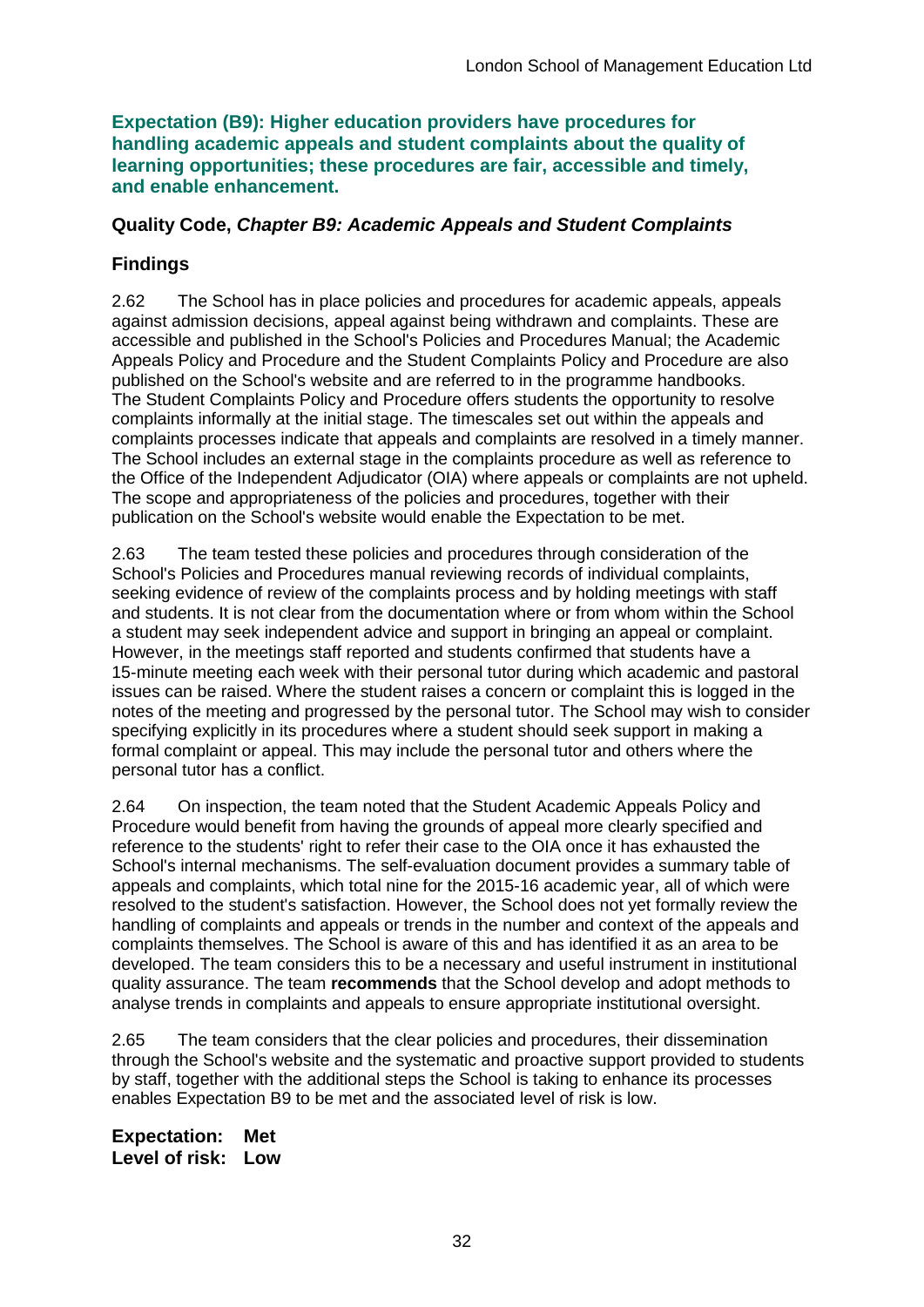**Expectation (B10): Degree-awarding bodies take ultimate responsibility for academic standards and the quality of learning opportunities, irrespective of where these are delivered or who provides them. Arrangements for delivering learning opportunities with organisations other than the degree-awarding body are implemented securely and managed effectively.**

### **Quality Code,** *Chapter B10: Managing Higher Education Provision with Others*

## **Findings**

2.66 The School does not have any formal agreements with external bodies, other than for the purposes of offering work placements to students. The School has developed a placement handbook which outlines the requirements for mandatory work-based learning in the HND in Health and Social Care and the DET qualification.

2.67 Students are responsible for finding their own work placement, though the School provides support to secure a good quality opportunity. Once a placement has been secured, the provider must sign a Memorandum of Understanding which secures the relationship between the School and the placement provider and enables the provider to understand the academic context in which the placement sits. The School has appropriate procedures to manage placement providers, which would enable this Expectation to be met. The review team received documentation pertaining to the policies and procedures of the School, and met with staff, students and local employers to test the Expectation.

2.68 Providers met by the review team had a good understanding of how their work opportunities fit into the learning objectives of the course. The School monitors students' progress on placement through a visit to the provider, and feedback from students. Staff who support this process are given training for the role. Students are happy that the support they receive from both the placement provider and the School are sufficient. A placement coordination meeting helps the School track students' progression and manage relationships with providers. Some students undertake internal placements at the School, teaching and mentoring students on other programmes the School offers. Placements are evaluated on a Placement Evaluation Form.

2.69 Overall, the School has the appropriate processes in place to ensure that students undertake work placements in a safe and appropriate environment. The new Employer Engagement Strategy will bring new connections to the School and enhance this part of their provision. The review team therefore finds this Expectation met with a low associated risk.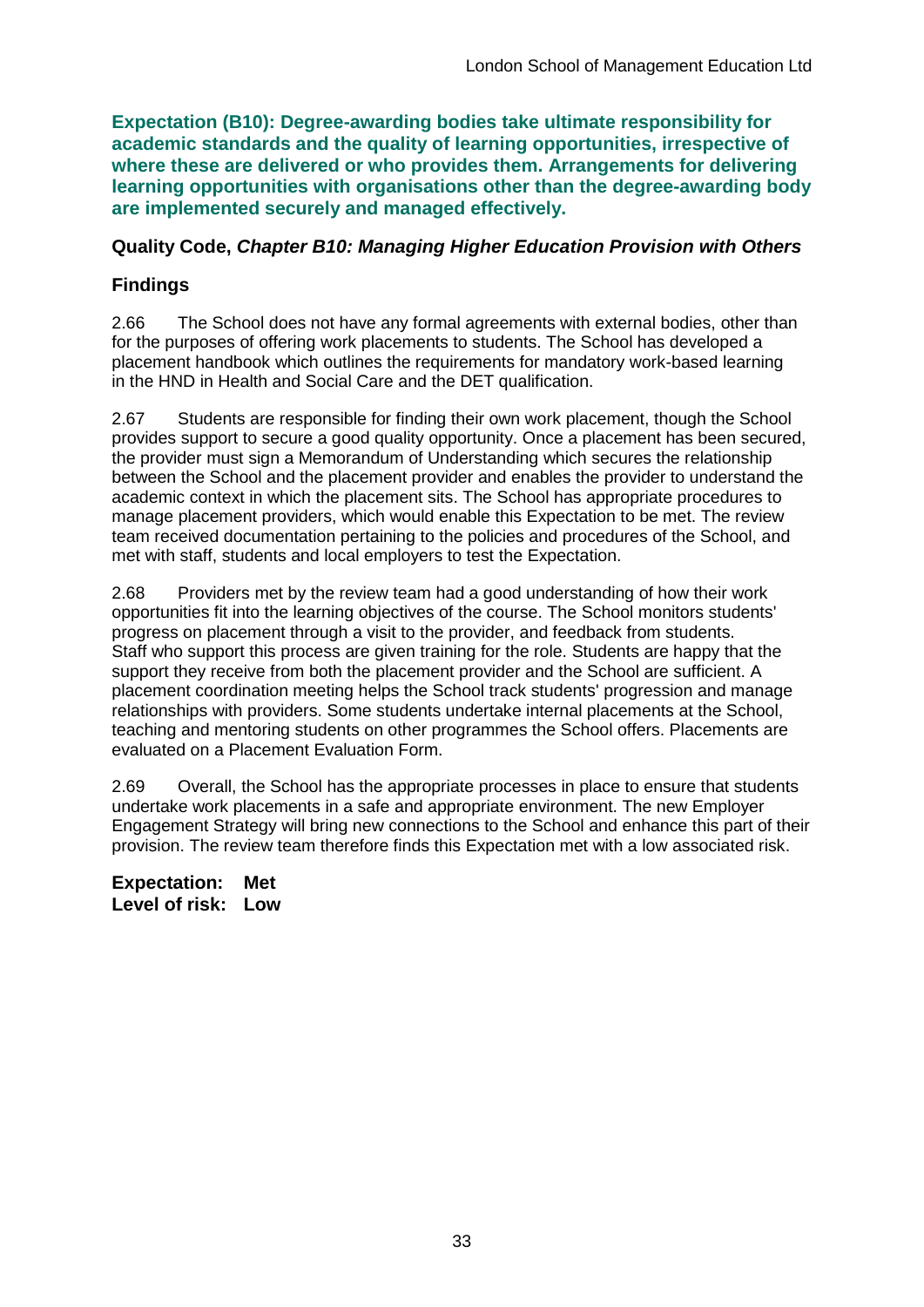**Expectation (B11): Research degrees are awarded in a research environment that provides secure academic standards for doing research and learning about research approaches, methods, procedures and protocols. This environment offers students quality of opportunities and the support they need to achieve successful academic, personal and professional outcomes from their research degrees.**

#### **Quality Code,** *Chapter B11: Research Degrees*

### **Findings**

2.70 The School does not offer research programmes, therefore this Expectation does not apply.

**Expectation: Not applicable Level of risk: Not applicable**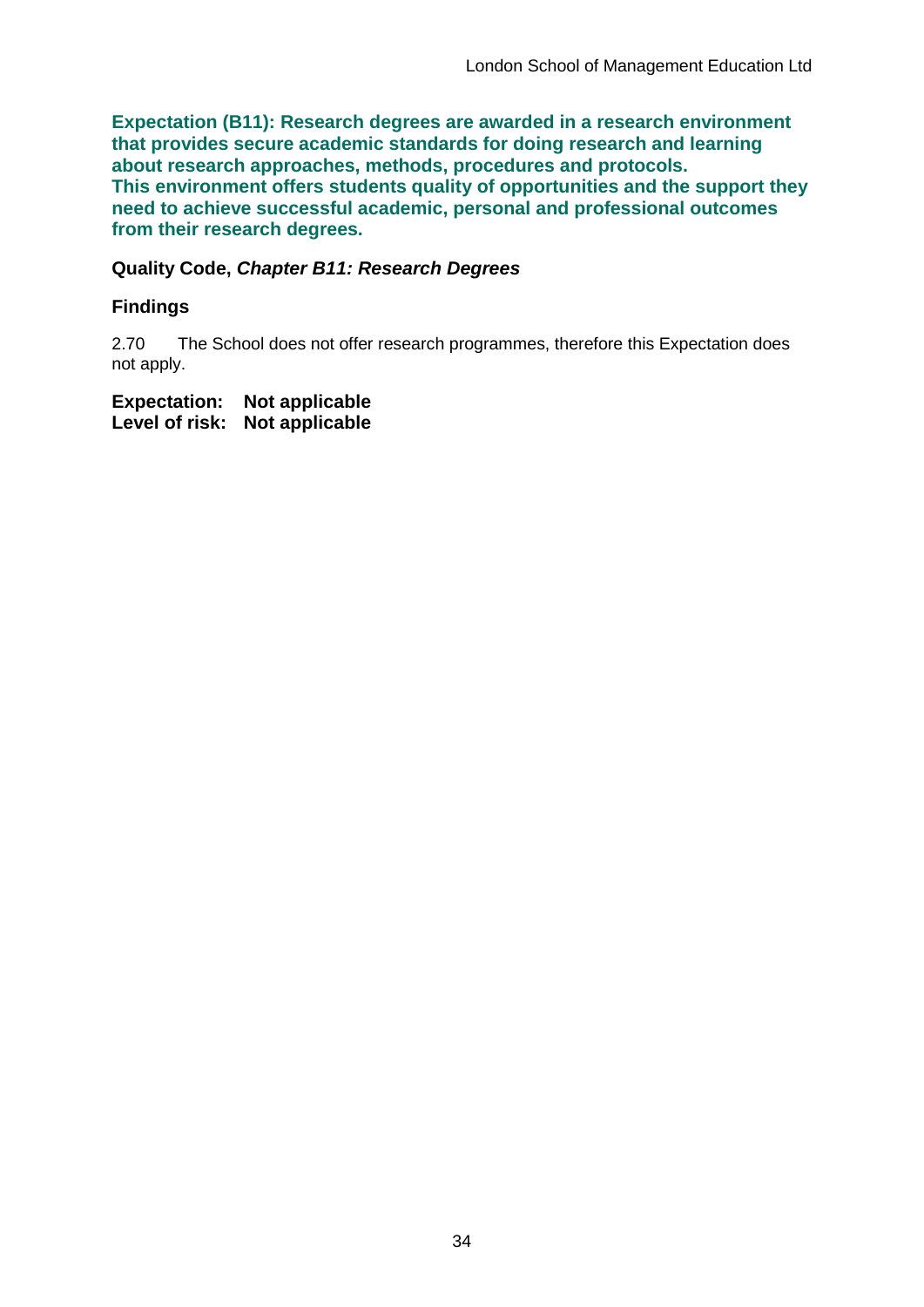## **The quality of student learning opportunities: Summary of findings**

2.71 In reaching its judgement about the quality of student learning opportunities, the review team matched its findings against the criteria specified in Annex 2 of the published handbook.

2.72 Of the 10 applicable Expectations in this area all were met. Expectations all had low levels of associated risk except that for B4 which is moderate. There are two features of good practice in this area and four recommendations.

2.73 The features of **good practice** are identified in Expectations B2 and B3. There is a detailed application and admissions process by which students are offered the opportunity for two interviews, one with administrative staff in which they are given information about the programmes, qualifications, fees, assessment and progression opportunities. The second interview is conducted by the Head of Provider or the Principal and examines the student's commitment to study, career aspirations and suitability for the programme. This process seeks to ensure recruitment with integrity.

2.74 The School is committed to engendering and encouraging an ethos of research which informs development and delivery of programmes. This is exemplified by the School hosting an international conference which is now an annual event. This is informed by the School's links with research communities and knowledge networks in India. It now provides an opportunity for students to engage with visiting academics and present their research projects.

2.75 Of the four recommendations two are to be found in Expectation B4, one in B5 and one in B9.

2.76 The review team found that personal information from applications for consideration of mitigating circumstances were included in minutes of meetings, which are essentially public documents. The team recommends that this information should be anonymised to ensure complete confidentiality.

2.77 The team found limited evidence of strategic oversight of support offered to students. The School seeks to widen its recruitment to attract younger students who may require a more strategic approach to support.

2.78 The School has processes for dealing with complaints and appeals which are understood by students, but the recording of complaints has only recently taken place and there has been no analysis of these to identify any trends or consider improvements.

2.79 The review team concludes that the quality of student learning opportunities at the School **meets** UK expectations.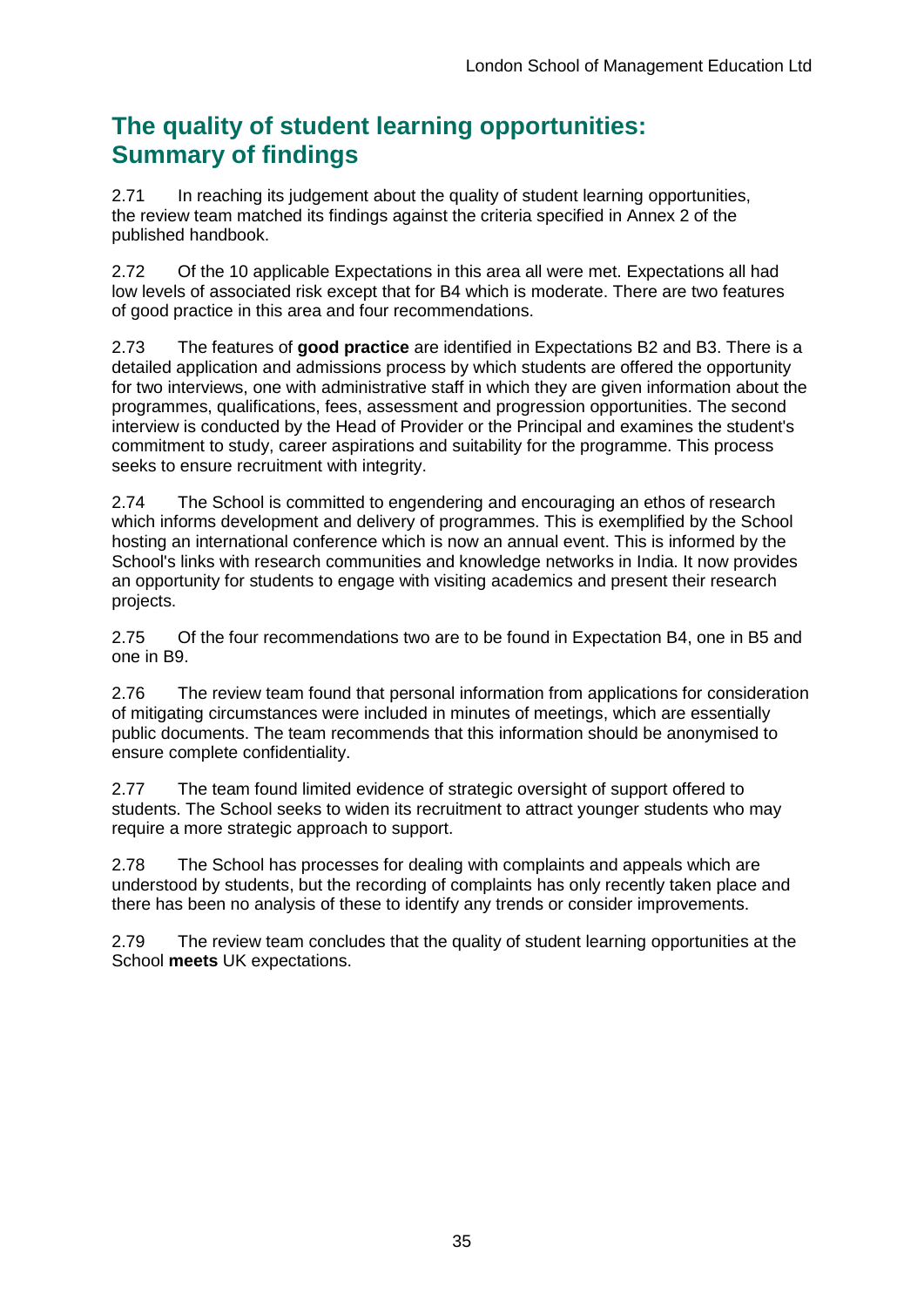## <span id="page-36-0"></span>**3 Judgement: The quality of the information about learning opportunities**

**Expectation (C): UK higher education providers produce information for their intended audiences about the higher education they offer that is fit for purpose, accessible and trustworthy.**

### **Quality Code, Part C: Information about Higher Education Provision**

## **Findings**

3.1 The School's website hosts a full and pertinent array of information relevant to prospective students and other stakeholders. These include the School's vision, mission and values documents, programme specifications, learning resources, information on how to apply, the School's prospectus, achievement and retention data and a range of salient policies and procedures. The website was redesigned last year to enhance the presentation of this information. The website is easily navigable and the information it holds is easily accessible. For current students, the School provides course information on the internal VLE. Staff are able to access all the guidance and documentation that they need in relation to quality assurance processes and procedures for the management of higher education programmes from the staff intranet. The School has a Public Information Policy and Procedure, which provides a broad structure and responsibilities for assuring the accuracy of information provided on the website, VLE and in the prospectus, handbooks and policies issued to staff and students.

3.2 The review team found that the scope and detail of the information provided on the School's website, and the programme information provided to students on the VLE, together with the policies, procedures and guidelines available to staff on the staff intranet and the division of responsibilities for the management and approval of information are sufficient to enable the Expectation to be met.

3.3 The team tested this Expectation by viewing programme handbooks, programme specifications, the VLE, examining the School's website, minutes of committees, and by meeting with students and staff. The team found that School policies and other formal documents contain clear evidence of version control. However, many policies and procedures are published in different collections and individually. This may lead to difficulty in managing accuracy and currency of all versions. For example, the review date of some policies and procedures is different to the review date of collections in which they appear. In one instance, this led to different versions of sets of the same minutes being presented to the team.

3.4 During meetings, staff reported that the Academic Committee has primary responsibility for academic policies, procedures and other information, the Advisory Board approves all information and that the Principal approves the information that is placed on the website on behalf of the Board. The website is internally audited and revised at the beginning of each academic year. Programme leaders are responsible for the provision of course-related material such as the student handbooks and programme specification, which are approved by the Academic Committee. The responsibility for the provision of academic transcripts rests with the programme leaders and these are approved by the Principal. Information posted on the VLE is managed by a designated VLE administrator who checks to ensure accuracy before they are uploaded. The School also uses institutional social media outlets including Facebook and Twitter to communicate with learners. Information posted on social media is edited by the administrator and agreed by senior management before it is published. These controls and responsibilities are not fully set out in the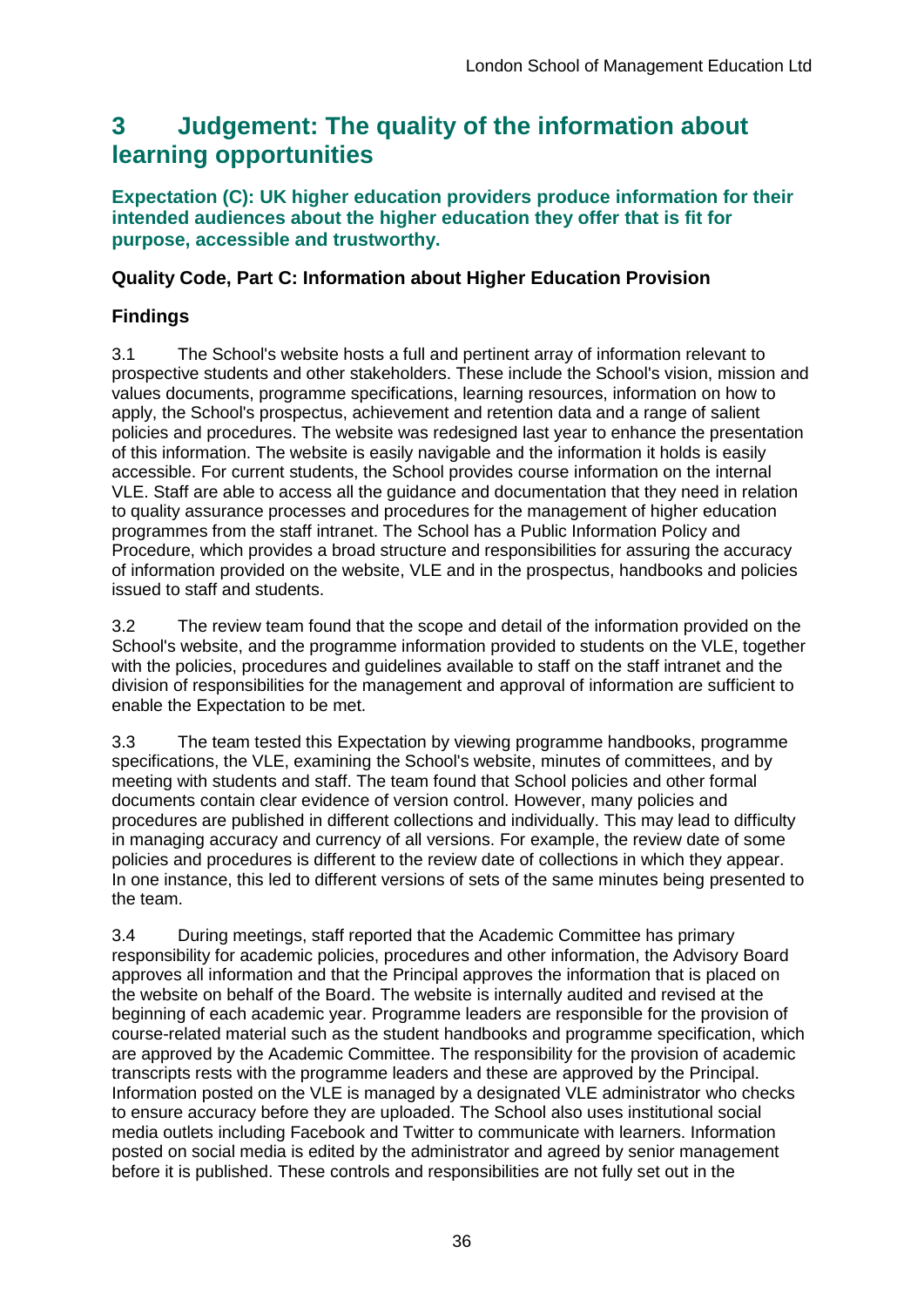Published Information Policy and Procedure, nor is there consistent evidence of information having been signed off.

3.5 Students were positive about the extent to which the information available to them is fit for purpose, trustworthy and accessible. Students confirmed that programme information helps them to understand what they need to do in order to succeed, that learning materials are available and that they know how to access Standards Verifier reports. At the end of their studies all students receive an official transcript from the School providing their final grades. A diploma certificate is provided separately by the awarding organisation.

3.6 The information produced by the School for its intended audiences about its provision is fit for purpose, accessible and trustworthy, but the processes for the oversight of the currency and accuracy of information would benefit from greater rigour in the recording and evidencing of the review controls and the authority over those controls. In addition, the team was concerned that the principle of anonymity was not strictly observed when reporting on students in committee minutes. The team **recommends** that the School take steps to ensure effective control of internal record-keeping to avoid errors and inconsistencies.

3.7 The School's website and VLE, with the range of pertinent and current information provided on them, together with the controls to ensure the accuracy of that information and the additional mechanisms such as open days, meetings and telephone calls used to provide information to applicants and students enables the Expectation to be met and the associated level of risk is low.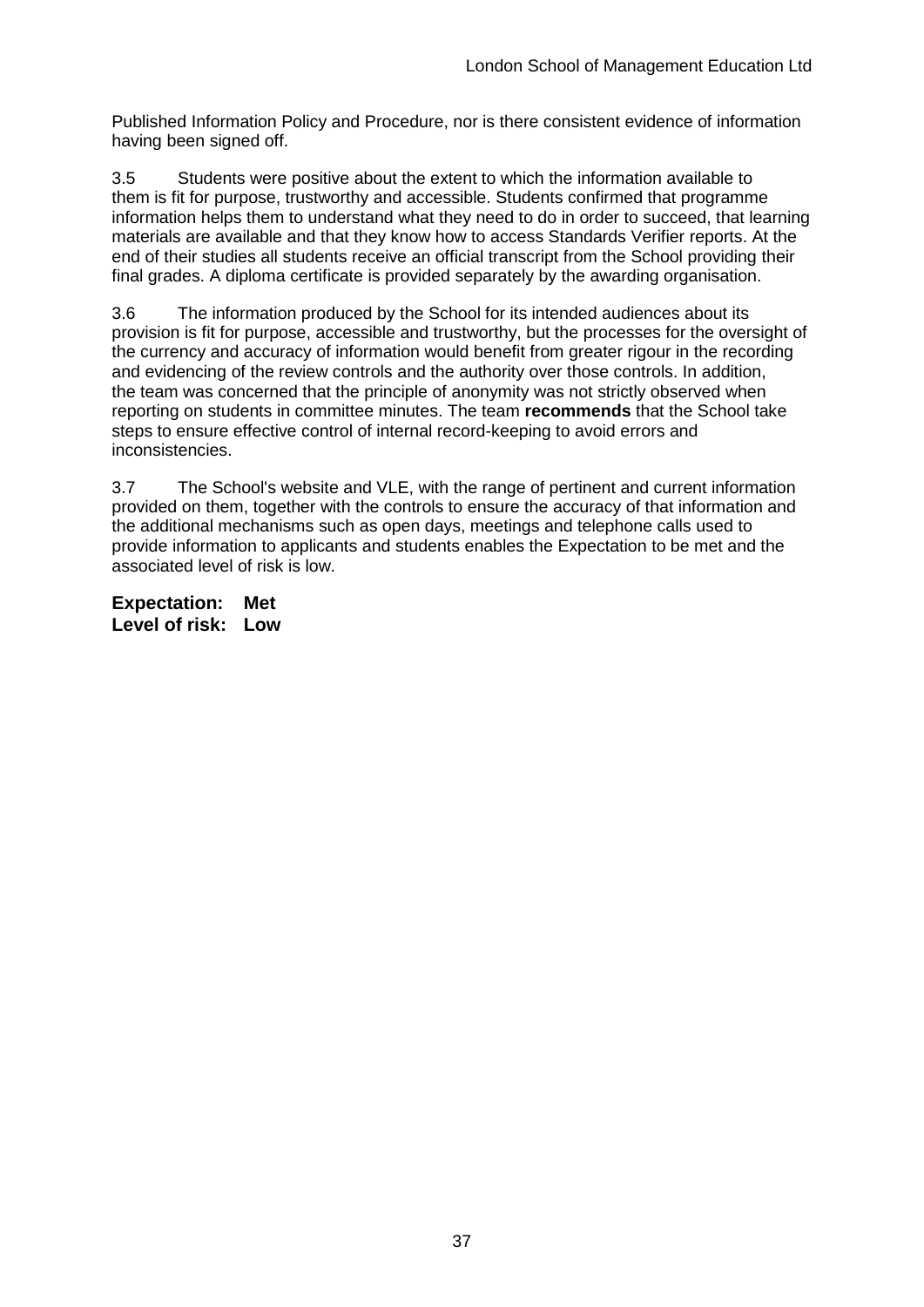## **The quality of the information about learning opportunities: Summary of findings**

3.8 In reaching its positive judgement, the review team matched its findings against the criteria specified in Annex 2 of the published handbook. The Expectation for this judgement area is met and the associated level of risk is moderate. The School provides a comprehensive range of information to students, applicants, employers and others, which is current, accurate and trustworthy. There are no affirmations or features of good practice. There is one recommendation around oversight of internal record-keeping as inconsistencies were found. The team also felt that the recommendation in Expectation B4 concerning ensuring anonymity of student information in public documents should also apply to this **Expectation** 

3.9 The review team concludes that the quality of the information about learning opportunities at the School **meets** UK expectations.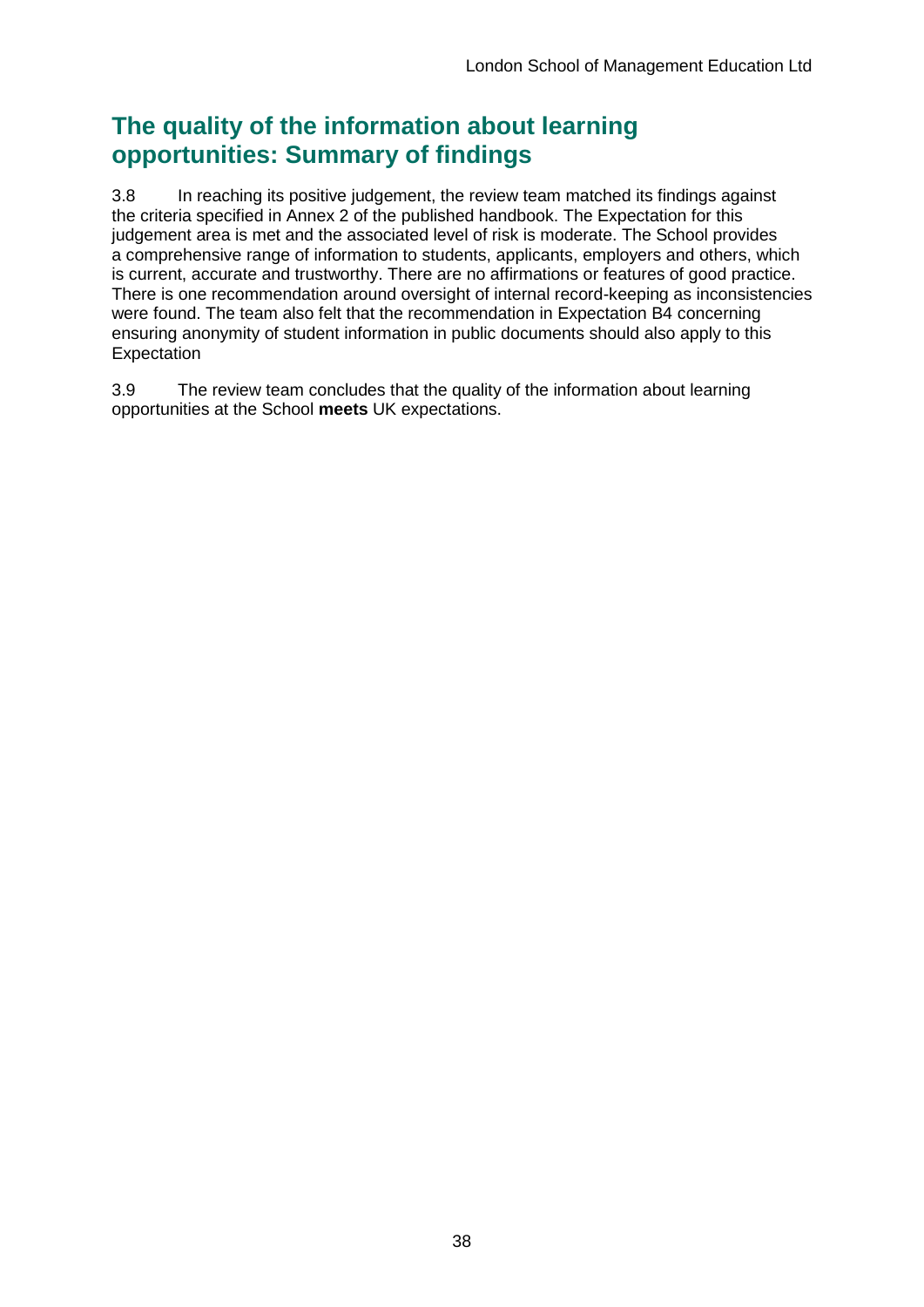## <span id="page-39-0"></span>**4 Judgement: The enhancement of student learning opportunities**

### **Expectation (Enhancement): Deliberate steps are being taken at provider level to improve the quality of students' learning opportunities.**

## **Findings**

4.1 The School vision, mission and values establish the basis for the enhancement of learning opportunities. Quality improvement processes, regular monitoring of programme performance, action planning and student involvement provide opportunities for identifying enhancement. The School gathers and analyses student and staff opinion through surveys and student representatives. School processes for monitoring and review provide opportunities to reflect and improve provision at programme level. Departmental committees, the Academic Committee and Advisory Board allow identification and discussion of improvements which feed into action plans.

4.2 Opportunities for enhancement and sharing good practice arise from quality improvement processes and from listening to student opinion. Improving student learning opportunities is a routine part of managing the School. Although there is no specific enhancement strategy, the terms of reference of both the Advisory Board and Academic Committee set out their respective roles in taking deliberate steps to secure continuous enhancement. These would enable the Expectation to be met.

4.3 In testing the School's strategic and operational approach to improving the quality of students' learning, the review team met the Director, Principal and senior staff. Meetings with teaching, support staff, students and employers confirmed the commitment to improve. Minutes of committee meetings, policies, review documents and the self-evaluation provided evidence of where the School identified and implemented improvement opportunities.

4.4 The School has effective strategic leadership and an ethos of encouraging improvements to student learning opportunities. Clear mission, vision and value statements set the scene of enhancement initiatives across the School. Despite gaps in strategic oversight of student support (Expectation B4) and trends in complaints and appeals (Expectation B9) deliberate steps taken at school management level and throughout the organisation improve the quality of student learning opportunities. School strategies, notably the Teaching and Learning Strategy and the Learning Resources Strategy clearly focus on improving student learning opportunities. School policies and committees implement School strategies focusing on improvements to learning opportunities.

4.5 Comprehensive programme monitoring and action-planning, coupled with an effective committee system and listening to staff and student opinion, allow the School to identify improvements to student learning opportunities. Although results are available in late July and early August, the School has yet to analyse the NSS results to identify priorities for enhancement or to compare with their own survey data. The team encountered a range of examples of enhancements implemented by the School. Students identified limitations in the old premises, particularly with the learning resources centre. The School response, through the Advisory Board, was to move to larger modern premises with improved learning resources, student facilities and accessibility. Students also requested improved internet access, library and electronic book stock and the School responded by making significant improvements. The 2017 School NSS scores for learning resources are 80.62 per cent compared to a sector-wide score of 85.16 per cent. The School has recognised this and is taking steps to address it.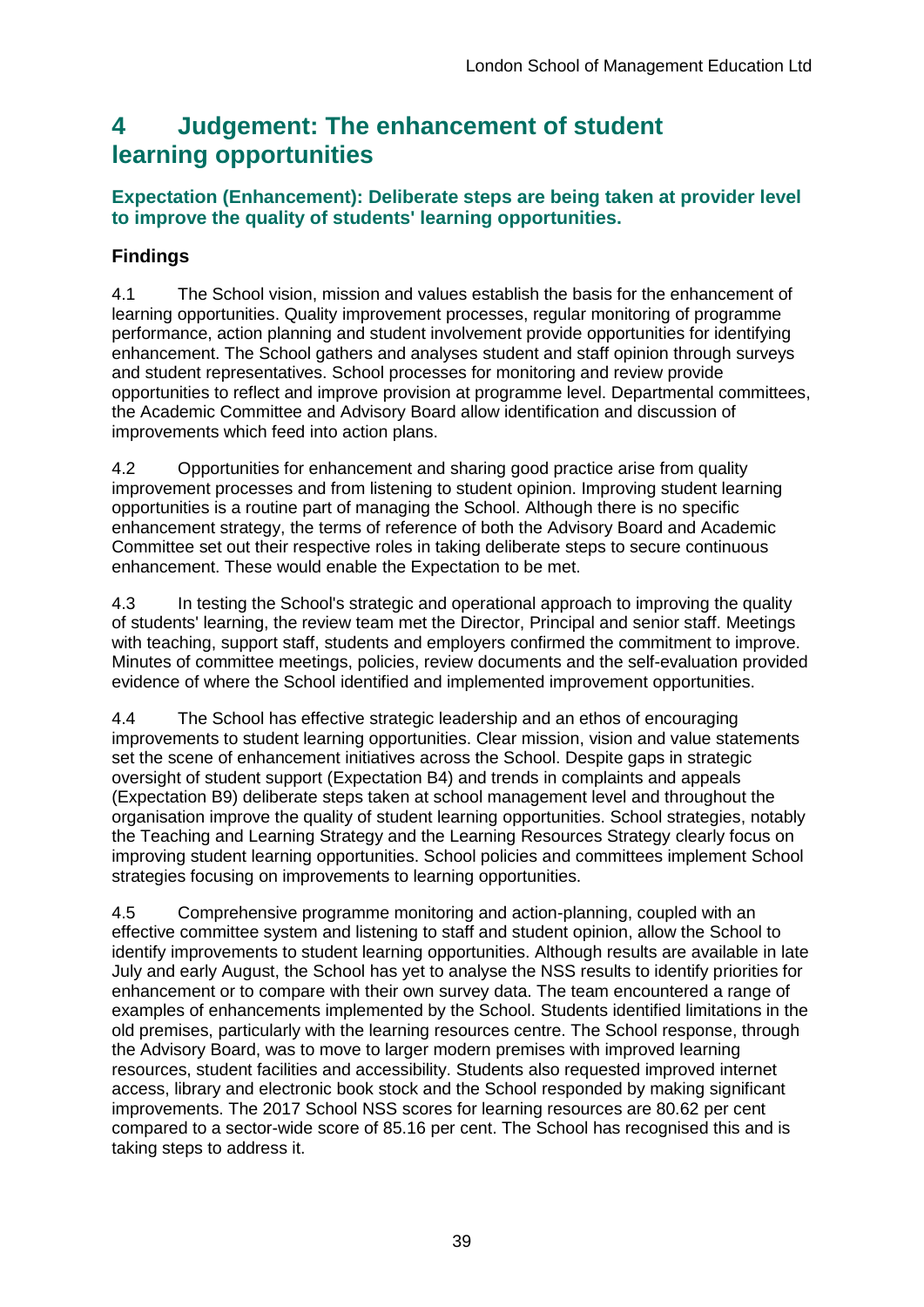4.6 Enhancements implemented during the current year are primarily the improvements to physical resources. However, the School also took steps to improve teaching and learning and staff development and research. To attain a high and improving level of teaching, the School intends to achieve Higher Education Academy (HEA) recognition for all its academic staff, with three staff currently involved in the process. Workshops with an external specialist supported staff applications and provided feedback. The peer and management observation of teaching allow staff to share good practice and to apply improvements across curriculum areas. The team heard examples of how one member of staff had been able to improve classroom management through sharing with colleagues and how one curriculum area had applied a wider range of assessment strategies through inter-departmental discussions. Supportive staff development and steps encouraging staff research are further instruments in enhancing student learning opportunities. The International Conference provided a notable stimulus for staff and students to reflect and improve their scholarship.

4.7 The improvements to physical resources have been significant and occupied much discussion in committees. Future enhancement priorities identified by senior management are improved employer engagement, improved IT solutions to streamline processes and continued improvements to teaching and research. The team identified clear improvements to student learning opportunities and routine quality processes to inform the development of enhancement initiatives. However, although senior staff identified enhancement priorities and discussions in committees allow identification and discussion of improvements, there was little explicit and systematic consideration and monitoring of enhancement priorities at a strategic level. Without a specific enhancement strategy, the Advisory Board and Academic Committee did not provide a coherent set of enhancement priorities to disseminate to teaching staff and students as an explicit programme for implementation. The team **recommends** that the School needs to formalise enhancement priorities to secure effective dissemination and implementation of the enhancement strategy.

4.8 The School has a clear commitment to encourage improvements to the quality of learning opportunities. Quality assurance procedures are comprehensive, allowing the School to identify and share good practice and develop clear enhancement initiatives with a recommendation that these should be formalised. The team considers the Expectation to be met and the associated level of risk is low.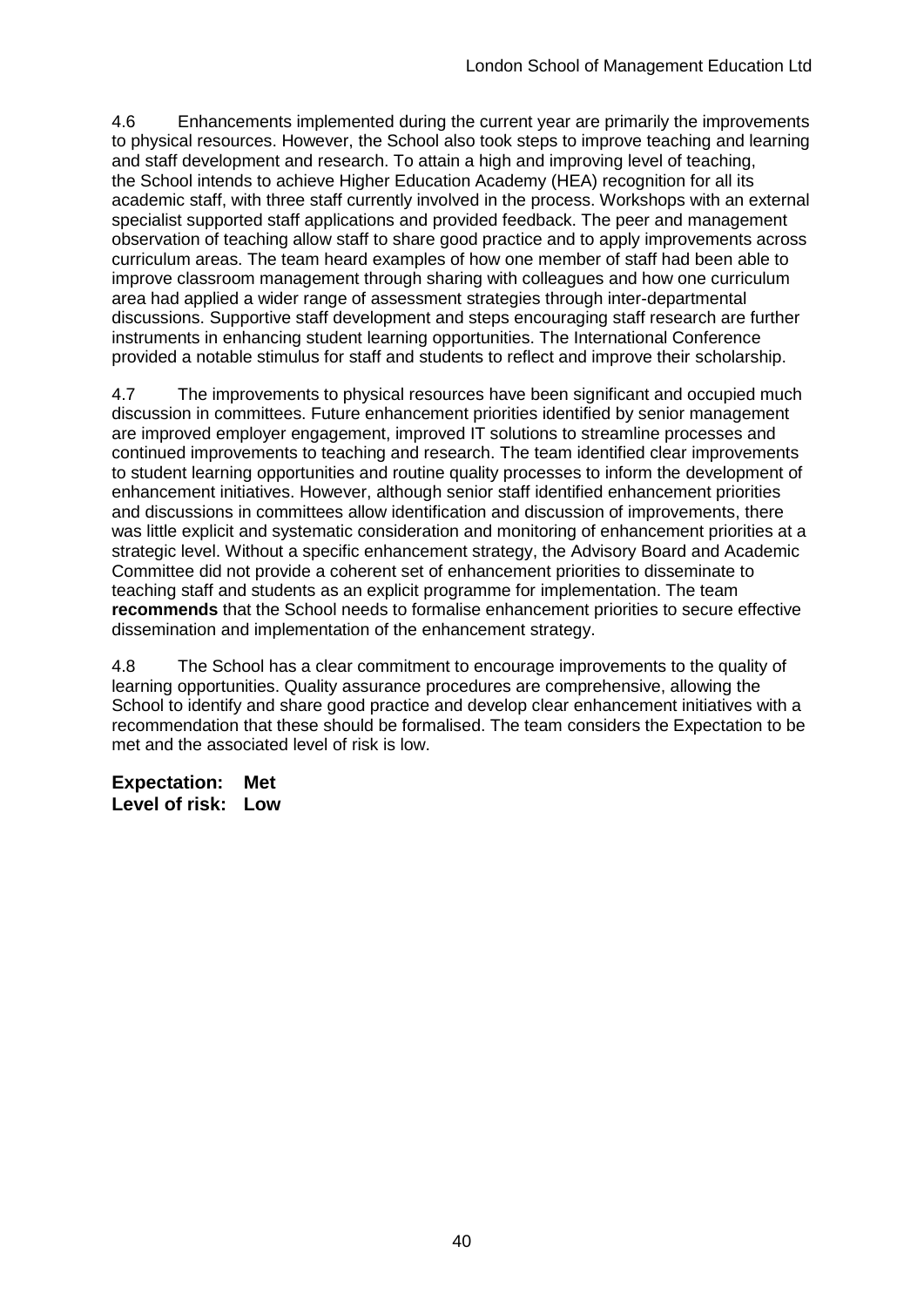## **The enhancement of student learning opportunities: Summary of findings**

4.9 In reaching its positive judgement, the review team matched its findings against the criteria specified in Annex 2 of the published handbook. The Expectation for this judgement area is met and the associated level of risk is low. No areas of good practice have been identified.

4.10 There is one recommendation that the School should take a more strategic and formalised approach to enhancement and the sharing of good practice. Examples of enhancement provided were mainly in reaction to student feedback and to ensure adequate teaching and learning resources. The team considers that the School should be more proactive in order to implement its strategy and achieve its ambitions

4.11 The review team concludes that the enhancement of student learning opportunities at the School **meets** UK expectations.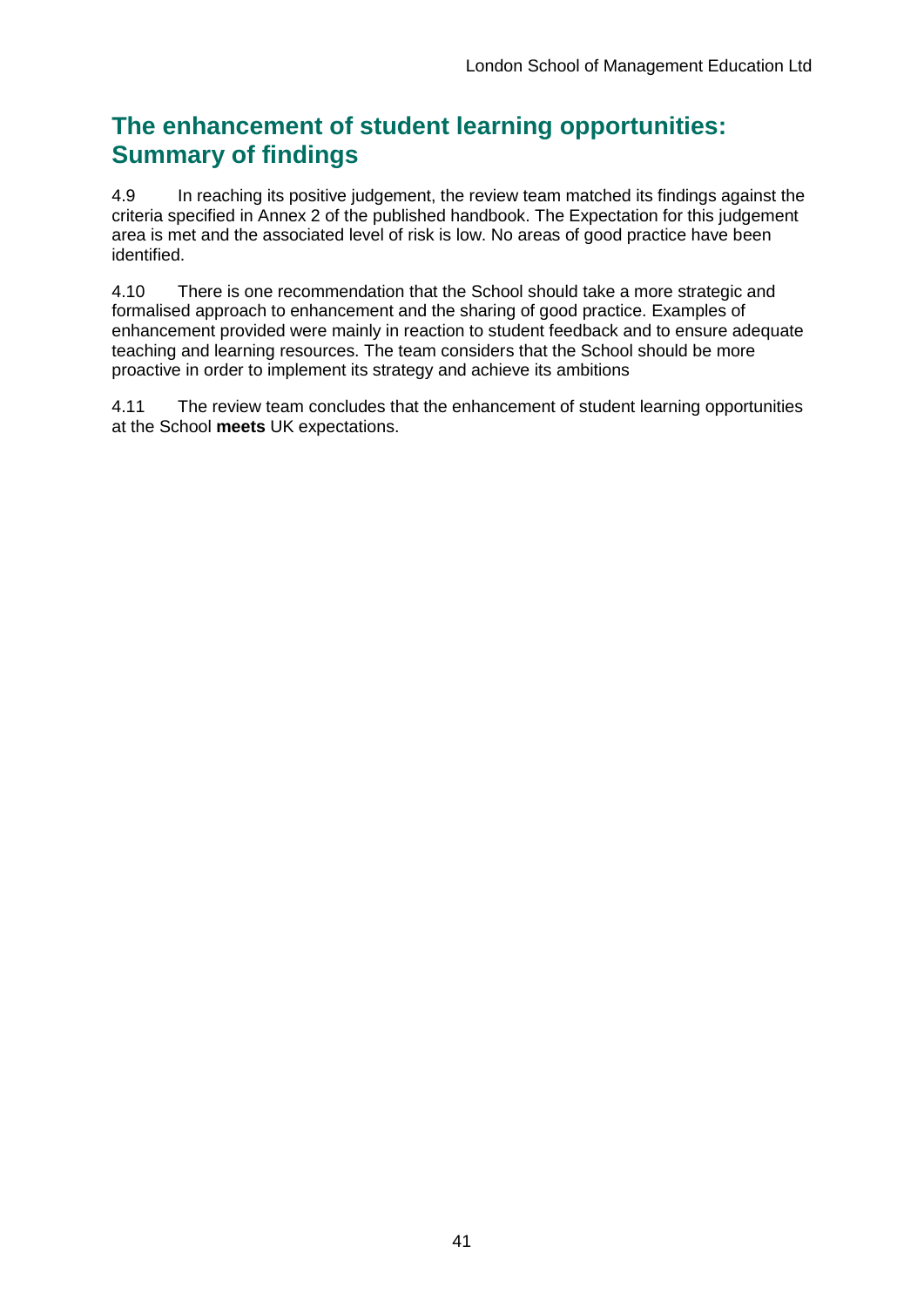## <span id="page-42-0"></span>**Glossary**

This glossary is a quick-reference guide to terms in this report that may be unfamiliar to some readers. Definitions of key operational terms are also given on pages 21-24 of the [Higher Education Review \(Alternative Providers\) handbook.](http://www.qaa.ac.uk/publications/information-and-guidance/publication/?PubID=3094)

If you require formal definitions of other terms please refer to the section on assuring standards and quality: [www.qaa.ac.uk/assuring-standards-and-quality.](www.qaa.ac.uk/assuring-standards-and-quality)

User-friendly explanations of a wide range of terms can be found in the longer Glossary on the QAA website: [www.qaa.ac.uk/Pages/GlossaryEN.aspx.](http://www.qaa.ac.uk/Pages/GlossaryEN.aspx)

#### **Academic standards**

The standards set by **degree-awarding bodies** for their courses (programmes and modules) and expected for their awards. See also **threshold academic standard**.

#### **Award**

A qualification, or academic credit, conferred in formal recognition that a student has achieved the intended **learning outcomes** and passed the assessments required to meet the academic standards set for a **programme** or unit of study.

#### **Awarding organisation**

An organisation authorised to award a particular qualification; an organisation recognised by Ofqual to award Ofqual-regulated qualifications.

#### **Blended learning**

Learning delivered by a number of different methods, usually including face-to-face and e-learning (see **technology enhanced or enabled learning**).

#### **Credit(s)**

A means of quantifying and recognising learning, used by most institutions that provide higher education **programmes of study**, expressed as numbers of credits at a specific level.

#### **Degree-awarding body**

A UK higher education provider (typically a university) with the power to award degrees, conferred by Royal Charter, or under Section 76 of the Further and Higher Education Act 1992, or under Section 48 of the Further and Higher Education (Scotland) Act 1992, or by Papal Bull, or, since 1999, granted by the Privy Council on advice from QAA (in response to applications for taught degree awarding powers, research degree awarding powers or university title).

#### **Distance learning**

A course of study that does not involve face-to-face contact between students and tutors but instead uses technology such as the internet, intranets, broadcast media, CD-ROM and video, or traditional methods of correspondence - learning 'at a distance'. See also **blended learning**.

#### **Dual award or double award**

The granting of separate awards (and certificates) for the same **programme** by two **degree-awarding bodies** who have jointly delivered the programme of study leading to them. See also **multiple award**.

#### **e-learning**

See technology enhanced or enabled learning.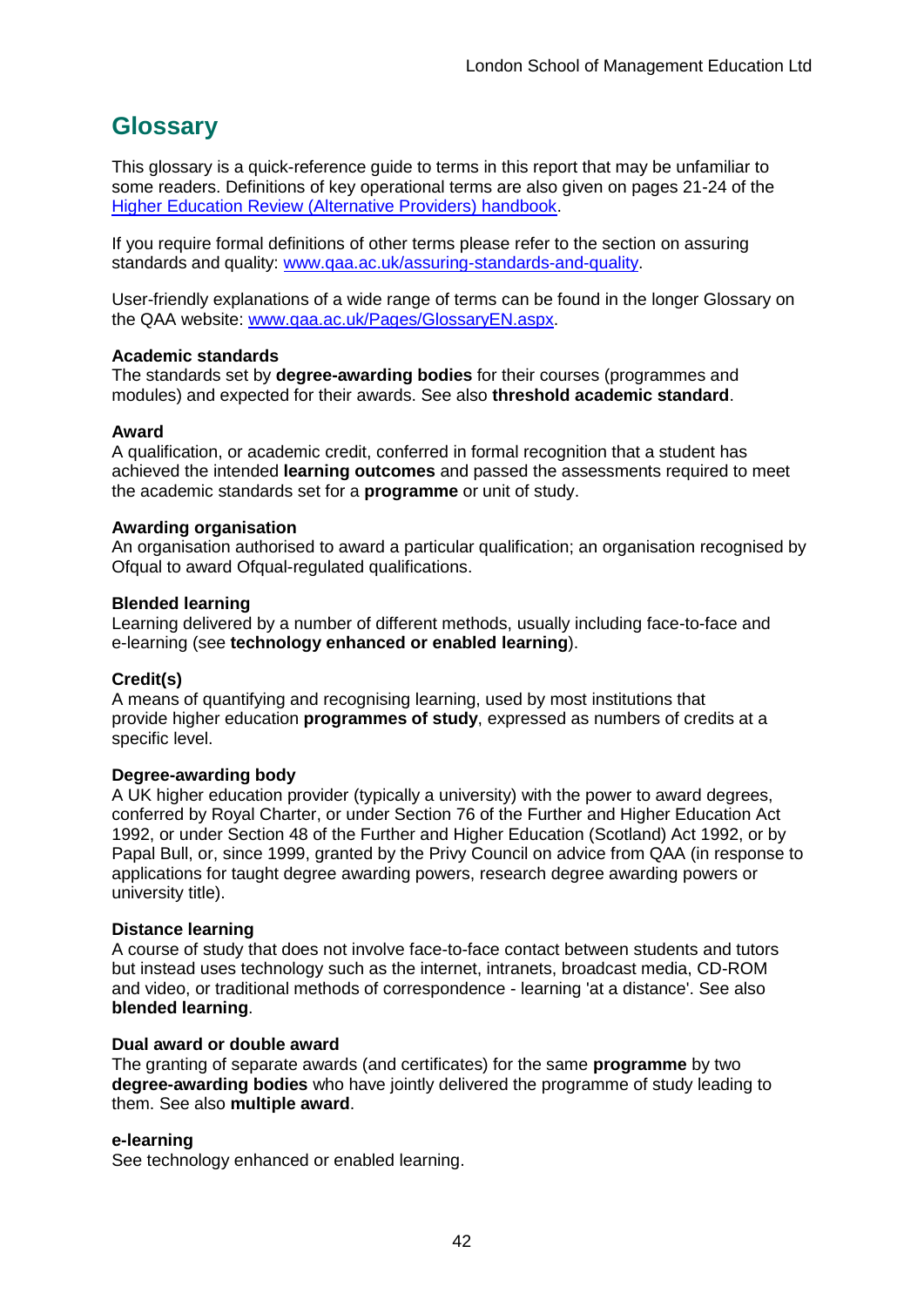#### **Enhancement**

The process by which higher education providers systematically improve the quality of provision and the ways in which students' learning is supported. It is used as a technical term in our review processes.

#### **Expectations**

Statements in the **Quality Code** that set out what all UK higher education providers expect of themselves and each other, and what the general public can therefore expect of them.

#### **Flexible and distributed learning**

A programme or module that does not require the student to attend classes or events at particular times and locations. See also **distance learning**.

#### **Framework**

A published formal structure. See also **framework for higher education qualifications**.

#### **Framework for higher education qualifications**

A published formal structure that identifies a hierarchy of national qualification levels and describes the general achievement expected of holders of the main qualification types at each level, thus assisting higher education providers in maintaining academic standards. QAA publishes the following frameworks: *The Framework for Higher Education Qualifications in England, Wales and Northern Ireland* (FHEQ) and *The Framework for Qualifications of Higher Education Institutions in Scotland* (FQHEIS).

#### **Good practice**

A process or way of working that, in the view of a QAA review team, makes a particularly positive contribution to a higher education provider's management of academic standards and the quality of its educational provision. It is used as a technical term in QAA's audit and review processes.

#### **Learning opportunities**

The provision made for students' learning, including planned study, teaching, assessment, academic and personal support, and resources (such as libraries and information systems, laboratories or studios).

#### **Learning outcomes**

What a learner is expected to know, understand and/or be able to demonstrate after completing a process of learning.

#### **Multiple awards**

An arrangement where three or more **degree-awarding bodies** together provide a single jointly delivered **programme** (or programmes) leading to a separate **award** (and separate certification) of each awarding body. The arrangement is the same as for **dual/double awards**, but with three or more awarding bodies being involved.

#### **Operational definition**

A formal definition of a term, establishing exactly what QAA means when using it in reviews and reports.

#### **Programme (of study)**

An approved course of study that provides a coherent learning experience and normally leads to a qualification.